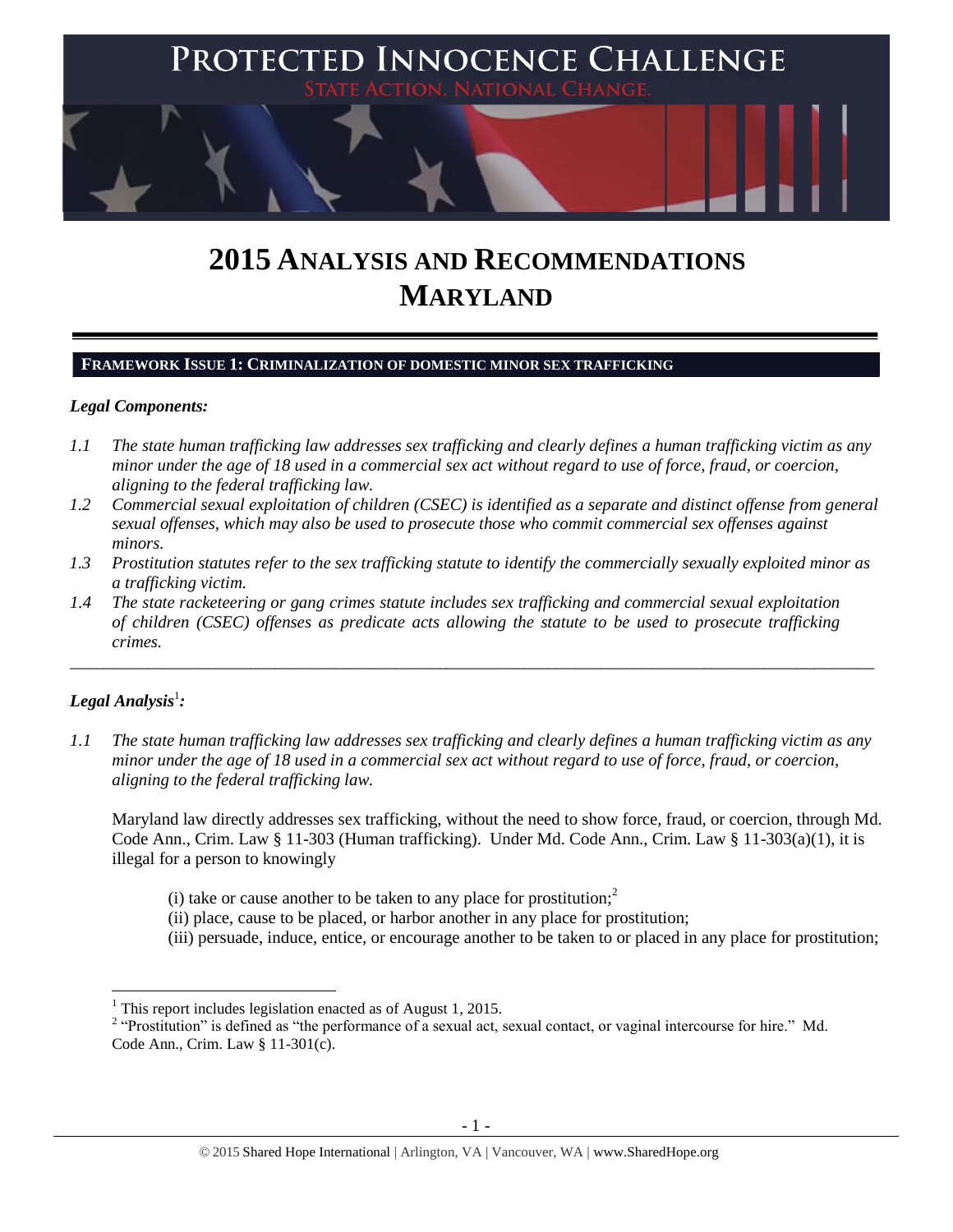<span id="page-1-0"></span>(iv) receive consideration to procure for or place in a house of prostitution or elsewhere another with the intent of causing the other to engage in prostitution or assignation:<sup>3</sup>

(v) engage in a device, scheme, or continuing course of conduct intended to cause another to believe that if the other did not take part in a sexually explicit performance,<sup>4</sup> the other or a third person would suffer physical restraint or serious physical harm . . .

<span id="page-1-1"></span>. . . .

If the victim of the conduct described in Md. Code Ann., Crim. Law  $\S 11-303(a)(1)$  is a minor,<sup>5</sup> the defendant is guilty of a felony punishable by imprisonment up to 25 years, a fine not to exceed \$15,000, or both. Md. Code Ann., Crim. Law § 11-303(b), (c)(2).

Pursuant to Md. Code Ann., Crim. Law § 11-303(e), "A person who knowingly benefits financially or by receiving anything of value from participation in a venture that includes an act described in subsection (a) or (b) of this section is subject to the same penalties that would apply if the person had violated that subsection." If the offense involves a minor, that person also will be guilty, without regard to the use of force, fraud, or coercion, of a felony punishable by imprisonment up to 25 years, a fine not to exceed \$15,000 or both. Md. Code Ann., Crim. Law § 11-303(e)(1), (c)(2).

*1.2 Commercial sexual exploitation of children (CSEC) is identified as a separate and distinct offense from general sexual offenses, which may also be used to prosecute those who commit commercial sex offenses against minors.*

The following Maryland laws specifically criminalize CSEC.

1. Md. Code Ann., Crim. Law § 11-305(a) (Child kidnapping for the purpose of committing a sexual crime) states,

For purposes of prostitution or committing a crime under Title 3, Subtitle 3 of this article [Sexual crimes, including sexual solicitation of minor], a person may not:

(1) persuade or entice or aid in the persuasion or enticement of an individual under the age of 16 years from the individual's home or from the custody of the individual's parent or guardian; or (2) knowingly secrete or harbor or aid in the secreting or harboring of an individual under the age of 16 years who has been persuaded or enticed in a manner described in item (1) of this subsection.

A conviction under this statute is a felony conviction punishable by imprisonment up to 25 years, a fine not to exceed \$5,000, or both. Md. Code Ann., Crim. Law § 11-305(b).

2. Md. Code Ann., Crim. Law § 3-324(b) (Sexual solicitation of minor) makes it a crime for a person to "with the intent to commit a violation of § 3-304 [Rape in the second degree], § 3-306 [Sexual offense in the second degree], or § 3-307 [Sexual offense in the third degree] of this subtitle or § 11-304 [Receiving earnings of prostitute], § 11-305 [Child kidnapping for the purpose of committing a sexual crime], or § 11-

<sup>&</sup>lt;sup>3</sup> "Assignation" means "the making of an appointment or engagement for prostitution or any act in furtherance of the appointment or engagement." Md. Code Ann., Crim. Law § 11-301(b).

<sup>&</sup>lt;sup>4 "S</sup>exually explicit performance" is defined as "a public or private, live, photographed, recorded, or videotaped act or show in which the performer is wholly or partially nude, and which is intended to sexually arouse or appeal to the prurient interest of patrons or viewers." Md. Code Ann., Crim. Law § 11-301(f).

<sup>&</sup>lt;sup>5</sup> The term "minor" is not defined in Md. Code Ann., Crim. Law  $\S$  11-301 (Definitions), but "minor" is defined under Md. Crim. Code Ann. §  $1-101(g)$  (Definitions) as "an individual under the age of 18 years." Md. Code Ann., Crim. Law § 1-101 contains general definitions used throughout Maryland's Criminal Code.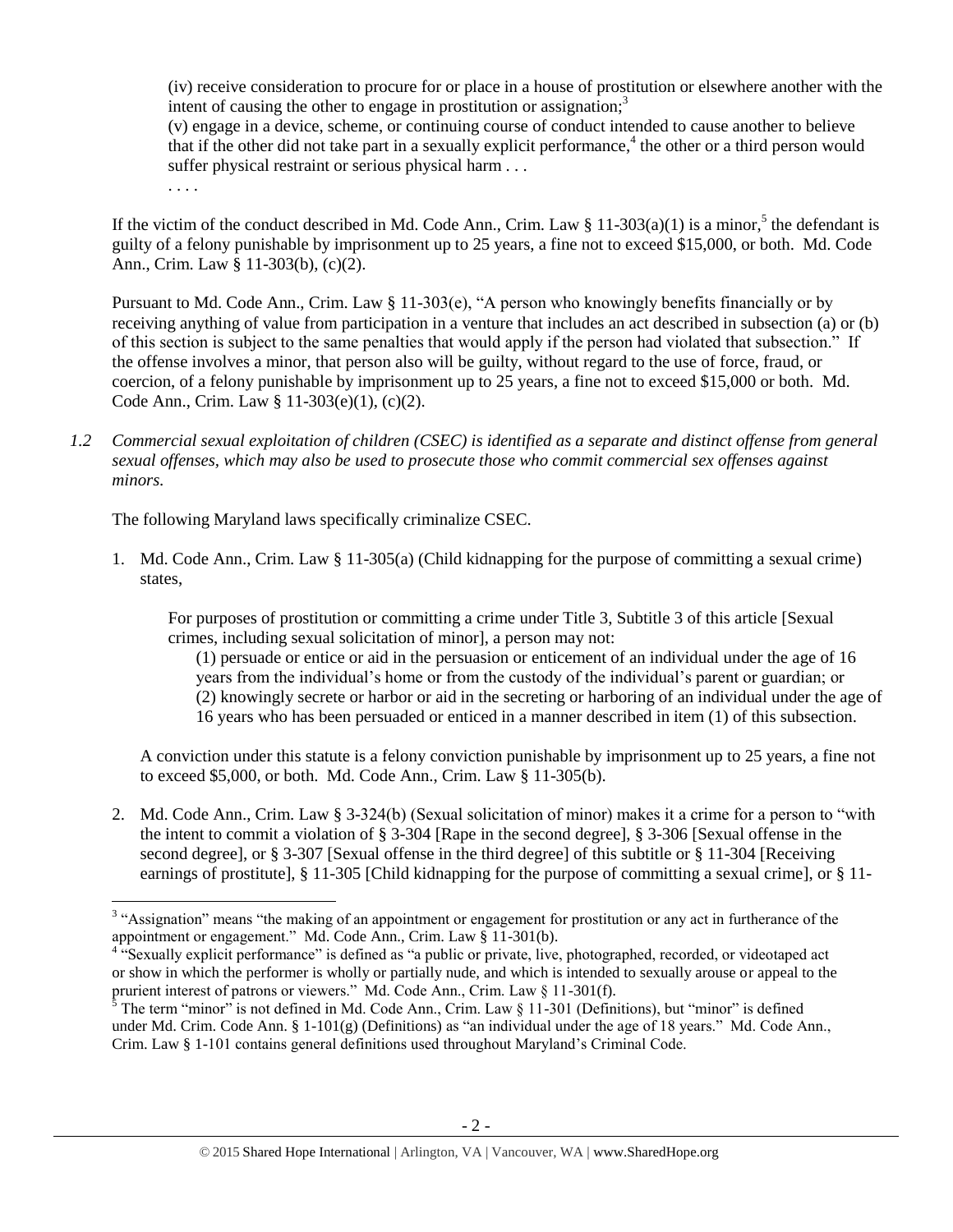306 [House of prostitution] of this article, knowingly solicit a minor, or a law enforcement officer posing as a minor, to engage in activities that would be unlawful for the person to engage in under § 3-304 [Rape in the second degree], § 3-306 [Sexual offense in the second degree], or § 3-307 [Sexual offense in the third degree] of this subtitle or § 11-304 [Receiving earnings of prostitute], § 11-305 [Child kidnapping for the purpose of committing a sexual crime], or § 11-306 [House of prostitution] of this article." As used within Md. Code Ann., Crim. Law § 3-324(b), "solicit" is not defined in an expressly commercial way, but Md. Code Ann., Crim. Law § 3-324(a) defines "solicit" as the following:

[T]o command, authorize, urge, entice, request, or advise a person by any means, including:

- (1) in person;
- (2) through an agent or agency;
- (3) over the telephone;
- (4) through any print medium;
- (5) by mail;
- (6) by computer or Internet; or
- (7) by any other electronic means.

A conviction under this statute is a felony punishable by imprisonment up to 10 years, a fine not to exceed \$25,000, or both. Md. Code Ann., Crim. Law § 3-324(d).

3. Md. Code Ann., Crim. Law § 11-207(a) (Child pornography) makes it a crime for a person to

(1) cause, induce, solicit, or knowingly allow a minor to engage as a subject in the production of obscene matter or a visual representation or performance that depicts a minor engaged as a subject in sadomasochistic abuse or sexual conduct;

(2) photograph or film a minor engaging in an obscene act, sadomasochistic abuse, or sexual conduct; (3) use a computer to depict or describe a minor engaging in an obscene act, sadomasochistic abuse, or sexual conduct;

(4) knowingly promote, advertise, solicit, distribute, or possess with the intent to distribute any matter, visual representation, or performance:

(i) that depicts a minor engaged as a subject in sadomasochistic abuse or sexual conduct; or (ii) in a manner that reflects the belief, or that is intended to cause another to believe, that the matter, visual representation, or performance depicts a minor engaged as a subject of sadomasochistic abuse or sexual conduct; or

(5) use a computer to knowingly compile, enter, transmit, make, print, publish, reproduce, cause, allow, buy, sell, receive, exchange, or disseminate any notice, statement, advertisement, or minor's name, telephone number, place of residence, physical characteristics, or other descriptive or identifying information for the purpose of engaging in, facilitating, encouraging, offering, or soliciting unlawful sadomasochistic abuse or sexual conduct of or with a minor.

A first conviction under this statute is a felony conviction punishable by imprisonment up to 10 years, a fine not to exceed \$25,000, or both. Md. Code Ann., Crim. Law § 11-207(b)(1). Subsequent convictions are punishable by imprisonment up to 20 years, a fine not to exceed \$50,000, or both. Md. Code Ann., Crim. Law § 11-207(b)(2).

Several other laws, while non-commercial in nature or not limited in application to minors, may also apply in cases involving the commercial sexual exploitation of a child. Those statutes are as follows:

1. Md. Code Ann., Crim. Law § 3-602(b) (Sexual abuse of a minor) prohibits a "parent or other person who has permanent or temporary care or custody or responsibility for the supervision of a minor," a "household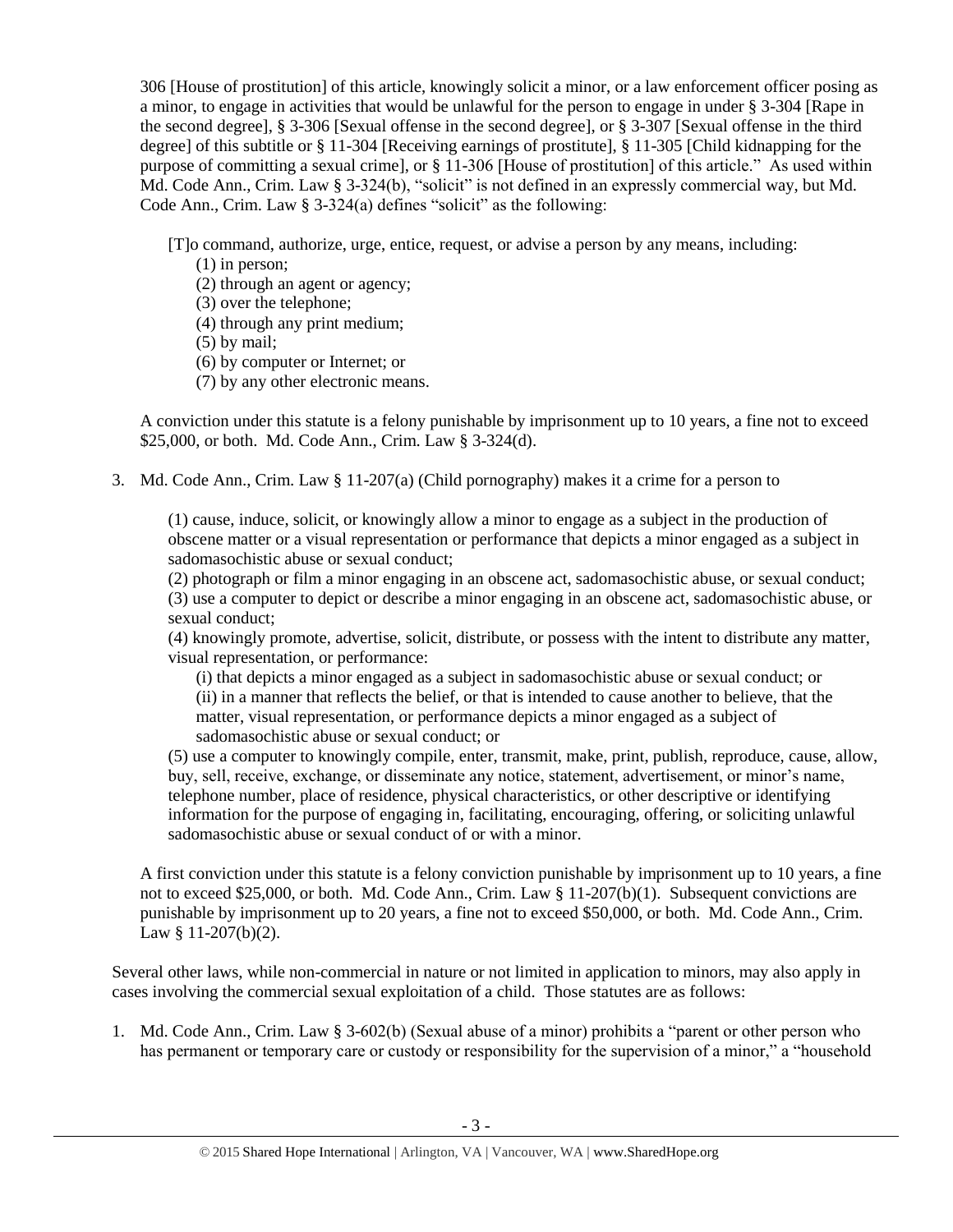member,"<sup>6</sup> or a "family member"<sup>7</sup> from "caus[ing] sexual abuse to a minor." "Sexual abuse" is defined as "an act that involves sexual molestation or exploitation of a minor whether physical injuries are sustained or not." Md. Code Ann., Crim. Law § 3-602(a)(4)(i). Sexual abuse "includes: 1. incest; 2. rape; 3. sexual offense in any degree; 4. sodomy; and 5. unnatural or perverted sexual practices." Md. Code Ann., Crim. Law § 3-602(a)(4)(ii). A conviction under this statute is a felony conviction punishable by imprisonment up to 25 years. $8 \text{ Md}$ . Code Ann., Crim. Law  $8 \text{ 3-602(c)}$ .

- <span id="page-3-0"></span>2. Md. Code Ann., Crim. Law § 3-304(a)(3) (Rape in the second degree) prohibits a person from engaging in vaginal intercourse with a child who is younger than 14 "and the person performing the act is at least 4 years older than the victim." A conviction under this statute is a felony conviction punishable by imprisonment up to 20 years. Md. Code Ann., Crim. Law  $\S 3-304(c)(i)$ . However, if the defendant has a prior conviction under Md. Code Ann., Crim. Law § 3-303 (Rape in the first degree), § 3-306 (Rape in the second degree), § 3-305 (Sexual offense in the first degree), or § 3-306 (Sexual offense in the second degree), a conviction is punishable by a sentence not to exceed life imprisonment.<sup>9</sup> Md. Code Ann., Crim. Law  $§$  3-313(a).
- 3. Md. Code Ann., Crim. Law § 11-207(a)(5) (Child pornography) makes it illegal for a person to use a computer to knowingly compile, enter, transmit, make, print, publish, reproduce, cause, allow, buy, sell, receive, exchange, or disseminate any notice, statement, advertisement, or minor's name, telephone number, place of residence, physical characteristics, or other descriptive or identifying information for the purpose of engaging in, facilitating, encouraging, offering, or soliciting unlawful sadomasochistic abuse or sexual conduct of or with a minor.

A first conviction under this statute is a felony conviction punishable by imprisonment up to 10 years, a fine not to exceed \$25,000, or both. Md. Code Ann., Crim. Law § 11-207(b)(1). Subsequent convictions are punishable by imprisonment up to 20 years, a fine not to exceed \$50,000, or both. Md. Code Ann., Crim. Law § 11-207(b)(2).

<sup>&</sup>lt;sup>6</sup> "Household member" is defined as "a person who lives with or is a regular presence in a home of a minor at the time of the alleged abuse." Md. Code Ann., Crim. Law  $\S\S 3-601(a)(4)$ , 3-602(a)(3).

<sup>&</sup>lt;sup>7</sup> "Family member" is defined as a "relative of a minor by blood, adoption, or marriage." Md. Code Ann., Crim. Law §§ 3-601(a)(3), 3-602(a)(2).

<sup>&</sup>lt;sup>8</sup> Pursuant to Md. Code Ann., Crim. Law § 14-101(a)(16) (Mandatory sentences for crimes of violence), if "the victim is under the age of 13 and the offender is an adult at the time of the offense," sexual abuse of a minor is considered a "crime of violence" if any of the following are involved in the offense:

<sup>1.</sup> vaginal intercourse, as defined in § 3-301 of this article;

<sup>2.</sup> a sexual act, as defined in § 3-301 of this article;

<sup>3.</sup> an act in which a part of the offender's body penetrates, however slightly, into the victim's genital opening or anus; or

<sup>4.</sup> the intentional touching, not through the clothing, of the victim's or the offender's genital, anal, or other intimate area for sexual arousal, gratification, or abuse.

Upon a second conviction of a crime of violence, an offender shall receive a prison sentence of at least 10 years. Md. Code Ann., Crim. Law § 14-101(e). Upon a third conviction, when the "convictions do not arise from a single incident," of a "crime of violence," an offender shall serve a prison sentence of at least 25 years, and upon a fourth separate conviction of a "crime of violence," an offender shall be sentenced to life imprisonment without the possibility of parole. Md. Code Ann., Crim. Law

 $§ 14-101(c), (d).$ 

<sup>&</sup>lt;sup>9</sup> Rape is a "crime of violence" as defined in Md. Code Ann., Crim. Law § 14-101(a)(8). *See supra* note [8](#page-3-0) for the minimum sentences applicable to repeat offenders of crimes of violence.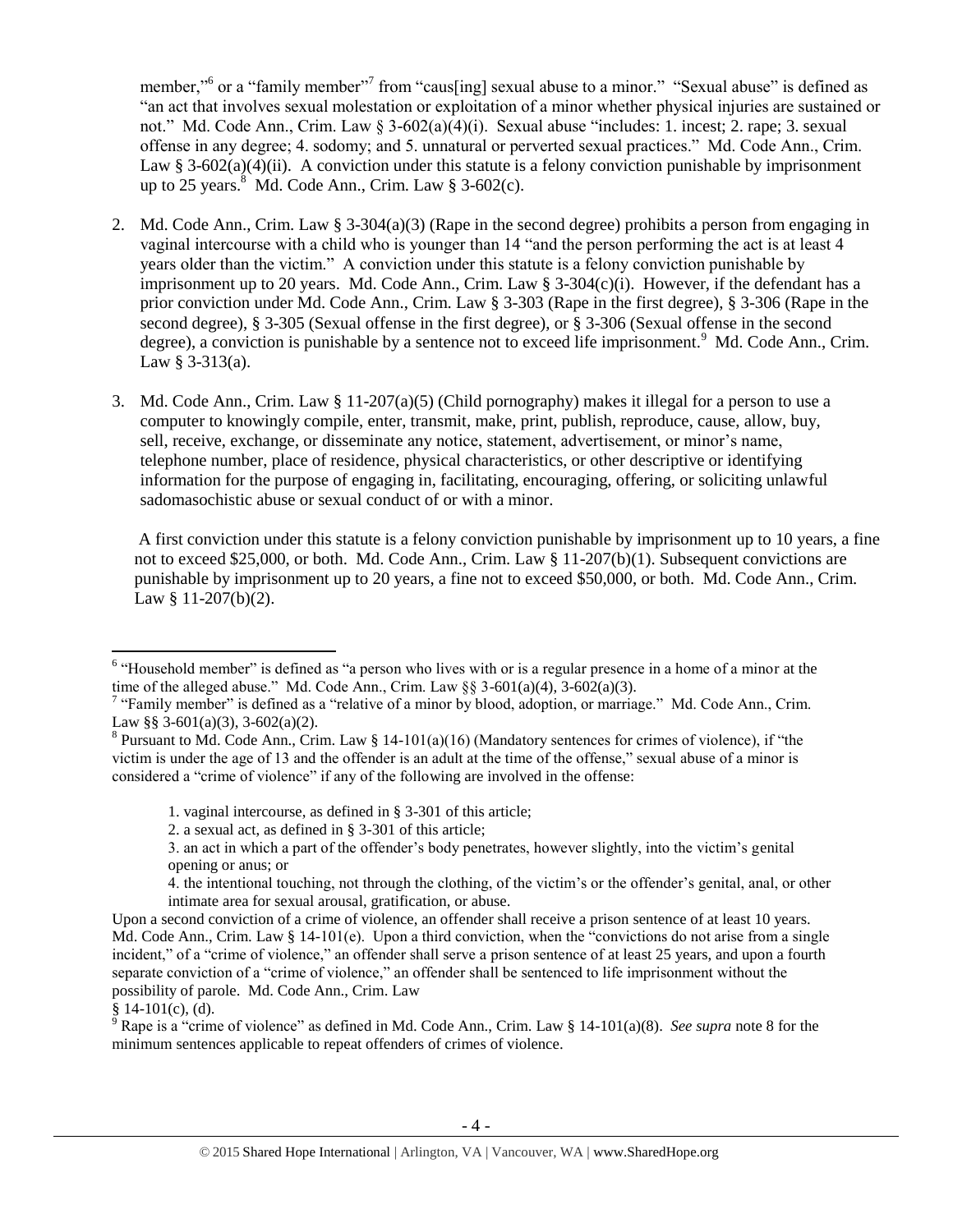- 4. Md. Code Ann., Crim. Law § 3-306(a)(3) (Sexual offense in the second degree) prohibits a defendant from engaging in a sexual act with a victim under 14 where the defendant is at least 4 years older than the victim. A conviction under this statute is a felony conviction punishable by imprisonment up to 20 years. Md. Code Ann., Crim. Law § 3-306(c)(1).<sup>10</sup> However, if the defendant has a prior conviction under Md. Code Ann., Crim. Law § 3-303 (Rape in the first degree), § 3-306 (Rape in the second degree), § 3-305 (Sexual offense in the first degree), or § 3-306 (Sexual offense in the second degree), a conviction is punishable by a sentence not to exceed life imprisonment. Md. Code Ann., Crim. Law § 3-313(a).
- 5. Md. Code Ann., Crim. Law §  $3-307(a)(3)$ –(5) (Sexual offense in the third degree) makes it a crime for a person to

(3) engage in sexual contact with another if the victim is under the age of 14 years, and the person performing the sexual act is at least 4 years older than the victim; or (4) engage in a sexual act with another if the victim is 14 or 15 years old, and the person performing the

sexual act is at least 21 years old; or

(5) engage in vaginal intercourse with another if the victim is 14 or 15 years old, and the person performing the act is at least 21 years old.

A conviction under this statute is a felony conviction punishable by imprisonment up to 10 years. Md. Code Ann., Crim. Law § 3-307(b). However, if the defendant has a prior conviction under Md. Code Ann., Crim. Law § 3-303 (Rape in the first degree), § 3-306 (Rape in the second degree), § 3-305 (Sexual offense in the first degree), or § 3-306 (Sexual offense in the second degree), a conviction is punishable by a sentence not to exceed life imprisonment. Md. Code Ann., Crim. Law § 3-313(a).

6. Md. Code Ann., Crim. Law  $\S$  3-308(b)(2), (3) (Sexual offense in the fourth degree) states,

A person may not engage in:

. . .

l

(2) except as provided in § 3-307(a)(4) [prohibiting a defendant who is at least 21 years old from engaging in a sexual act with a victim 14 or 15 years of age] of this subtitle, a sexual act with another if the victim is 14 or 15 years old, and the person performing the sexual act is at least 4 years older than the victim; or

(3) except as provided in § 3-307(a)(5) [prohibiting a defendant who is at least 21 years old from engaging in vaginal intercourse with a victim 14 or 15 years of age] of this subtitle, vaginal intercourse with another if the victim is 14 or 15 years old, and the person performing the act is at least 4 years older than the victim.

A conviction under this statute is a misdemeanor conviction punishable by imprisonment up to 1 year, a fine not to exceed \$1,000, or both. Md. Code Ann., Crim. Law § 3-308(1). However, if the defendant has a prior conviction under Md. Code Ann., Crim. Law §§ 3-303–3-312 (Rape in the first or second degree; Sexual offense in the first through fourth degree; Attempted rape in the first or second degree; Attempted sexual offense in the first or second degree), § 3-315 (Continuing course of conduct with child), or § 3-602 (Sexual abuse of a minor), a conviction is punishable by imprisonment up to 3 years, a fine not to exceed \$1,000, or both. Md. Code Ann., Crim. Law § 3-  $308(d)(2)(i)$ .

<sup>10</sup> Sexual offense in the second degree is a "crime of violence" as defined in Md. Crim. Code § 14-101(a)(13). *See supra* note [8](#page-3-0) for the minimum sentences applicable to repeat offenders of crimes of violence.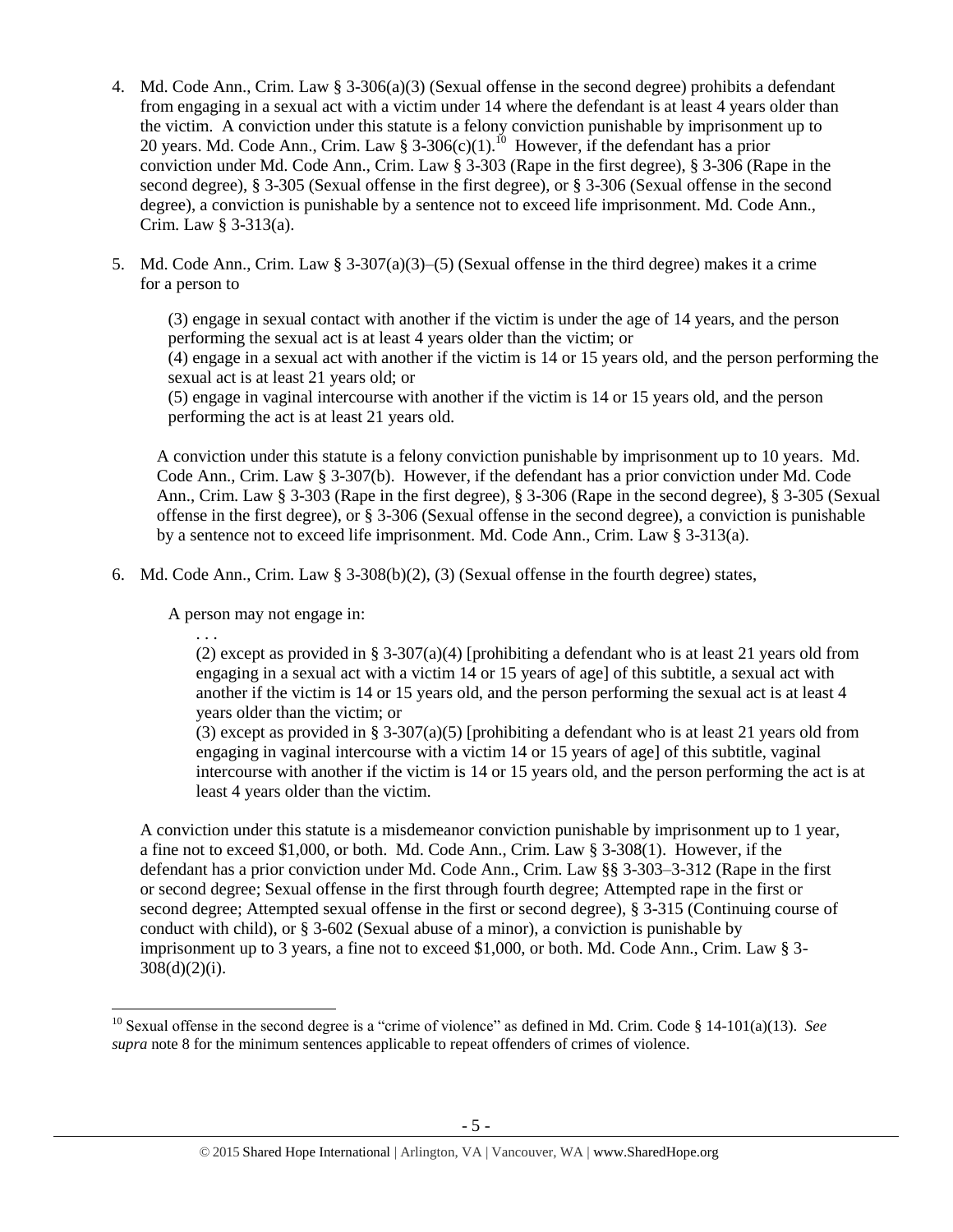- 7. Md. Code Ann., Crim. Law § 3-315(a) (Continuing course of conduct with child) makes it a separate crime for a person to "engage in a continuing course of conduct which includes three or more acts that would constitute violations of § 3-303 [Rape in the first degree], § 3-304 [Rape in the second degree], § 3-305 [Sexual offense in the first degree], § 3-306 [Sexual offense in the second degree], or § 3-307 [Sexual offense in the third degree] of this subtitle over a period of 90 days or more, with a victim who is under the age of 14 years at any time during the course of conduct." A conviction under this statute is a felony conviction punishable by imprisonment up to 30 years, which "may be separate from and consecutive to or concurrent with a sentence under § 3-602 [Sexual abuse of a minor] of this title."<sup>11</sup> Md. Code Ann., Crim. Law § 3-315(b).
- *1.3 Prostitution statutes refer to the sex trafficking statute to identify the commercially sexually exploited minor as a trafficking victim.*

<span id="page-5-0"></span>Md. Code Ann., Crim. Law § 11-306(a)(1)<sup>12</sup> (House of prostitution) refers to the human trafficking statute for an affirmative defense to prosecution for prostitution when the victim's trafficker is charged with an offense under Md. Code Ann., Crim. Law § 11-303 (Human trafficking). Md. Code Ann., Crim. Law § 11-306(c) states that

In a prosecution under this Section, it is an affirmative defense of duress if the defendant committed the act as a result of being a victim of an act of another who was charged with violating the prohibition against human trafficking under § 11-303 of the criminal law or under federal law.

*1.4 The state racketeering or gang crimes statute includes sex trafficking and commercial sexual exploitation of children (CSEC) offenses as predicate acts allowing the statute to be used to prosecute trafficking crimes.* 

Although Maryland does not have a crime that pertains to racketeering offenses, it does criminalize participation in a criminal gang. Md. Code Ann., Crim. Law § 9-804(a) (Participation in criminal gang prohibited) makes it unlawful for a person to

(1) participate in a criminal gang knowing that the members of the gang engage in a pattern of criminal gang activity; and

(2) knowingly and willfully direct or participate in an underlying crime, or act by a juvenile that would be an underlying crime if committed by an adult, committed for the benefit of, at the direction of, or in association with a criminal gang.

Pursuant to Md. Code Ann., Crim. Law § 9-801(c) (Definitions), a "criminal gang<sup>13</sup>" is defined as

 $\overline{a}$ 

<sup>&</sup>lt;sup>11</sup> Continuing course of conduct with child is a "crime of violence" as defined in Md. Code Ann., Crim. Law § 14-101(a)(18). *See supra* not[e 8](#page-3-0) for the minimum sentences applicable to repeat offenders of crimes of violence. <sup>12</sup> The text of Md. Code Ann., Crim. Law § 11-306 included here and elsewhere in this report includes amendments made by the enactment of Senate Bill 520 during the 2015 Regular session of the Maryland legislature. (MD 2015) (effective October 1, 2015).

<sup>&</sup>lt;sup>13</sup> Md. Code Ann., Crim. Law § 9-802(a) (Criminal gang activity) makes it illegal for a person to "threaten an individual, or a friend or family member of an individual, with physical violence with the intent to coerce, induce, or solicit the individual to participate in or prevent the individual from leaving a criminal gang." A conviction under Md. Code Ann., Crim. Law § 9-802(a) is a misdemeanor conviction punishable by imprisonment up to 2 years, a possible fine not to exceed \$1,000, or both. Md. Code Ann., Crim. Law § 9-802(b).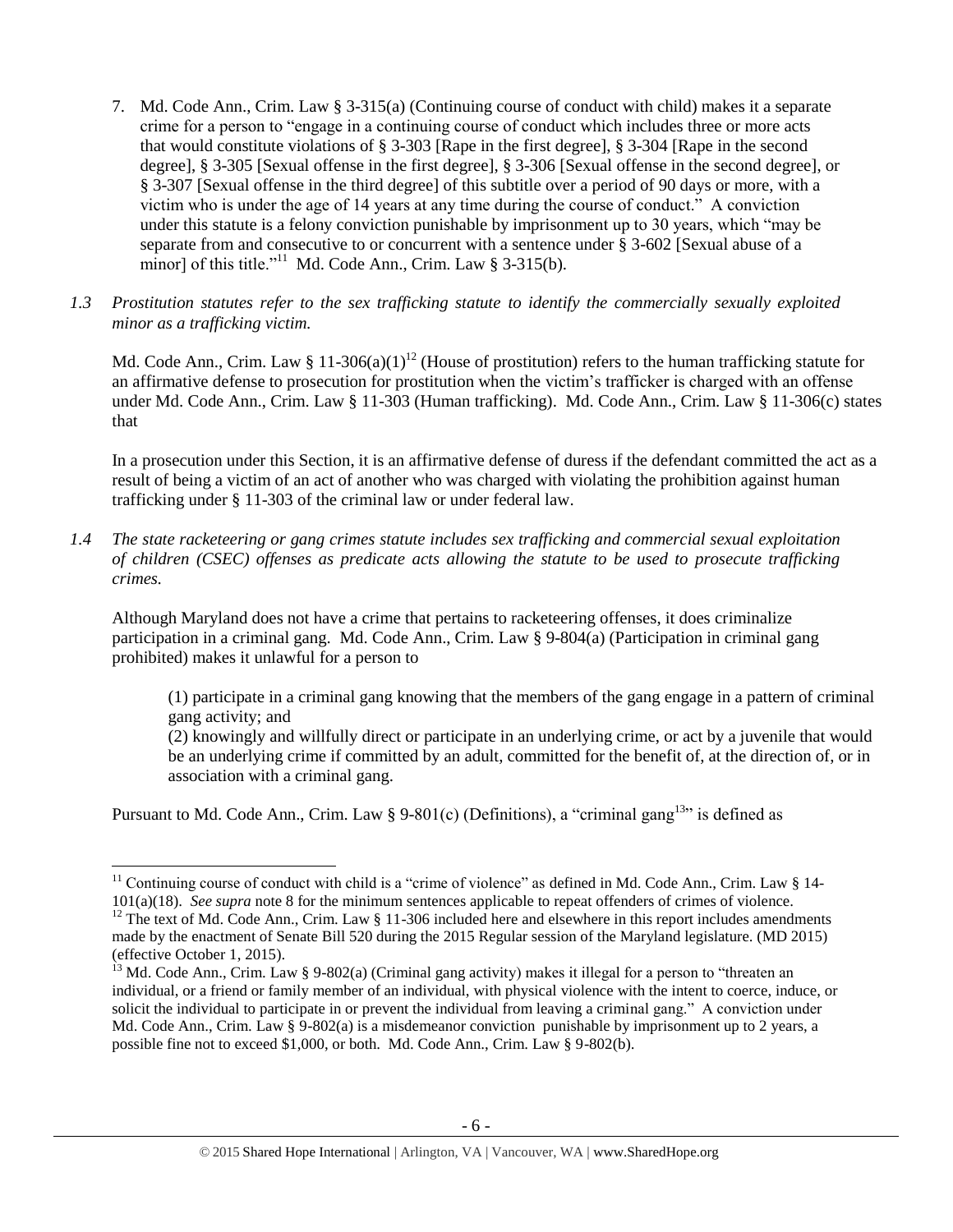a group or association of three or more persons whose members:

(1) individually or collectively engage in a pattern of criminal gang activity; (2) have as one of their primary objectives or activities the commission of one or more underlying crimes, including acts by juveniles that would be underlying crimes if committed by adults; and

(3) have in common an overt or covert organizational or command structure.

A "pattern of criminal gang activity" is defined as "the commission of, attempted commission of, conspiracy to commit, or solicitation of two or more underlying crimes or acts by a juvenile that would be an underlying crime if committed by an adult, provided the crimes or acts were not part of the same incident." Md. Code Ann., Crim. Law § 9-801(d). The definition of "underlying crime" includes "a violation of . . . § 11-303 (human trafficking), § 11-304 (receiving earnings of prostitute), or § 11-306 (a)(2), (3), or (4) (house of prostitution) . . . . " and "a crime of violence," which is defined under § 14-101 to include "abduction." Md. Code Ann., Crim. Law § 9-801(f)(1), (2).

A conviction under Md. Code Ann., Crim. Law § 9-804(a) is a felony conviction punishable by imprisonment up to 10 years, a fine not to exceed \$100,000, or both. Md. Code Ann., Crim. Law § 9-804(c)(1)(i). However, if the commission of the underlying crime results in the victim's death, a conviction is punishable by imprisonment up to 20 years, a fine not to exceed \$100,000, or both. Md. Code Ann., Crim. Law § 9-  $804(c)(1)(ii)$ . Lastly, persons who "organize, supervise, finance, or manage a criminal gang" are guilty of a felony punishable by imprisonment up to 20 years, a fine not to exceed \$100,000, or both. Md. Code Ann., Crim. Law § 9-805(a), (b).<sup>14</sup>

l

<sup>&</sup>lt;sup>14</sup> "A sentence imposed under this section shall be separate from and consecutive to a sentence for any crime based on the act establishing a violation of this section." Md. Code Ann., Crim. Law § 9-805(c).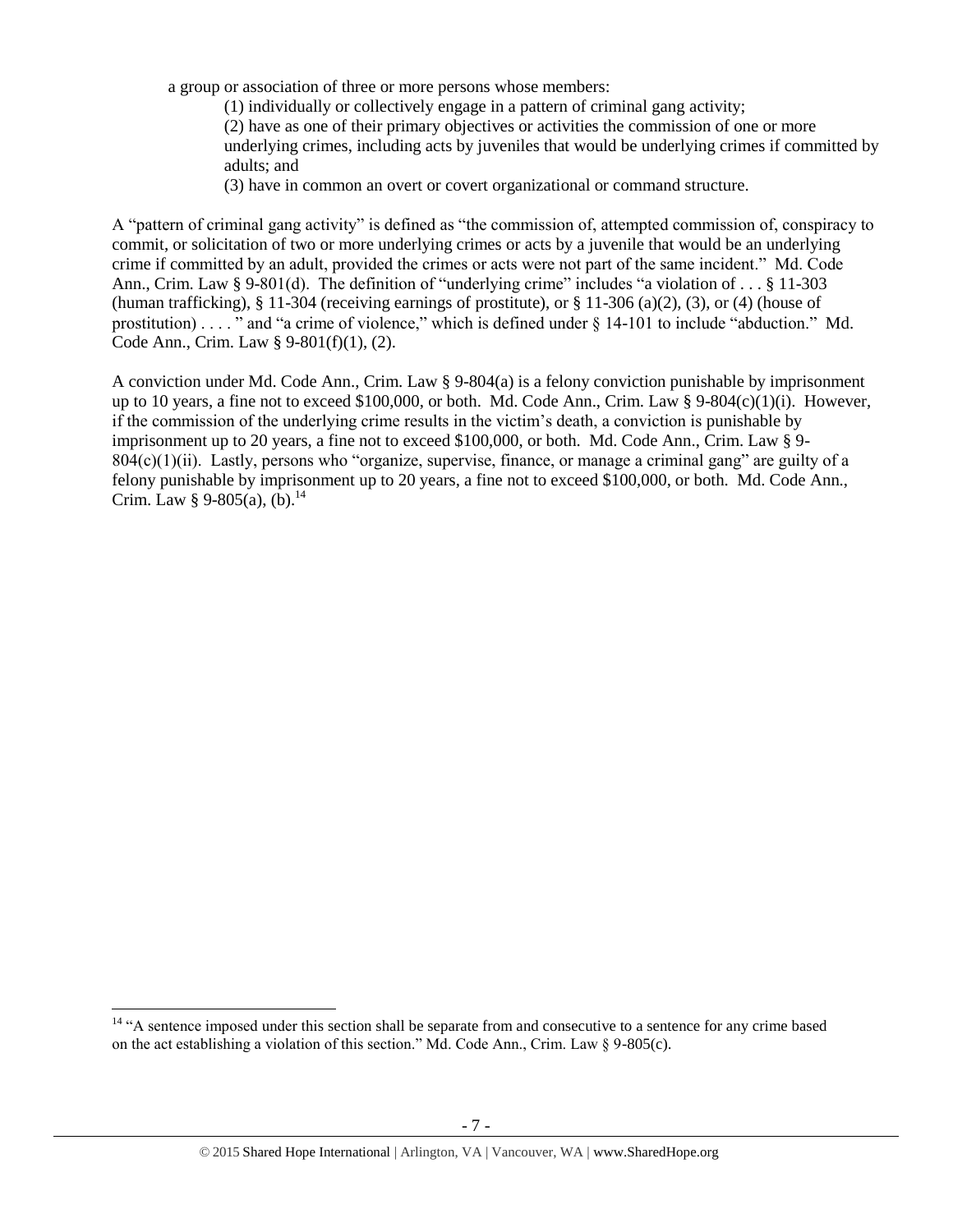#### **FRAMEWORK ISSUE 2: CRIMINAL PROVISIONS ADDRESSING DEMAND**

# *Legal Components:*

- *2.1 The state sex trafficking law can be applied to buyers of commercial sex acts from a victim of domestic minor sex trafficking.*
- *2.2 Buyers of commercial sex acts with a minor can be prosecuted under commercial sexual exploitation of children (CSEC) laws.*
- *2.3 Solicitation of prostitution laws differentiate between buying sex acts with an adult and buying sex acts with a minor under 18.*
- *2.4 Penalties for buyers of commercial sex acts with minors are as high as federal penalties.*
- *2.5 Using the Internet or electronic communications to lure, entice, or purchase, or attempt to lure, entice, or purchase commercial sex acts with a minor is a separate crime or results in an enhanced penalty for buyers.*
- *2.6 No age mistake defense is permitted for a buyer of commercial sex acts with any minor under 18.*
- *2.7 Base penalties for buying sex acts with a minor under 18 are sufficiently high and not reduced for older minors.*
- *2.8 Financial penalties for buyers of commercial sex acts with minors are sufficiently high to make it difficult for buyers to hide the crime.*
- *2.9 Buying and possessing child pornography carries penalties as high as similar federal offenses.*
- *2.10 Convicted buyers of commercial sex acts with minors and child pornography are required to register as sex offenders.*

\_\_\_\_\_\_\_\_\_\_\_\_\_\_\_\_\_\_\_\_\_\_\_\_\_\_\_\_\_\_\_\_\_\_\_\_\_\_\_\_\_\_\_\_\_\_\_\_\_\_\_\_\_\_\_\_\_\_\_\_\_\_\_\_\_\_\_\_\_\_\_\_\_\_\_\_\_\_\_\_\_\_\_\_\_\_\_\_\_\_\_\_\_\_

# *Legal Analysis:*

 $\overline{\phantom{a}}$ 

*2.1 The state sex trafficking law can be applied to buyers of commercial sex acts from a victim of domestic minor sex trafficking.* 

The plain language of Md. Code Ann., Crim. Law § 11-303 (Human trafficking) does not clearly apply to buyers of sex with minors, as it does not refer to obtaining a person for sex, purchasing sex or engaging another for the purpose of prostitution.<sup>15</sup>

- 2.1.1 Recommendation: Amend Md. Code Ann., Crim. Law § 11-303 (Human trafficking) to make the statute applicable to the actions of buyers of commercial sex with minors.<sup>16</sup>
- *2.2 Buyers of commercial sex acts with a minor can be prosecuted under commercial sexual exploitation of children (CSEC) laws.*

Md. Code Ann., Crim. Law § 3-324(b) (Sexual solicitation of minor) makes it a crime for a person "with the intent to commit a violation of § 3-304 [Rape in the second degree], § 3-306 [Sexual offense in the second degree], or § 3-307 [Sexual offense in the third degree] of this subtitle or § 11-304 [Receiving earnings of

<sup>15</sup> *See* discussion of relevant provision *supra* Section 1.1*.*

<sup>&</sup>lt;sup>16</sup> See generally SHARED HOPE INTERNATIONAL, "Eliminating the Third Party Control Barrier to Identifying Juvenile Sex Trafficking Victims," JuST Response Policy Paper (2015), [http://sharedhope.org/wp](http://sharedhope.org/wp-content/uploads/2015/08/Policy-Paper_Eliminating-Third-Party-Control_Final1.pdf)[content/uploads/2015/08/Policy-Paper\\_Eliminating-Third-Party-Control\\_Final1.pdf](http://sharedhope.org/wp-content/uploads/2015/08/Policy-Paper_Eliminating-Third-Party-Control_Final1.pdf) (discussing need to include buyer conduct in core sex trafficking offense regardless of whether victim is under control of a third party and explaining negative impact on victims and victim-identification when buyers are excluded as sex trafficking offenders).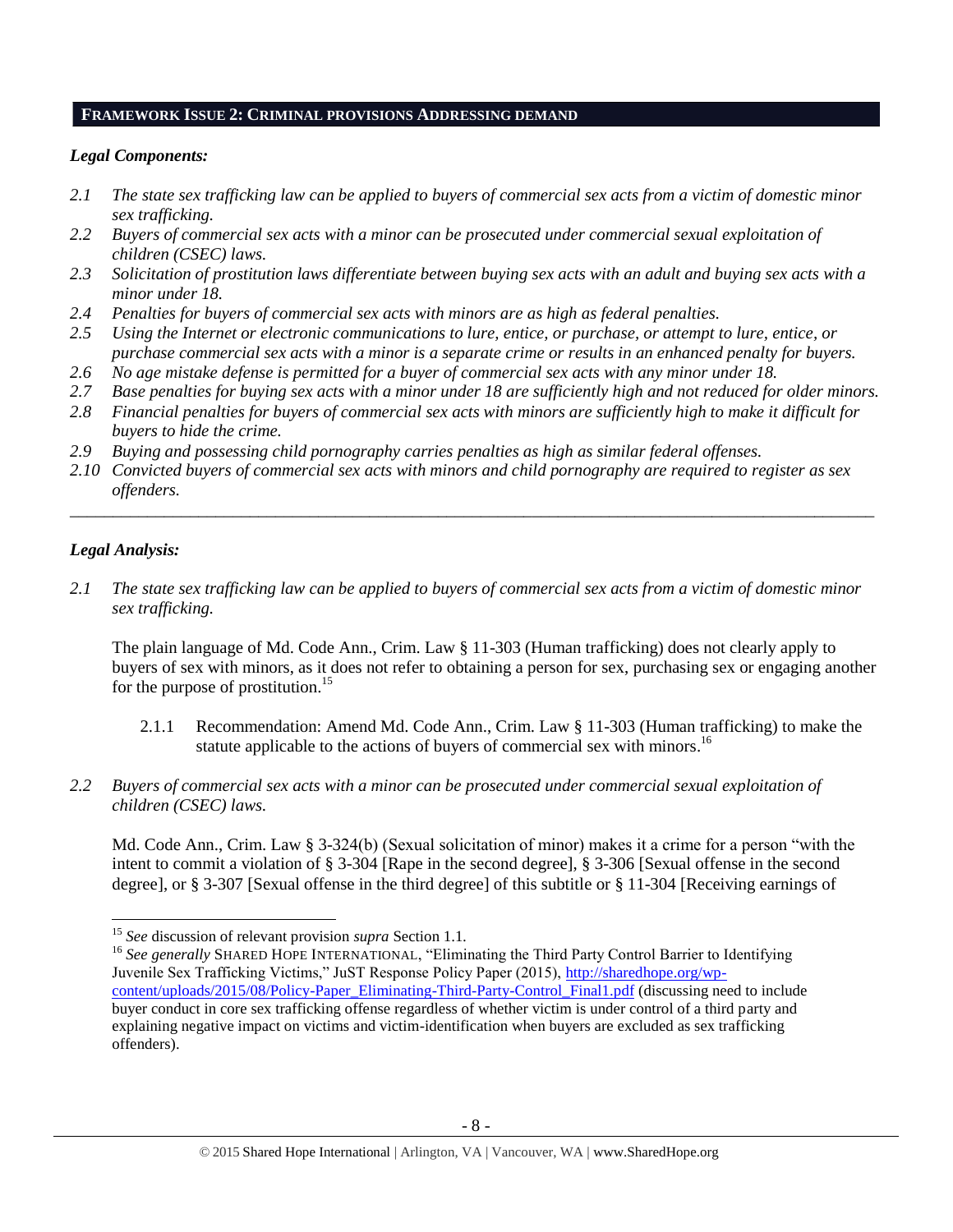prostitute], § 11-305 [Child kidnapping for the purpose of committing a sexual crime], or § 11-306<sup>17</sup> [House of prostitution] of this article,  $[$ to] knowingly solicit<sup>18</sup> a minor, or a law enforcement officer posing as a minor, to engage in activities that would be unlawful for the person to engage in under § 3-304 [Rape in the second degree], § 3-306 [Sexual offense in the second degree], or § 3-307 [Sexual offense in the third degree] of this subtitle or § 11-304 [Receiving earnings of prostitute], § 11-305 [Child kidnapping for the purpose of committing a sexual crime], or § 11-306 [House of prostitution] of this article." Additionally, Md. Code Ann., Crim. Law § 11-306(a)(5) (House of prostitution) likely includes buyers of commercial sex with minors as it makes it illegal for a person to knowingly "procure or solicit or offer to procure or solicit for prostitution or assignation." A conviction under Md. Code Ann., Crim. Law  $\S 3-324(b)$  is a felony conviction punishable by imprisonment up to 10 years, a fine not to exceed \$25,000, or both. Md. Code Ann., Crim. Law § 3-324(d).

Additionally, Md. Code Ann., Crim. Law § 11-207(a)(5) (Child pornography) states it is illegal for a person to

use a computer to knowingly compile, enter, transmit, make, print, publish, reproduce, cause, allow, buy, sell, receive, exchange, or disseminate any notice, statement, advertisement, or minor's name, telephone number, place of residence, physical characteristics, or other descriptive or identifying information for the purpose of engaging in, facilitating, encouraging, offering, or soliciting unlawful sadomasochistic abuse or sexual conduct of or with a minor.

A conviction under Md. Code Ann., Crim. Law § 11-207 is a felony conviction punishable by imprisonment up to 10 years, a fine not to exceed \$25,000, or both. Md. Code Ann., Crim. Law § 11-207 (b)(1). Subsequent convictions are punishable by imprisonment up to 20 years, a fine not to exceed \$50,000, or both. Md. Code Ann., Crim. Law § 11-207(b)(2).

Several sexual offenses could be used to prosecute a buyer of commercial sex acts with a minor, but these statutes do not specifically criminalize the commercial sexual exploitation of a child or refer to the human trafficking statute to bring these criminal offenses within the reach of human trafficking under Md. Code Ann., Crim. Law § 11-303 (Human trafficking).<sup>19</sup>

2.3 *Solicitation of prostitution laws differentiate between buying sex acts with an adult and buying sex acts with a minor under 18.*

Maryland law differentiates between buying sex with an adult and buying sex with a minor. Specifically, Md. Code Ann., Crim. Law § 3-324(b) (Sexual solicitation of minor) makes it a crime for a person to "with the intent to commit a violation of  $\ldots$  § 11-306<sup>20</sup> [House of prostitution] of this article, knowingly solicit a minor, or a law enforcement officer posing as a minor, to engage in activities that would be unlawful for the person to engage in under  $\dots$  § 11-306 [House of prostitution]  $\dots$  .<sup>221</sup> A conviction under this statute is a felony conviction punishable by imprisonment up to 10 years, a fine not to exceed \$25,000, or both. Md. Code Ann., Crim. Law § 3-324(d).

In contrast, lower penalties apply to buyers convicted under Maryland's general solicitation law. Md. Code Ann., Crim. Law § 11-306(a)(5) (House of prostitution) states that it is illegal for a person to knowingly "procure or solicit or offer to procure or solicit for prostitution or assignation."<sup>22</sup> As defined under Md. Code

 $\overline{\phantom{a}}$ 

<sup>22</sup> *See supra* note [3.](#page-1-0)

<sup>17</sup> *See supra* note [12.](#page-5-0)

<sup>&</sup>lt;sup>18</sup> See supra Section 1.2 for discussion of the definition of "solicit."

<sup>&</sup>lt;sup>19</sup> See supra Section 1.2 for a full description of the sexual offense laws that may be used to prosecute buyers.

<sup>20</sup> *See supra* note [12.](#page-5-0)

<sup>&</sup>lt;sup>21</sup> See supra Section 1.2 for discussion of the definition of "solicit."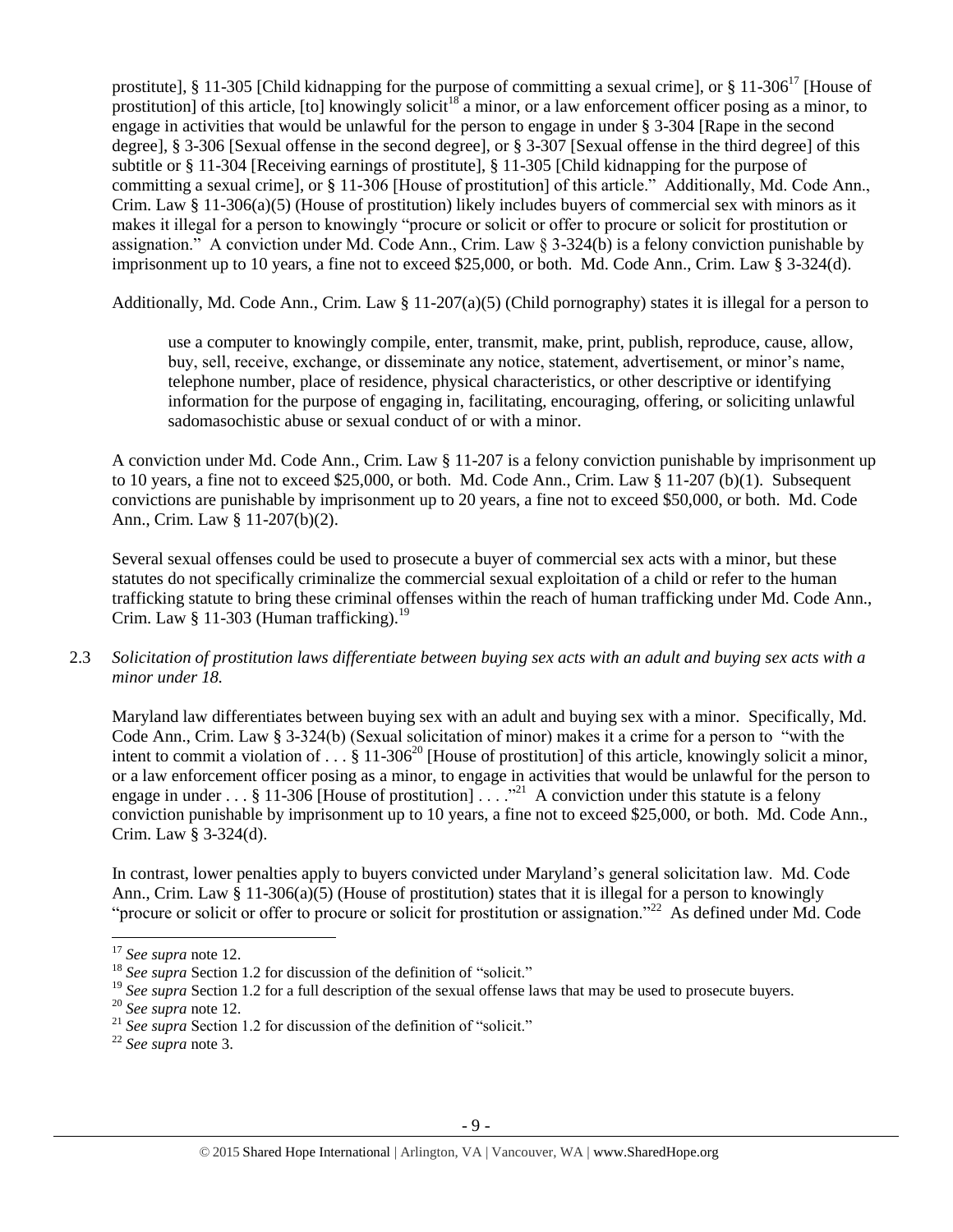Ann., Crim. Law § 11-301(g), "solicit" does not expressly include the act of buying, but instead is defined as "urging, advising, inducing, encouraging, requesting, or commanding another." Despite the failure to specifically include the act of buying within the definition of "solicit," Md. Code Ann., Crim. Law § 11- $306(a)(5)$  has been used to convict buyers who solicit sex from an adult.<sup>23</sup> Regardless of the age of the person from whom the buyer purchases sex, a conviction under Md. Code Ann., Crim. Law § 11-306(a)(5) is a misdemeanor conviction punishable by imprisonment up to1year, a fine not to exceed \$500, or both. Md. Code Ann., Crim. Law § 11-306(b).

# *2.4 Penalties for buyers of commercial sex acts with minors are as high as federal penalties.*

Buyers of commercial sex with minors may be prosecuted for crimes ranging from misdemeanors, punishable by imprisonment up to 1 year, to felonies punishable by life imprisonment without the possibility of parole. Specifically, convictions under Md. Code Ann., Crim. Law § 3-324(b) (Sexual solicitation of minor) or Md. Code Ann., Crim. Law § 11-207(a)(5) (Child pornography) are punishable by imprisonment up to 10 years, a fine not to exceed \$25,000, or both. Md. Code Ann., Crim. Law §§ 3-324(d), 11-207(b)(1). Subsequent convictions under Md. Code Ann., Crim. Law  $\S 11{\text -}207(a)(5)$  are punishable by imprisonment up to 20 years, a fine not to exceed \$50,000, or both. Md. Code Ann., Crim. Law § 11-207(b)(2).

Buyers convicted under Md. Code Ann., Crim. Law § 3-304(a)(3) (Rape in the second degree) or Md. Code Ann., Crim. Law § 3-306(a)(3) (Sexual offense in the second degree), which involves a child under 14 and a buyer at least 4 years older than the child, are guilty of a felony punishable by imprisonment up to 20 years.

Buyers convicted under Md. Code Ann., Crim. Law § 3-307(a)(3)–(5) (Sexual offense in the third degree) are guilty of a felony punishable by imprisonment up to 10 years. Md. Code Ann., Crim. Law § 3-307(b). Buyers convicted under Md. Code Ann., Crim. Law § 3-308(b)(2), (3) (Sexual offense in the fourth degree) are guilty of a misdemeanor punishable by imprisonment up to 1 year, a fine not to exceed \$1,000, or both. However, if the buyer has a prior conviction under Md. Code Ann., Crim. Law §§ 3-303–3-312 (Rape in the first or second degree; Sexual offense in the first through fourth degree; Attempted rape in the first or second degree; Attempted sexual offense in the first or second degree), § 3-315 (Continuing course of conduct with child), or § 3-602 (Sexual abuse of a minor), a conviction is punishable by imprisonment up to 3 years, a fine not to exceed \$1,000, or both. Md. Code Ann., Crim. Law § 3-308(d)(2)(i). Lastly, buyers convicted under Md. Code Ann., Crim. Law § 3-315(a) (Continuing course of conduct with child) are guilty of a felony punishable by imprisonment up to 30 years, which "may be separate from and consecutive to or concurrent with a sentence under § 3-602 [Sexual abuse of a minor] of this title." Md. Code Ann., Crim. Law § 3-315(b).

Additionally, Md. Code Ann., Crim. Law § 3-313(a) (Prior conviction—Sentencing) states, "On conviction of a violation of § 3-304, § 3-306, § 3-307, § 3-310, or § 3-312 of this subtitle, a person who has been convicted on a prior occasion not arising from the same incident of any violation of §§ 3-303 through 3-306 of this subtitle is subject to imprisonment not exceeding life."

In comparison, if the victim is under the age of 14, a conviction under the Trafficking Victims Protection

 $\overline{\phantom{a}}$ 

<sup>23</sup> In *McNeil v. State*, 739 A.2d 80, 93 (Md. 1999) (citing *In re* Appeal No. 180, 365 A.2d 540. 543–45 (1976)), the court stated that "the Legislature intended the word 'solicit' to be read broadly. . . . It would necessarily include the conduct of the potential customer in soliciting the prostitute." The court in In re Areal B., 938 A.2d 43, 47 (Md. Ct. Spec. App. 2007) further explained that the different subsections of Md. Code Ann., Crim. Law § 11-306(a) "punish altogether different behavior" and "each offense [prostitution and solicitation] can be committed without committing the act that defines the other."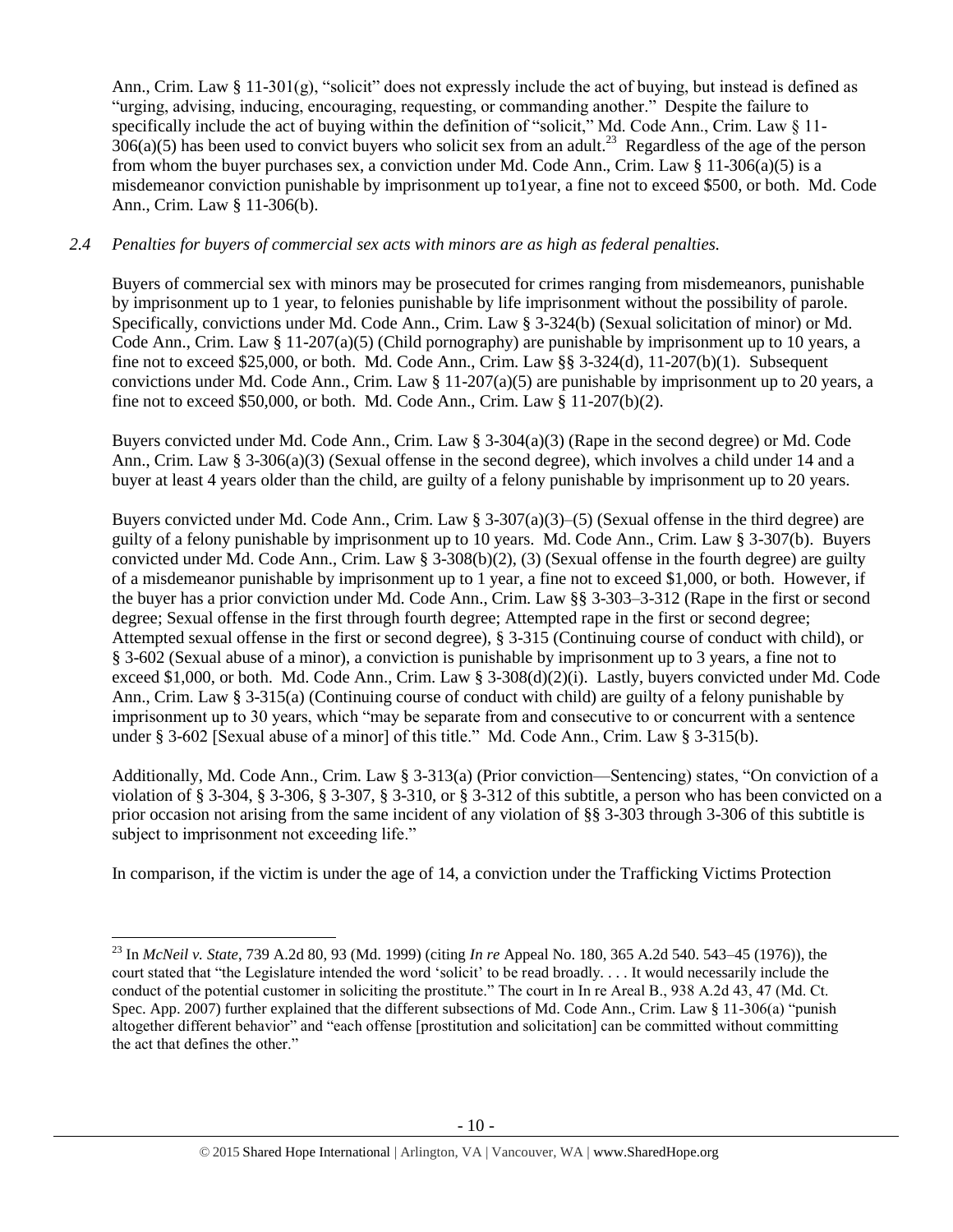<span id="page-10-1"></span><span id="page-10-0"></span>Act  $(TVPA)^{24}$  for child sex trafficking is punishable by 15 years to life imprisonment and a fine not to exceed \$250,000. 18 U.S.C. §§ 1591(b)(1), 3559(a)(1), 3571(b)(3). If the victim is between the ages of 14–17, a conviction is punishable by 10 years to life imprisonment and a fine not to exceed \$250,000. 18 U.S.C. §§ 1591(b)(2), 3559(a)(1), 3571(b)(3). A conviction is punishable by mandatory life imprisonment, however, if the buyer has a prior conviction for a federal sex offense<sup>25</sup> against a minor. 18 U.S.C. § 3559(e)(1). To the extent buyers can be prosecuted under other federal CSEC laws,<sup>26</sup> a conviction is punishable by penalties ranging from a fine not to exceed \$250,000 to life imprisonment and a fine not to exceed  $$250,000.<sup>27</sup>$ 

*2.5 Using the Internet or electronic communications to lure, entice, or purchase, or attempt to lure, entice, or purchase commercial sex acts with a minor is a separate crime or results in an enhanced penalty for buyers.*

Using the Internet or electronic communications to lure, entice, recruit, or purchase commercial sex acts with a minor is not a separate crime and does not result in enhanced penalties for buyers. However, using of the Internet or electronic communications to "command, authorize, urge, entice, request, or advise" a minor to engage in Md. Code Ann., Crim. Law § 11-306 (House of prostitution),<sup>28</sup> among other crimes, is prohibited under Md. Code Ann., Crim. Law § 3-324 (Sexual solicitation of minor). Pursuant to Md. Code Ann., Crim. Law  $§$  3-324(b),

A person may not, with the intent to commit a violation of § 3-304 [Rape in the second degree], § 3-306 [Sexual offense in the second degree], or § 3-307 [Sexual offense in the third degree] of this subtitle or § 11-304 [Receiving earnings of prostitute], § 11-305 [Child kidnapping for the purpose of committing a sexual crime], or § 11-306 [House of prostitution] of this article, knowingly solicit a minor, or a law enforcement officer posing as a minor, to engage in activities that would be unlawful for the person to engage in under § 3-304, § 3-306, or § 3-307 of this subtitle or § 11-304, § 11-305, or § 11-306 of this article.

See supra note [12.](#page-5-0)

 $\overline{a}$  $^{24}$  Trafficking Victims Protection Act (TVPA) of 2000, Pub. L. No. 106-386, 114 Stat. 1464, 1466 (codified in scattered sections of 18 and 22 U.S.C.).

<sup>&</sup>lt;sup>25</sup> Pursuant to 18 U.S.C. § 3559(e)(2), "federal sex offense" is defined as an offense under section 1591 [18 USCS § 1591] (relating to sex trafficking of children), 2241 [18 USCS § 2241] (relating to aggravated sexual abuse), 2242 [18 USCS § 2242] (relating to sexual abuse),  $2244(a)(1)$  [18 USCS § 2244(a)(1)] (relating to abusive sexual contact), 2245 [18 USCS § 2245] (relating to sexual abuse resulting in death), 2251 [18 USCS § 2251] (relating to sexual exploitation of children), 2251A [18 USCS § 2251A] (relating to selling or buying of children), 2422(b) [18 USCS § 2422(b)] (relating to coercion and enticement of a minor into prostitution), or 2423(a) [18 USCS § 2423(a)] (relating to transportation of minors).

<sup>&</sup>lt;sup>26</sup> 18 U.S.C. §§ 2251A(b) (Selling or buying of children), 2251(a) (Sexual exploitation of children), 2423(a) (Transportation of a minor with intent for minor to engage in criminal sexual activity), 2422(a) (Coercion and enticement), 2252(a)(2), (a)(4) (Certain activities relating to material involving the sexual exploitation of minors).

<sup>&</sup>lt;sup>27</sup> 18 U.S.C. §§ 2251A(b) (conviction punishable by imprisonment for 30 years to life and a fine), 2251(e) (conviction punishable by imprisonment for 15–30 years and a fine), 2423(a) (conviction punishable by imprisonment for 10 years to life and a fine), 2422(a) (conviction punishable by a fine, imprisonment up to 20 years, or both),  $2252(a)(2)$ , (4) (stating that a conviction under subsection (a)(2) is punishable by imprisonment for 5–20 years and a fine, while a conviction under subsection (a)(4) is punishable by imprisonment up to 10 years, a fine, or both); *see also* 18 U.S.C. §§ 3559(a)(1) (classifying all of the above listed offenses as felonies), 3571(b)(3) (providing a fine up to \$250,000 for any felony conviction).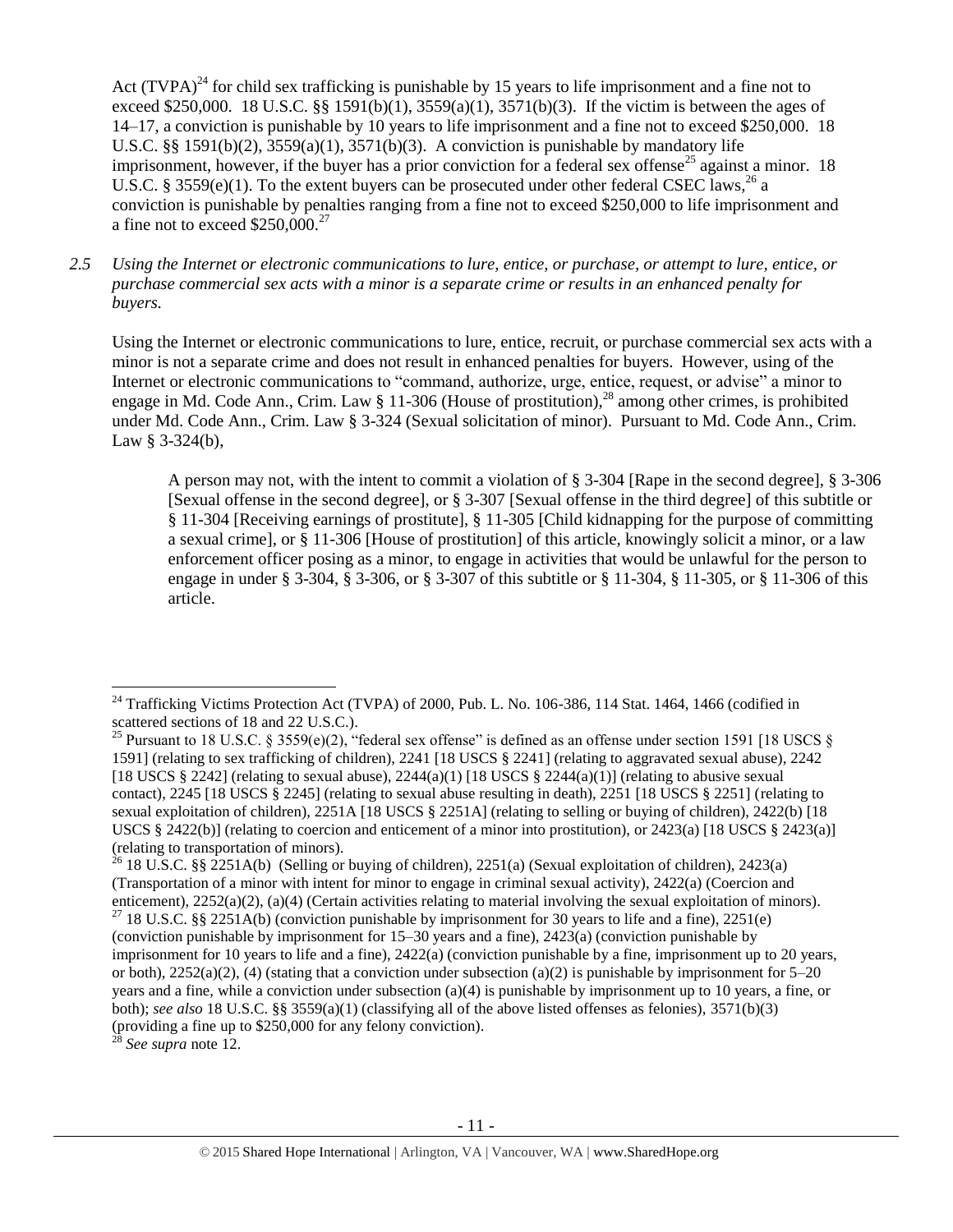"Solicit," however, is not defined in an expressly commercial way.<sup>29</sup> A conviction under Md. Code Ann., Crim. Law § 3-324(b) is a felony conviction punishable by imprisonment up to 10 years, a fine not to exceed \$25,000, or both. Md. Code Ann., Crim. Law § 3-324(d).

*2.6 No age mistake defense is permitted for a buyer of commercial sex acts with any minor under 18.*

Crim. Law § 11-303(f) (Human trafficking) prohibits a mistake of age defense: "It is not a defense to a prosecution under subsection  $(b)(1)$  of this section that the person did not know the age of the victim." However, Crim. Law § 11-303(f) does not explicitly include the acts of buyers of commercial sex acts, and may not be applicable against them.<sup>30</sup>

- 2.6.1 Recommendation: Amend Md. Code Ann., Crim. Law § 11-303 (Human trafficking) to to make the statute applicable to the actions of buyers of commercial sex with minors so that it's clear that buyers may not use mistake of age as a defense for their actions.
- 2.6.2 Amend Maryland's CSEC laws to prohibit the use of a mistake of age defense when the victim of the crime is a minor.
- *2.7 Base penalties for buying sex acts with a minor under 18 are sufficiently high and not reduced for older minors.*

Maryland's CSEC laws that are applicable to buyers, Md. Code Ann., Crim. Law § 3-324(b) (Sexual solicitation of minor) and Md. Code Ann., Crim. Law  $\S 11-207(a)(5)$  (Child pornography), apply the same penalties when the commission of the crime involves any minor under 18.

*2.8 Financial penalties for buyers of commercial sex acts with minors are sufficiently high to make it difficult for buyers to hide the crime.*

Buyers of commercial sex with minors may be required to pay fines ranging from \$500 to \$25,000, in the case of a first offense, and \$50,000, for repeat offenders. Md. Code Ann., Crim. Law §§  $11\text{-}306(b)$ ,  $31\text{ }11\text{-}207(b)$ .

Specifically, buyers convicted under Md. Code Ann., Crim. Law § 3-324(b) (Sexual solicitation of minor) or Md. Code Ann., Crim. Law  $\S 11-207(a)(5)$  (Child pornography) are subject to a possible fine not to exceed \$25,000; however, buyers with a prior conviction under Md. Code Ann., Crim. Law § 11-207(a)(5) are subject to a possible fine not to exceed \$50,000. Md. Code Ann., Crim. Law §§ 3-324(d), 11-207(b). Buyers convicted under Md. Code Ann., Crim. Law § 11-208(a) (Possession of visual representation of child under 16 engaged in certain sexual acts) are subject to a possible fine not to exceed \$2,500 for first convictions, and a possible fine not to exceed \$10,000 for subsequent convictions. Md. Code Ann., Crim. Law § 11-208(b). Lastly, a buyer convicted under Md. Code Ann., Crim. Law  $\S 11-306(a)(5)$  (House of prostitution) is subject to a possible fine not to exceed \$500. Md. Code Ann., Crim. Law § 11-306(b).

Although Maryland law provides for asset forfeiture in conjunction with violations of Md. Code. Ann., Crim. Law. § 11-303 [Human trafficking], because Md. Code. Ann., Crim. Law. § 11-303 does not clearly apply to buyers, buyers are subject to more limited asset forfeiture laws than traffickers or facilitators. Buyers may be subject to asset forfeiture based on violations of the "human trafficking law" which, as defined under Md. Code. Ann., Crim. Proc. § 13-501(g), includes not only the human trafficking statute in § 11-303, but also "section 3-

 $\overline{\phantom{a}}$ 

<sup>&</sup>lt;sup>29</sup> See supra Section 1.2 for discussion of the definition of "solicit."

<sup>30</sup> *See supra* Section 2.1 for a further discussion.

<sup>31</sup> *See supra* note [12.](#page-5-0)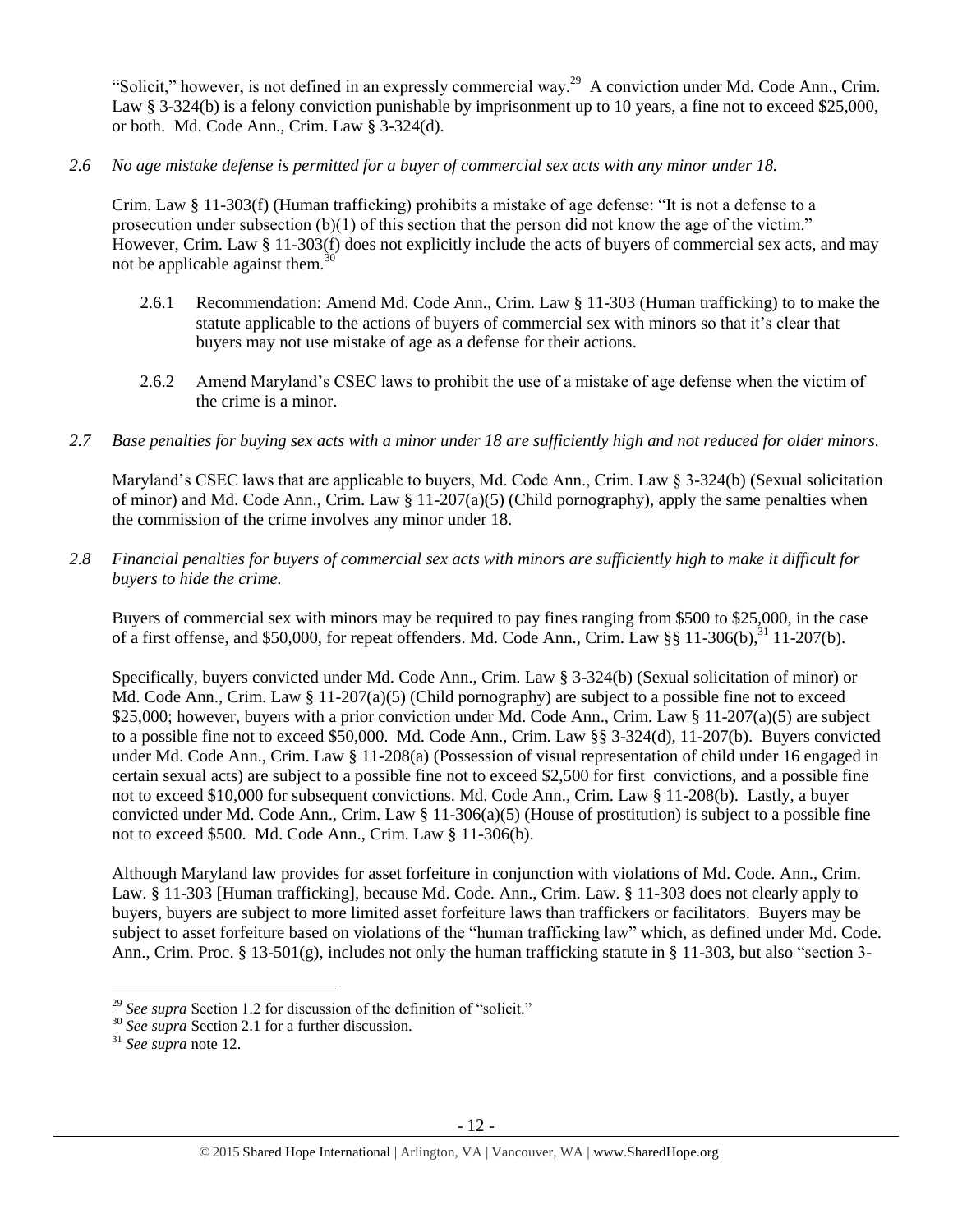324 [Sexual solicitation of minor], section 11-207 [Child pornography]" and "section 11-304 [Receiving earnings of prostitute], and section 11-305 [Child kidnapping for the purpose of committing a sexual crime] of the criminal law article."

Specifically, money is subject to forfeiture if it is used in connection with a violation of and conviction under the trafficking law, or if it is "found in close proximity to or at the scene of the arrest for a violation of the any of the above statutes. Md. Code. Ann., Crim. Proc. § 13-502(2). Further, pursuant to Md. Code. Ann., Crim. Proc. § 13-503(b)(1) (Forfeiture of property or interest in property) "[a] motor vehicle for hire in the transaction of business as a common carrier or a motor vehicle for hire" may be seized or forfeited if "the owner or other person in charge of the motor vehicle was a consenting party or privy to a violation of the human trafficking law."

However, provisions of the asset forfeiture law that include more broad powers of asset forfeiture for real property and motor vehicles<sup>32</sup> apply only to violations of Md. Code. Ann., Crim. Proc. § 11-303 and therefore do not apply to buyers.

In addition to those more targeted statutes, Md. Code Ann., Crim. Proc. § 11-603(a) (Restitution determination) may require a buyer to make restitution if any of the following circumstances exist:

(1) as a direct result of the crime or delinquent act, property of the victim was stolen, damaged, destroyed, converted, or unlawfully obtained, or its value substantially decreased;

(2) as a direct result of the crime or delinquent act, the victim suffered:

(i) actual medical, dental, hospital, counseling, funeral, or burial expenses or losses;

- (ii) direct out-of-pocket loss;
- (iii) loss of earnings; or
- (iv) expenses incurred with rehabilitation;

(3) the victim incurred medical expenses that were paid by the Department of Health and Mental Hygiene or any other governmental unit;

(4) a governmental unit incurred expenses in removing, towing, transporting, preserving, storing, selling, or destroying an abandoned vehicle as defined in § 25-201 of the Transportation Article;

(5) the Criminal Injuries Compensation Board paid benefits to a victim; or

(6) the Department of Health and Mental Hygiene or other governmental unit paid expenses incurred under Subtitle 1, Part II of this title.

If the court orders the buyer to pay restitution, the court also may enter "an immediate and continuing earnings withholding order" and specify an amount the buyer's employers must withhold and pay to the appropriate governmental entity. Md. Code. Ann., Crim. Proc.  $\S 11-617(a)(1)$ , (d)(1).

*2.9 Buying and possessing child pornography carries penalties as high as similar federal offenses.*

The possession of child pornography is prohibited under Md. Code Ann., Crim. Law § 11-208(a) (Possession of visual representation of child under 16 engaged in certain sexual acts). Md. Code Ann., Crim. Law § 11-208(a) makes it a crime for a person to

knowingly possess and intentionally retain a film, videotape, photograph, or other visual representation showing an actual child under the age of 16 years:

(1) engaged as a subject of sadomasochistic abuse;

 $\overline{a}$  $32$  See sections 3.4 and 4.2 for more detailed discussion of these provisions.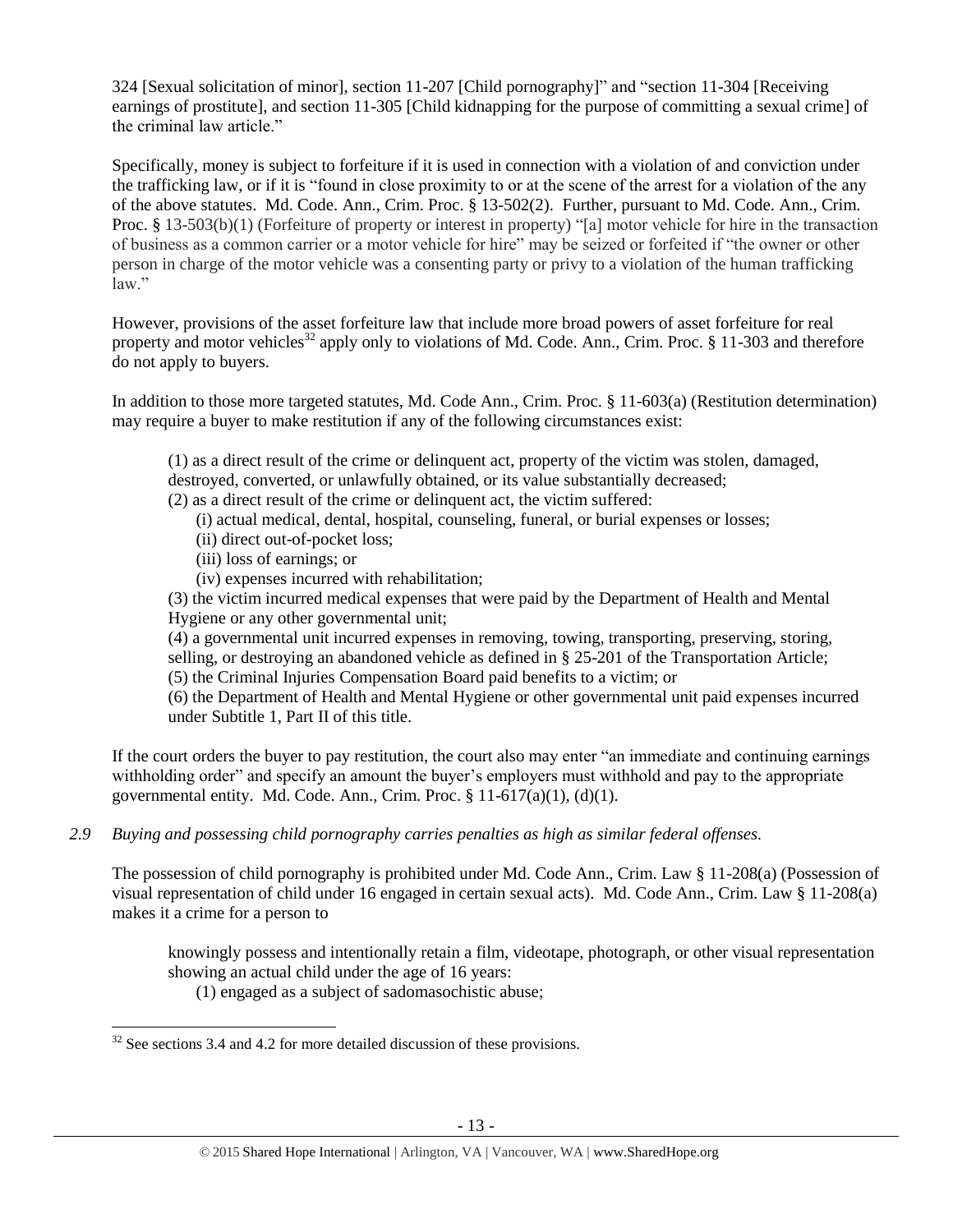(2) engaged in sexual conduct; $^{33}$  or (3) in a state of sexual excitement.<sup>34</sup>

A conviction under Md. Code Ann., Crim. Law § 11-208 is a misdemeanor conviction punishable by imprisonment up to 5 years, a fine not to exceed \$2,500, or both. Md. Code Ann., Crim. Law § 11-208(b)(1). Subsequent convictions, however, are felony convictions punishable by imprisonment up to 10 years, a fine not to exceed \$10,000, or both. Md. Code Ann., Crim. Law  $\frac{1}{8}$  11-208(b)(2).<sup>35</sup>

In comparison, a federal conviction for possession of child pornography<sup>36</sup> is generally punishable by imprisonment for 5–20 years and a fine not to exceed \$250,000.<sup>37</sup> Subsequent convictions, however, are punishable by imprisonment up to 40 years and a fine not to exceed \$250,000.<sup>38</sup>

2.9.1 Recommendation: Amend Md. Code Ann., Crim. Law § 11-208(a) (Possession of visual representation of child under 16 engaged in certain sexual acts) to apply to all minors under 18 and impose substantial penalties to reflect the seriousness of the offense.

 $\overline{\phantom{a}}$  $33$  Md. Code Ann., Crim. Law § 11-101(d) defines "sexual conduct" as the following:

(3) whether alone or with another individual or animal, any touching of or contact with: (i) the genitals, buttocks, or pubic areas of an individual; or (ii) breasts of a female individual.

(1) the condition of the human genitals when in a state of sexual stimulation;

- (2) the condition of the human female breasts when in a state of sexual stimulation; or
- (3) the sensual experiences of individuals engaging in or witnessing sexual conduct or nudity.

 $35$  However, pursuant to subsection (d), "It is an affirmative defense to a charge of violating this section that the person promptly and in good faith: (1) took reasonable steps to destroy each visual representation; or (2) reported the matter to a law enforcement agency."

 $36\,18$  U.S.C. §§ 2252(a)(2), (a)(4) (Certain activities relating to material involving the sexual exploitation of minors),  $2252A(a)(2)$ –(3) (Certain activities relating to material constituting or containing child pornography), 1466A(a), (b) (Obscene visual representations of the sexual abuse of children).

 $37$  18 U.S.C. §§ 2252(b) (stating that a conviction under subsection (a)(2) is punishable by imprisonment for 5–20 years and a fine, while a conviction under subsection (a)(4) is punishable by imprisonment up to 10 years, a fine, or both),  $2252A(b)(1)$  (a conviction is punishable by imprisonment for  $5-20$  years and a fine),  $1466A(a)$ , (b) (stating that a conviction under subsection (a) is "subject to the penalties provided in section 2252A(b)(1)," imprisonment for 5–20 years and a fine, while a conviction under subsection (b) is "subject to the penalties provided in section  $2252A(b)(2)$ ," imprisonment up to 10 years, a fine, or both); *see also* 18 U.S.C §§ 3559(a)(1) (classifying all of the above listed offenses as felonies), 3571(b)(3) (providing a fine up to \$250,000 for any felony conviction).

 $38\,18\,$  U.S.C. §§ 2252(b) (stating if a person has a prior conviction under subsection (a)(2), or a list of other statutes, a conviction is punishable by a fine and imprisonment for 15–40 years, but if a person has a prior conviction under subsection (a)(4), or a list of other statutes, a conviction is punishable by a fine and imprisonment for  $10-20$  years),  $2252A(b)(1)$  (stating if a person has a prior conviction under subsection (a)(2), (a)(3), or a list of other statutes, a conviction is punishable by a fine and imprisonment for 15–40 years), 1466A(a), (b) (stating that the penalty scheme for section 2252A(b) applies); *see also* 18 U.S.C §§ 3559(a)(1) (classifying all of the above listed offenses as felonies), 3571(b)(3) (providing a fine up to \$250,000 for any felony conviction).

<sup>(1)</sup> human masturbation;

<sup>(2)</sup> sexual intercourse; or

 $34$  Md. Code Ann., Crim. Law § 11-101(e) defines "sexual excitement" as the following: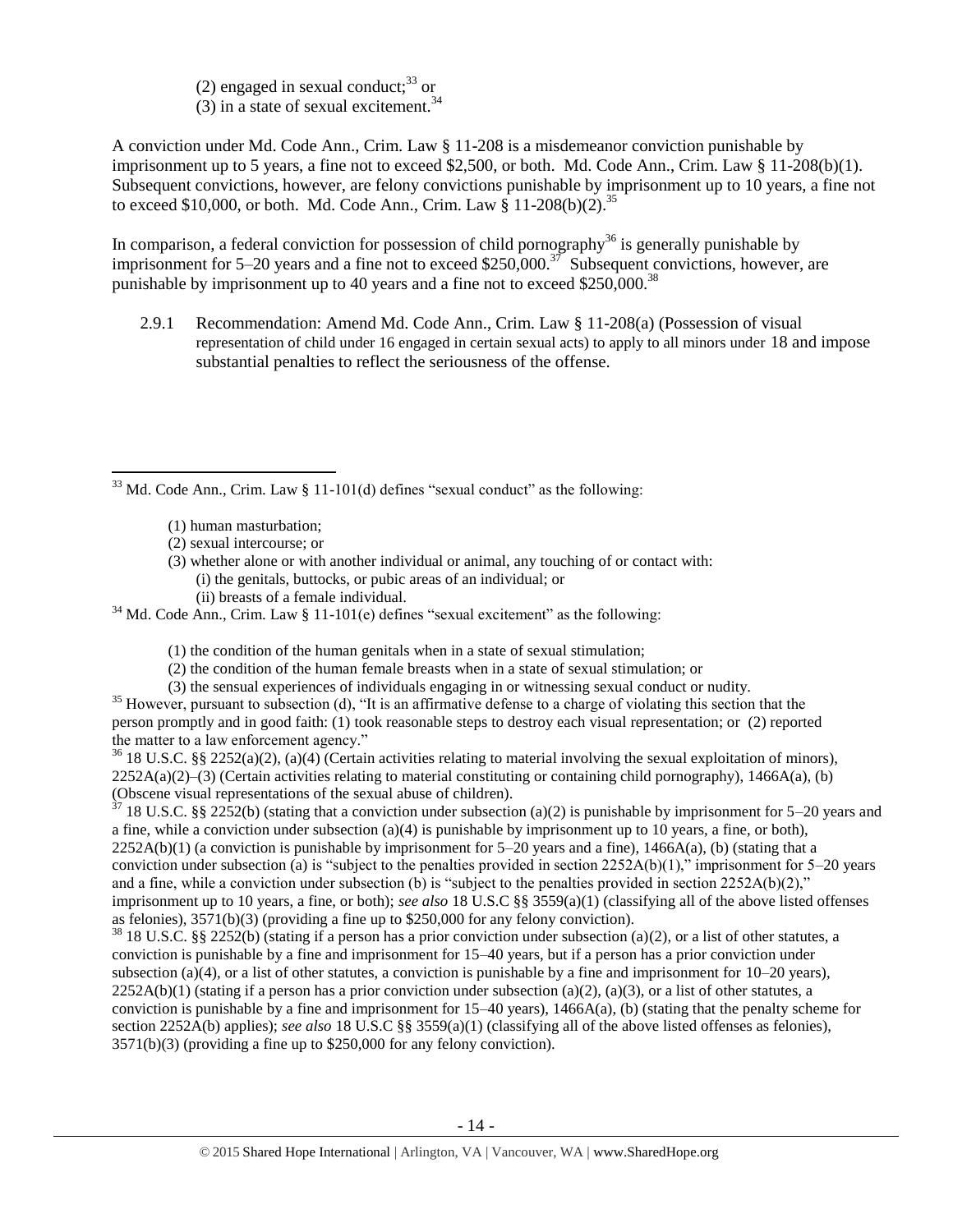*2.10 Convicted buyers of commercial sex acts with minors and child pornography are required to register as sex offenders.*

Pursuant to Md. Code Ann., Crim. Proc. § 11-704(a) (Registration required), sex offender registration is required for tier I, II, and III sex offenders, and "a sex offender who is required to register by another jurisdiction" who moves to Maryland to live, work, attend school, or be a transient.

According to Md. Code Ann., Crim. Proc. § 11-701(o), a "tier I sex offender" includes a person convicted of any the following:

(1) conspiring to commit, attempting to commit, or committing a violation of § 3-308 [Sexual offense in the fourth degree] . . . . ;

(2) conspiring to commit, attempting to commit, or committing a violation of . . . § 11-208 [Possession of visual representation of child under 16 engaged in certain sexual acts] . . . if the victim is a minor; (3) a crime committed in a federal, military, tribal, or other jurisdiction that, if committed in this State, would constitute one of the crimes listed in item (1) or (2) of this subsection;

(4) any of the following federal offenses:

. . . (vi) sex trafficking by force, fraud, or coercion under 18 U.S.C. § 1591;

(vii) travel with intent to engage in illicit conduct under 18 U.S.C. § 2423(b);

. . . .

. . .

A "tier II sex offender," according to Md. Code Ann., Crim. Proc. § 11-701(p), includes a person convicted of

(1) conspiring to commit, attempting to commit, or committing a violation of  $\S 3-307(a)(4)$  or (5) [Sexual offense in the third degree where the victim is 14 or 15 years old and the defendant is at least 21], § 3-324 [Sexual solicitation of minor], [or] § 11-207 [Child pornography]  $\dots$ ; (2) conspiring to commit, attempting to commit, or committing a violation of § 11-303 [Human trafficking], § 11-305 [Child kidnapping for the purpose of committing a sexual crime], or § 11-306 [House of prostitution] . . . , if the intended prostitute or victim is a minor; (3) conspiring to commit, attempting to commit, or committing a violation of . . . § 3-603 [Sale of Minor]  $\ldots$ , if the victim is a minor who is at least 14 years old; (4) conspiring to commit, attempting to commit, or committing an offense that would require the person to register as a tier I sex offender after the person was already registered as a tier I sex offender; (5) a crime that was committed in a federal, military, tribal, or other jurisdiction that, if committed in this State, would constitute one of the crimes listed in items (1) through (3) of this subsection . . . . . . .

Similarly, Md. Code Ann., Crim. Proc. § 11-701(q) defines "tier III sex offender" as including persons convicted of any of following:

(1) conspiring to commit, attempting to commit, or committing a violation of:

. . . (ii) § 3-303 [Rape in the first degree], § 3-304 [Rape in the second degree], § 3-305 [Sexual offense in the first degree], § 3-306 [Sexual offense in the second degree] . . . § 3-315 [Continuing course of conduct with child  $\ldots$  or § 3-602 [Sexual abuse of minor]...

(2) conspiring to commit, attempting to commit, or committing a violation of  $\S$  3-307(a)(3) [Sexual offense in the third degree where the victim is under 14 and the defendant is at least 4 years older than the victim]  $\ldots$  if the victim is under the age of 14 years;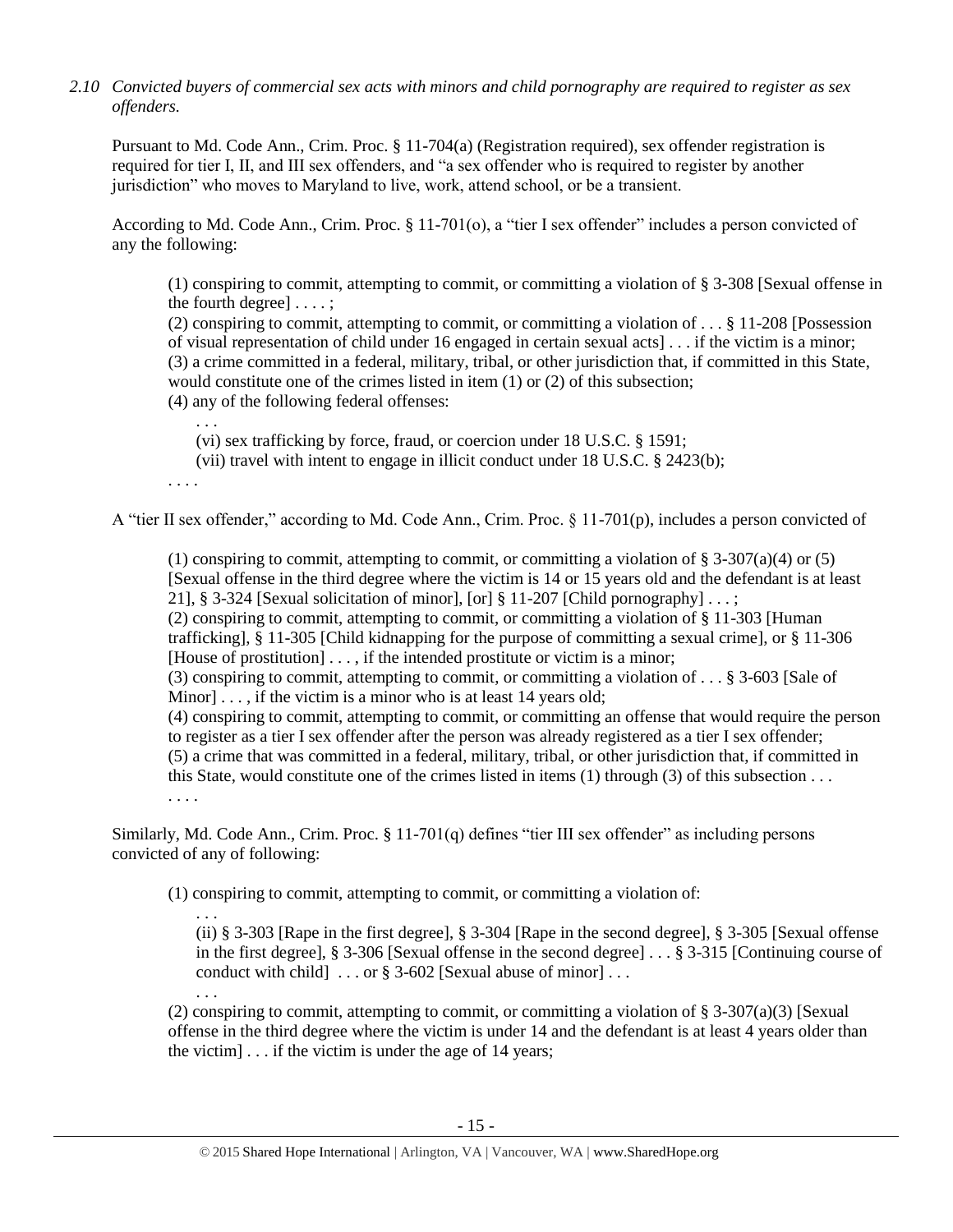. . .

(4) conspiring to commit, attempting to commit, or committing an offense that would require the person to register as a tier I or tier II sex offender after the person was already registered as a tier II sex offender;

(5) a crime committed in a federal, military, tribal, or other jurisdiction that, if committed in this State, would constitute one of the crimes listed in items (1) through (3) of this subsection . . .

. . . .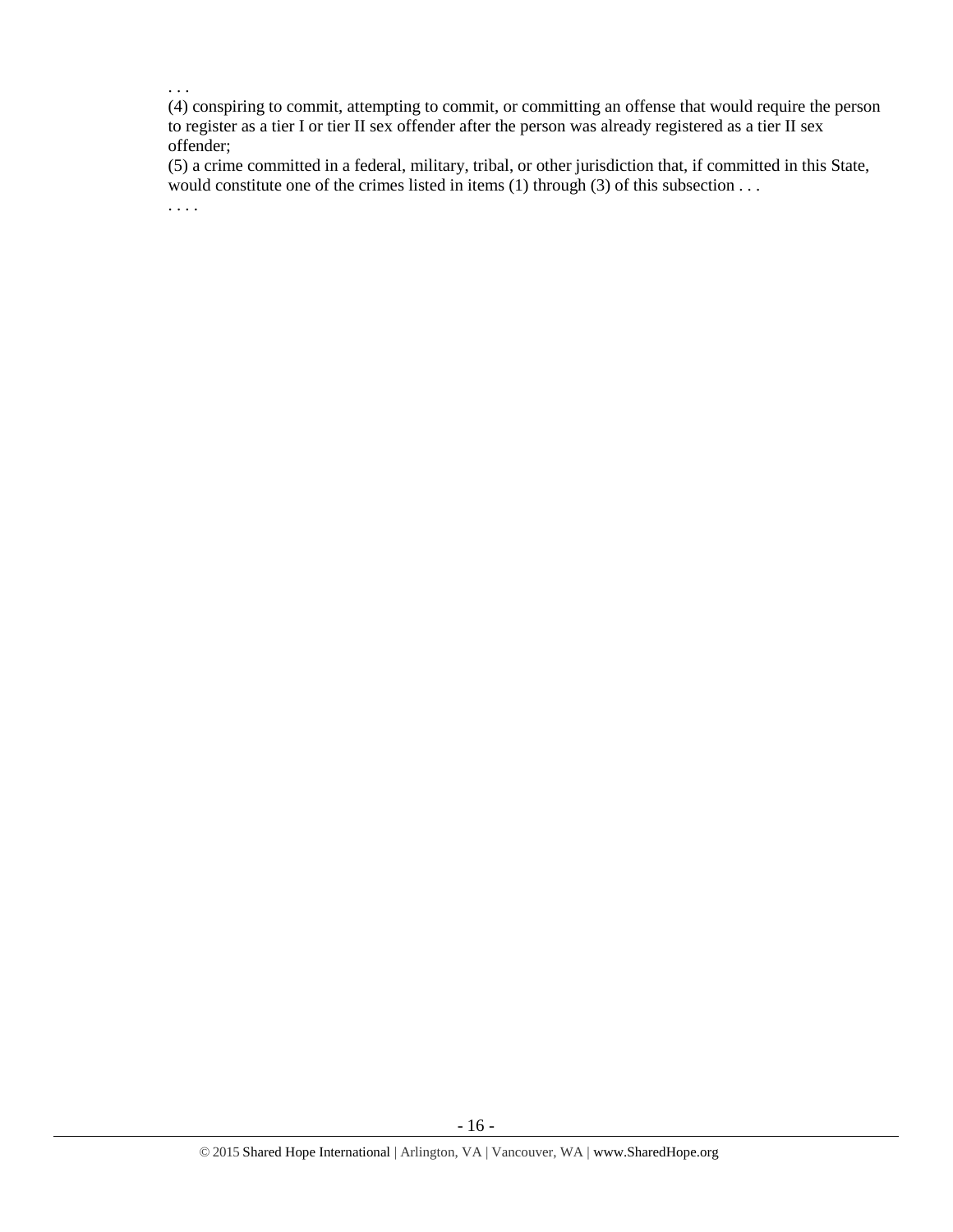#### **FRAMEWORK ISSUE 3: CRIMINAL PROVISIONS FOR TRAFFICKERS**

# *Legal Components:*

- *3.1 Penalties for trafficking a child for sexual exploitation are as high as federal penalties.*
- *3.2 Creating and distributing child pornography carries penalties as high as similar federal offenses.*
- *3.3 Using the Internet or electronic communications to lure, entice, recruit, or sell commercial sex acts with a minor is a separate crime or results in an enhanced penalty for traffickers.*
- *3.4 Financial penalties for traffickers, including asset forfeiture, are sufficiently high*.
- *3.5 Convicted traffickers are required to register as sex offenders.*
- *3.6 Laws relating to termination of parental rights for certain offenses include sex trafficking or commercial sexual exploitation of children (CSEC) offenses in order to remove the children of traffickers from their control and potential exploitation.*

*\_\_\_\_\_\_\_\_\_\_\_\_\_\_\_\_\_\_\_\_\_\_\_\_\_\_\_\_\_\_\_\_\_\_\_\_\_\_\_\_\_\_\_\_\_\_\_\_\_\_\_\_\_\_\_\_\_\_\_\_\_\_\_\_\_\_\_\_\_\_\_\_\_\_\_\_\_\_\_\_\_\_\_\_\_\_\_\_\_\_\_\_\_\_*

# *Legal Analysis:*

*3.1 Penalties for trafficking a child for sexual exploitation are as high as federal penalties. 39*

Traffickers convicted under Md. Code Ann., Crim. Law § 11-303(a)(1) (Human trafficking), if their victim is a minor, are guilty of a felony punishable by imprisonment up to 25 years, a fine not to exceed \$15,000, or both. Md. Code Ann., Crim. Law § 11-303(c)(2).

Traffickers may also be prosecuted under Md. Code Ann., Crim. Law § 11-305(a) (Child kidnapping for the purpose of committing a sexual crime), a felony punishable by imprisonment up to 25 years, a fine not to exceed \$5,000, or both. Md. Code Ann., Crim. Law § 11-305(b).

Traffickers convicted under Md. Code Ann., Crim. Law § 3-324(b) (Sexual solicitation of a minor)<sup>40</sup> are guilty of a felony punishable by imprisonment up to 10 years, a fine not to exceed \$25,000, or both. Md. Code Ann., Crim. Law § 3-324(d).

In addition, although not specifically applicable to sexual exploitation, a trafficker may be guilty of Md. Code Ann., Crim. Law § 3-603(a) (Sale of minor), a misdemeanor punishable by imprisonment up to 5 years, a fine not to exceed \$10,000, or both. Md. Code Ann., Crim. Law § 3-603(b).

Although not specific to trafficking minors for commercial sexual exploitation, Md. Code Ann., Crim. Law § 11-306(a)<sup>41</sup> (House of prostitution) could be used to prosecute a trafficker. This statute makes it a crime for a person to knowingly

(2) keep, set up, occupy, maintain, or operate a building, structure, or conveyance for prostitution or assignation;

(3) allow a building, structure, or conveyance owned or under the person's control to be used for prostitution or assignation;

(4) allow or agree to allow a person into a building, structure, or conveyance for prostitution or assignation; or

 $\overline{\phantom{a}}$ 

<sup>39</sup> *See* discussion of relevant Maryland provisions listed in this Section *supra* Sections 1.1 and 1.2.

<sup>&</sup>lt;sup>40</sup> See supra Section 1.2 for discussion of the definition of "solicit."

<sup>41</sup> *See supra* note [12.](#page-5-0)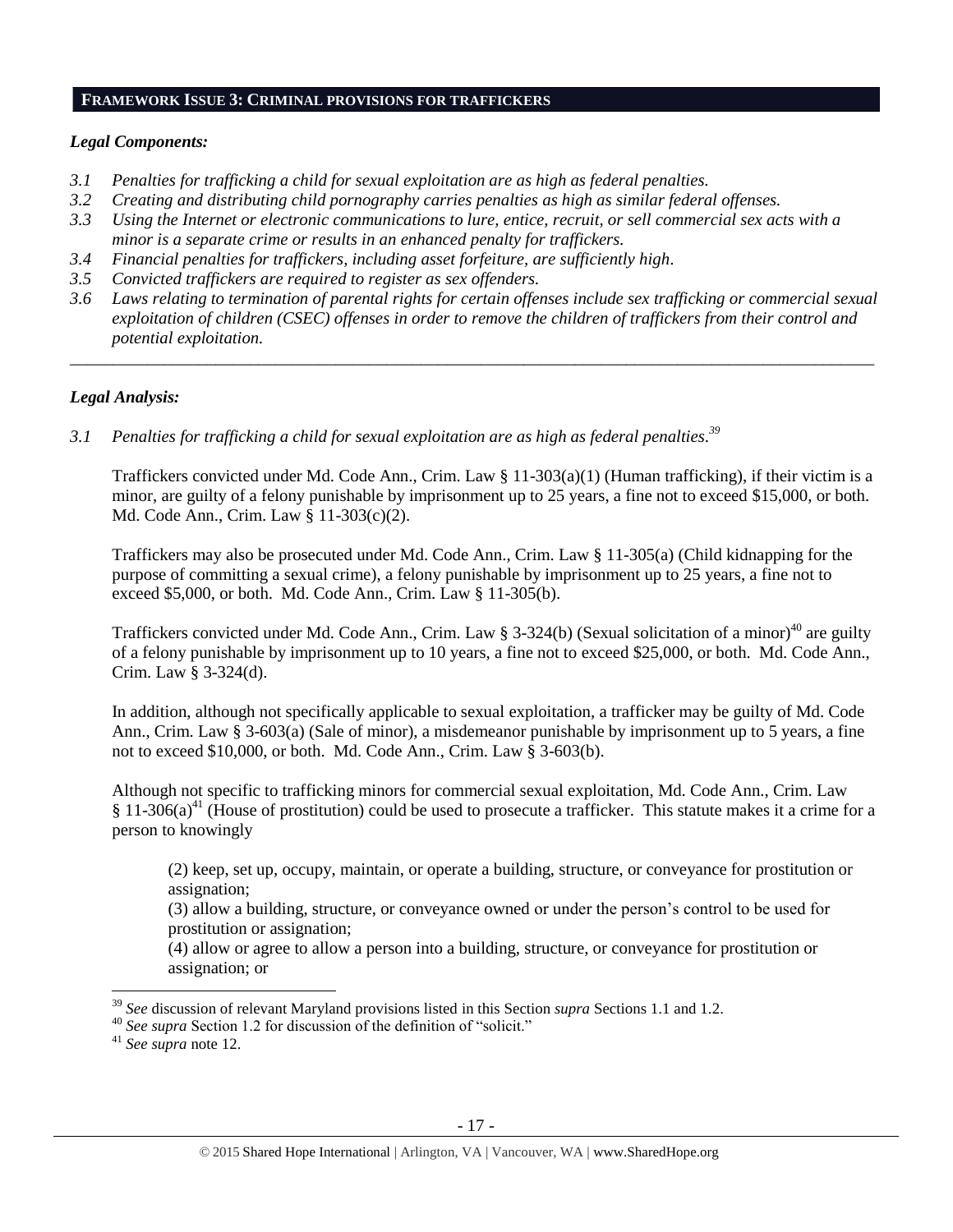(5) procure or solicit or offer to procure or solicit for prostitution or assignation.

A trafficker convicted under this statute is guilty of a misdemeanor punishable by imprisonment up to1 year, a fine not to exceed \$500, or both. Md. Code Ann., Crim. Law § 11-306(b).

In comparison, if the victim is under the age of 14, a conviction under the Trafficking Victims Protection Act  $(TVPA)<sup>42</sup>$  for child sex trafficking is punishable by 15 years to life imprisonment and a fine not to exceed \$250,000. 18 U.S.C. §§ 1591(b)(1), 3559(a)(1), 3571(b)(3). If the victim is between the ages of 14–17, a conviction is punishable by 10 years to life imprisonment and a fine not to exceed \$250,000. 18 U.S.C. §§ 1591(b)(2), 3559(a)(1), 3571(b)(3). A conviction is punishable by mandatory life imprisonment, however, if the trafficker has a prior conviction for a federal sex offense<sup>43</sup> against a minor.

*3.2 Creating and distributing child pornography carries penalties as high as similar federal offenses.*

Md. Code Ann., Crim. Law § 11-207(a) (Child pornography) prohibits the distribution, promotion, and sale of child pornography. Specifically, Md. Code Ann., Crim. Law § 11-207(a) makes it illegal for a person to

(1) cause, induce, solicit, or knowingly allow a minor to engage as a subject in the production of obscene matter or a visual representation or performance that depicts a minor engaged as a subject in sadomasochistic abuse or sexual conduct;

(2) photograph or film a minor engaging in an obscene act, sadomasochistic abuse, or sexual conduct; (3) use a computer to depict or describe a minor engaging in an obscene act, sadomasochistic abuse, or sexual conduct;

(4) knowingly promote, advertise, solicit, distribute, or possess with the intent to distribute any matter, visual representation, or performance:

(i) that depicts a minor engaged as a subject in sadomasochistic abuse or sexual conduct; or (ii) in a manner that reflects the belief, or that is intended to cause another to believe, that the matter, visual representation, or performance depicts a minor engaged as a subject of sadomasochistic abuse or sexual conduct; or

(5) use a computer to knowingly compile, enter, transmit, make, print, publish, reproduce, cause, allow, buy, sell, receive, exchange, or disseminate any notice, statement, advertisement, or minor's name, telephone number, place of residence, physical characteristics, or other descriptive or identifying information for the purpose of engaging in, facilitating, encouraging, offering, or soliciting unlawful sadomasochistic abuse or sexual conduct of or with a minor.

A trafficker's first conviction under Md. Code Ann., Crim. Law  $\S$  11-207(a) is a felony conviction punishable by imprisonment up to 10 years, a fine not to exceed \$25,000, or both. Md. Code Ann., Crim. Law § 11- 207(b)(1). Subsequent convictions are punishable by imprisonment up to 20 years, a fine not to exceed \$50,000, or both. Md. Code Ann., Crim. Law  $\S 11-207(b)(2)$ . In contrast, if the victim is under the age of 14, a conviction under the TVPA for child sex trafficking is punishable by 15 years to life imprisonment and a fine not to exceed \$250,000. 18 U.S.C. §§ 1591(b)(1), 3559(a)(1), 3571(b)(3).

In comparison, if the victim is under the age of 14, a conviction under the TVPA for child sex trafficking is punishable by 15 years to life imprisonment and a fine not to exceed \$250,000. 18 U.S.C. §§ 1591(b)(1),  $3559(a)(1)$ ,  $3571(b)(3)$ . If the victim is between the ages of  $14-17$ , a conviction is punishable by 10 years to life imprisonment and a fine not to exceed \$250,000. 18 U.S.C. §§ 1591(b)(2), 3559(a)(1), 3571(b)(3). A

l

<sup>42</sup> *See supra* note [24.](#page-10-0)

<sup>43</sup> *See supra* note [25.](#page-10-1)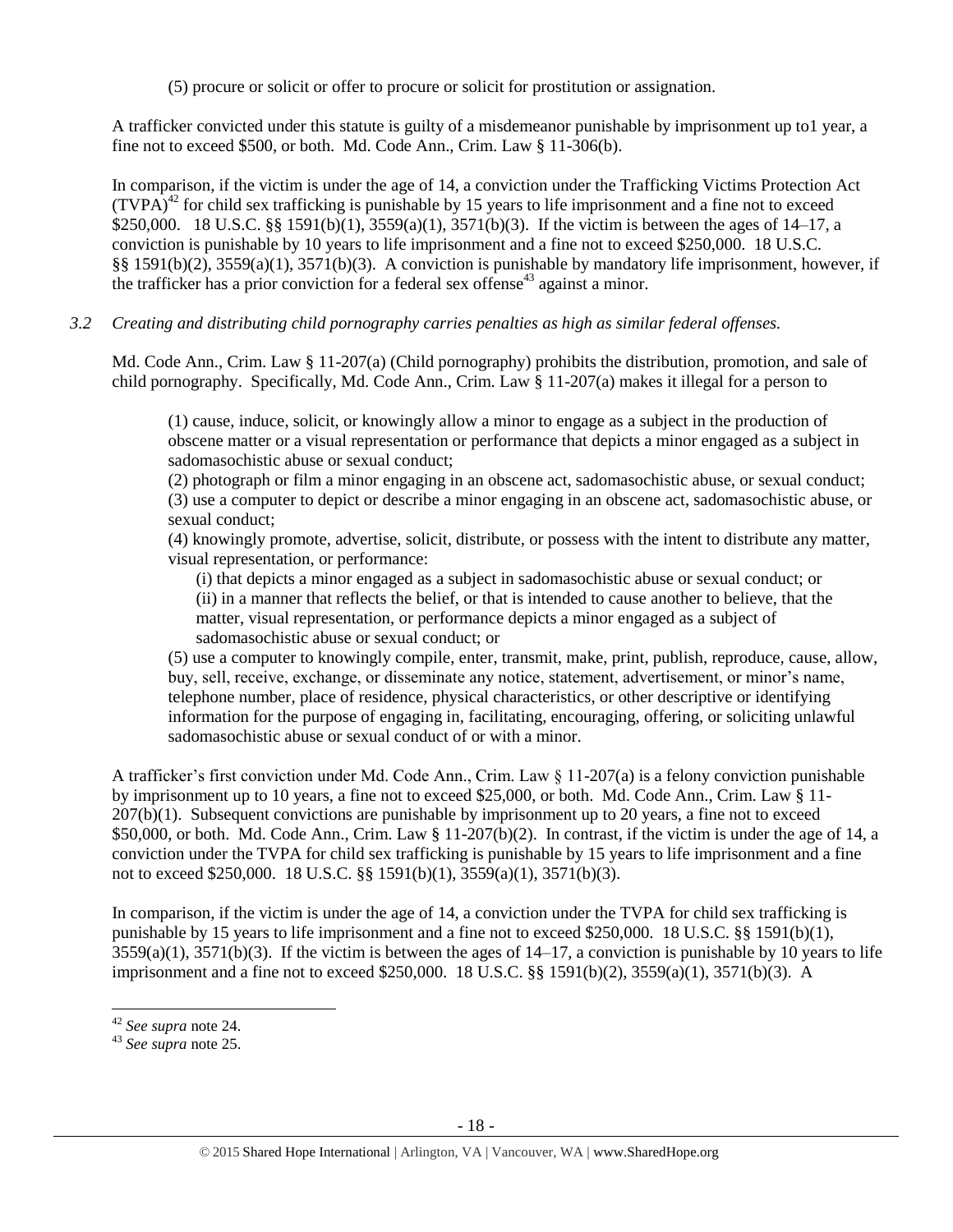conviction is punishable by mandatory life imprisonment, however, if the trafficker has a prior conviction for a federal sex offense<sup>44</sup> against a minor. Additionally, a federal conviction for distribution of child pornography<sup>45</sup> is generally punishable by imprisonment for  $5-20$  years and a fine not to exceed \$250,000.<sup>46</sup> Subsequent convictions, however, are punishable by imprisonment up to 40 years and a fine not to exceed \$250,000.<sup>47</sup>

#### *3.3 Using the Internet or electronic communications to lure, entice, recruit, or sell commercial sex acts with a minor is a separate crime or results in an enhanced penalty for traffickers.*

Using the Internet or electronic communications to lure, entice, recruit or purchase commercial sex acts with a minor is not a separate crime and does not result in enhanced penalties for traffickers. However, using the Internet or electronic communications to "command, authorize, urge, entice, request, or advise" a minor to engage in a violation of Md. Code Ann., Crim. Law § 11-306<sup>48</sup> (House of prostitution), among other crimes, is prohibited under Md. Code Ann., Crim. Law § 3-324 (Sexual solicitation of minor). Pursuant to Md. Code Ann., Crim. Law § 3-324(b),

A person may not, with the intent to commit a violation of § 3-304 [Rape in the second degree], § 3-306 [Sexual offense in the second degree], or § 3-307 [Sexual offense in the third degree] of this subtitle or § 11-304 [Receiving earnings of prostitute], § 11-305 [Child kidnapping for the purpose of committing a sexual crime], or § 11-306 [House of prostitution] of this article, knowingly solicit a minor or law enforcement officer posing as a minor, to engage in activities that would be unlawful for the person to engage in under § 3-304, § 3-306, or § 3-307 of this subtitle or § 11-304, § 11-305, or § 11-306 of this article.

As used within Md. Code Ann., Crim. Law § 3-324(b), "solicit" is not defined in an expressly commercial way, but Md. Code Ann., Crim. Law § 3-324(a) defines "solicit" as the following:

[T]o command, authorize, urge, entice, request, or advise a person by any means, including:

(1) in person;

(2) through an agent or agency;

(3) over the telephone;

(4) through any print medium;

(5) by mail;

 $\overline{\phantom{a}}$ 

<sup>48</sup> *See supra* note [12.](#page-5-0)

<sup>44</sup> *See supra* note [25.](#page-10-1)

<sup>&</sup>lt;sup>45</sup> 18 U.S.C. §§ 2252(a)(1), (a)(2), (a)(3) (Certain activities relating to material involving the sexual exploitation of minors),  $2252A(a)(2)$ , (a)(3) (Certain activities relating to material constituting or containing child pornography), 1466A(a) (Obscene visual representations of the sexual abuse of children).

<sup>&</sup>lt;sup>46</sup> 18 U.S.C. §§ 2252(b) (stating that a conviction under subsection (a)(1), (a)(2), or (a)(3) is punishable by imprisonment for  $5-20$  years and a fine),  $2252A(b)(1)$  (a conviction is punishable by imprisonment for  $5-20$  years and a fine), 1466A(a), (b) (stating that a conviction under subsection (a) is "subject to the penalties provided in section 2252A(b)(1)," imprisonment for 5–20 years and a fine, while a conviction under subsection (b) is "subject to the penalties provided in section 2252A(b)(2)," imprisonment up to 10 years, a fine, or both); *see also* 18 U.S.C §§  $3559(a)(1)$  (classifying all of the above listed offenses as felonies),  $3571(b)(3)$  (providing a fine up to \$250,000 for any felony conviction).

<sup>&</sup>lt;sup>47</sup> 18 U.S.C. §§ 2252(b) (stating if a person has a prior conviction under subsection (a)(1), (a)(2), or (a)(3) or a list of other statutes, a conviction is punishable by a fine and imprisonment for 15–40 years), 2252A(b)(1) (stating if a person has a prior conviction under subsection (a)(2), (a)(3), or a list of other statutes, a conviction is punishable by a fine and imprisonment for 15–40 years), 1466A(a), (b) (stating that the penalty scheme for section 2252A(b) applies); *see also* 18 U.S.C §§ 3559(a)(1) (classifying all of the above listed offenses as felonies), 3571(b)(3) (providing a fine up to  $$250,000$  for any felony conviction).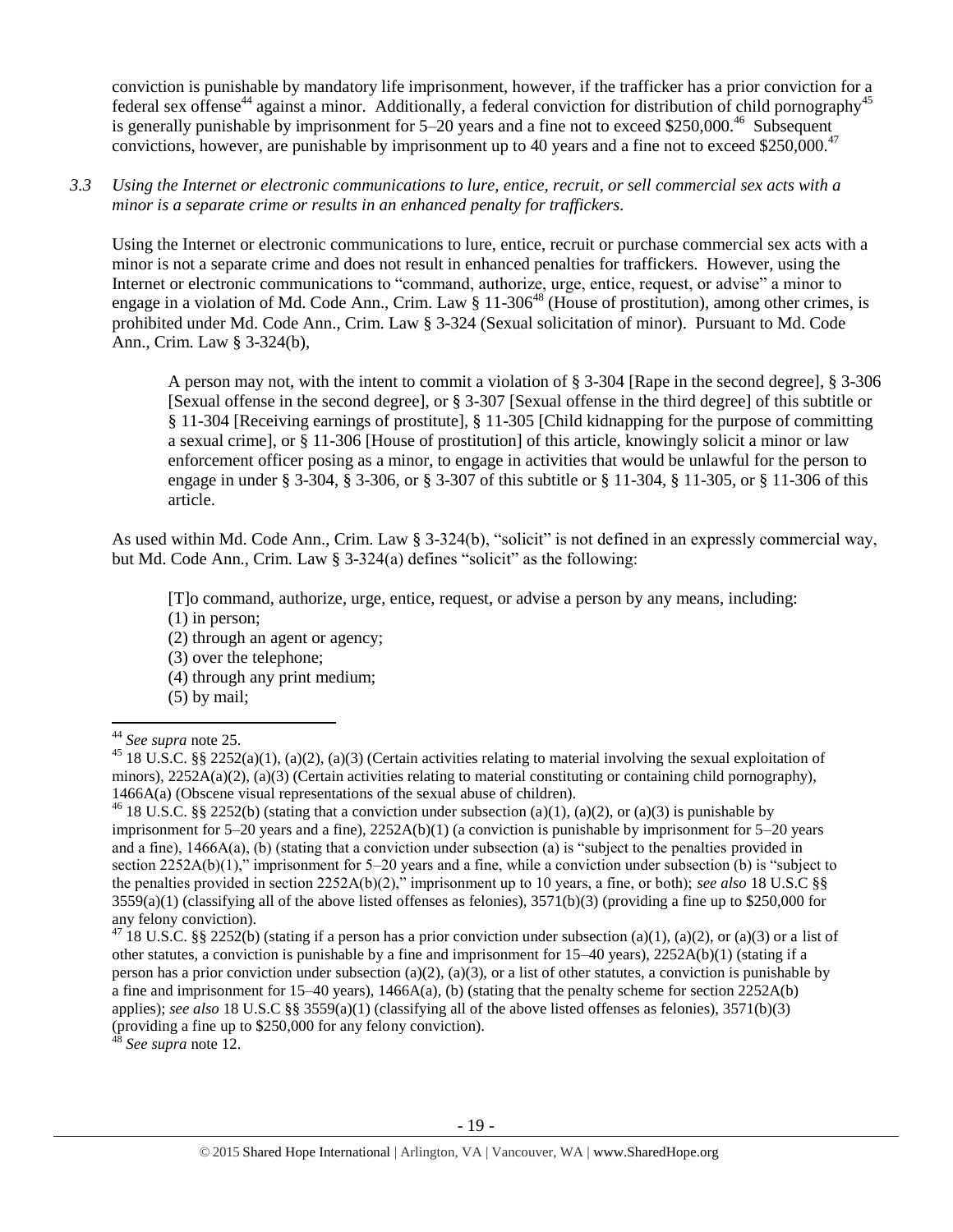(6) by computer or Internet; or

(7) by any other electronic means.

A conviction under Md. Code Ann., Crim. Law § 3-324(b) is a felony conviction punishable by imprisonment up to 10 years, a fine not to exceed \$25,000, or both. Md. Code Ann., Crim. Law § 3-324(d).

# *3.4 Financial penalties for traffickers, including asset forfeiture, are sufficiently high.*

Traffickers convicted under Maryland laws for crimes related to the trafficking of domestic minor sex victims are subject to possible fines ranging from \$500 to \$100,000. Specifically, traffickers convicted under Md. Code Ann., Crim. Law § 3-324 (Sexual solicitation of minor) or Md. Code Ann., Crim. Law § 11-207 (Child pornography) are subject to a possible fine not to exceed \$25,000. Md. Code Ann., Crim. Law §§ 9-804(c), 3- 324(d), 11-207(b)(1). Subsequent convictions under Md. Code Ann., Crim. Law § 11-207 (Child pornography) are subject to a possible fine not to exceed \$50,000. Md. Code Ann., Crim. Law § 11-207(b)(2). Traffickers convicted under Md. Code Ann., Crim. Law § 11-303(b) (Human trafficking) are subject to a possible fine not to exceed \$15,000, while traffickers convicted under either Md. Code Ann., Crim. Law § 3-603 (Sale of minor) or Md. Code Ann., Crim. Law § 11-304 (Receiving earnings of prostitute) are subject to a possible fine not to exceed \$10,000. Md. Code Ann., Crim. Law §§ 11-303(c)(2), 3-603(b), 11-304(b). Traffickers convicted under Md. Code Ann., Crim. Law § 11-305 (Child kidnapping for the purpose of committing a sexual crime) are subject to a possible fine not to exceed \$5,000. Md. Code Ann., Crim. Law §§ 11-305(b). Lastly, traffickers convicted under Md. Code Ann., Crim. Law  $\S 11-306^{49}$  (House of prostitution) are subject to a possible fine not to exceed \$500. Md. Code Ann., Crim. Law §11-306(b).

<span id="page-19-0"></span>Maryland law provides for asset forfeiture of motor vehicles, real property, and money used by traffickers in conjunction with commercial exploitation and sex trafficking of minors. Specifically, under Md. Code. Ann., Crim. Proc. § 13-502(1), (3) motor vehicles and real property are subject to forfeiture if used in connection with a violation of and conviction under Md. Code Ann., Crim. Law. § 11-303 [Human trafficking].<sup>50</sup> Money is subject to forfeiture not merely for violations of § 11-303, but more broadly if it is used in connection with a violation of and conviction under the "human trafficking law," or if it is "found in close proximity to or at the scene of the arrest for a violation of the human trafficking law. Md. Code Ann. Crim. Proc. § 13-502(2). For purposes of subtitle 5, Md. Code Ann., Crim. Proc. § 13-501(G) defines "human trafficking law" as "section 3- 324 [Sexual solicitation of minor], section 11-207 [Child pornography], section 11-303 [Human trafficking], section 11-304 [Receiving earnings of prostitute], and section 11-305 [Child kidnapping for the purpose of committing a sexual crime] of the criminal law article."

Pursuant to Md. Code. Ann., Crim. Proc. § 13-503(b)(1) "[a] motor vehicle for hire in the transaction of business as a common carrier or a motor vehicle for hire" may be seized or forfeited if "the owner or other person in charge of the motor vehicle was a consenting party or privy to a violation of the human trafficking law." Furthermore, Md. Code Ann., Crim. Proc. § 13-507 states that a motor vehicle used in violation of Md. Code. Ann., Crim. Law § 11-303 may be seized and forfeited when justified. In determining whether a seizure is justified, the seizing authority should consider the following circumstances: "(1) evidence that the motor vehicle was acquired by use of proceeds from a transaction involving a violation of section 11-303 of the criminal law article; (2) the circumstances of the arrest; and (3) the way in which the motor vehicle was used" Md. Code Ann., Crim. Proc. § 13-507(b).

 $\overline{a}$ 

<sup>49</sup> *See supra* note [12.](#page-5-0)

 $50$  However, real property used as the principal family residence may only be forfeited if one of the owners of the real property is convicted of violating, attempting to violate, or conspiring to violate Md. Code Ann., Crim. Law § 11-303. Md. Code Ann., Crim. Proc. § 13-503(c).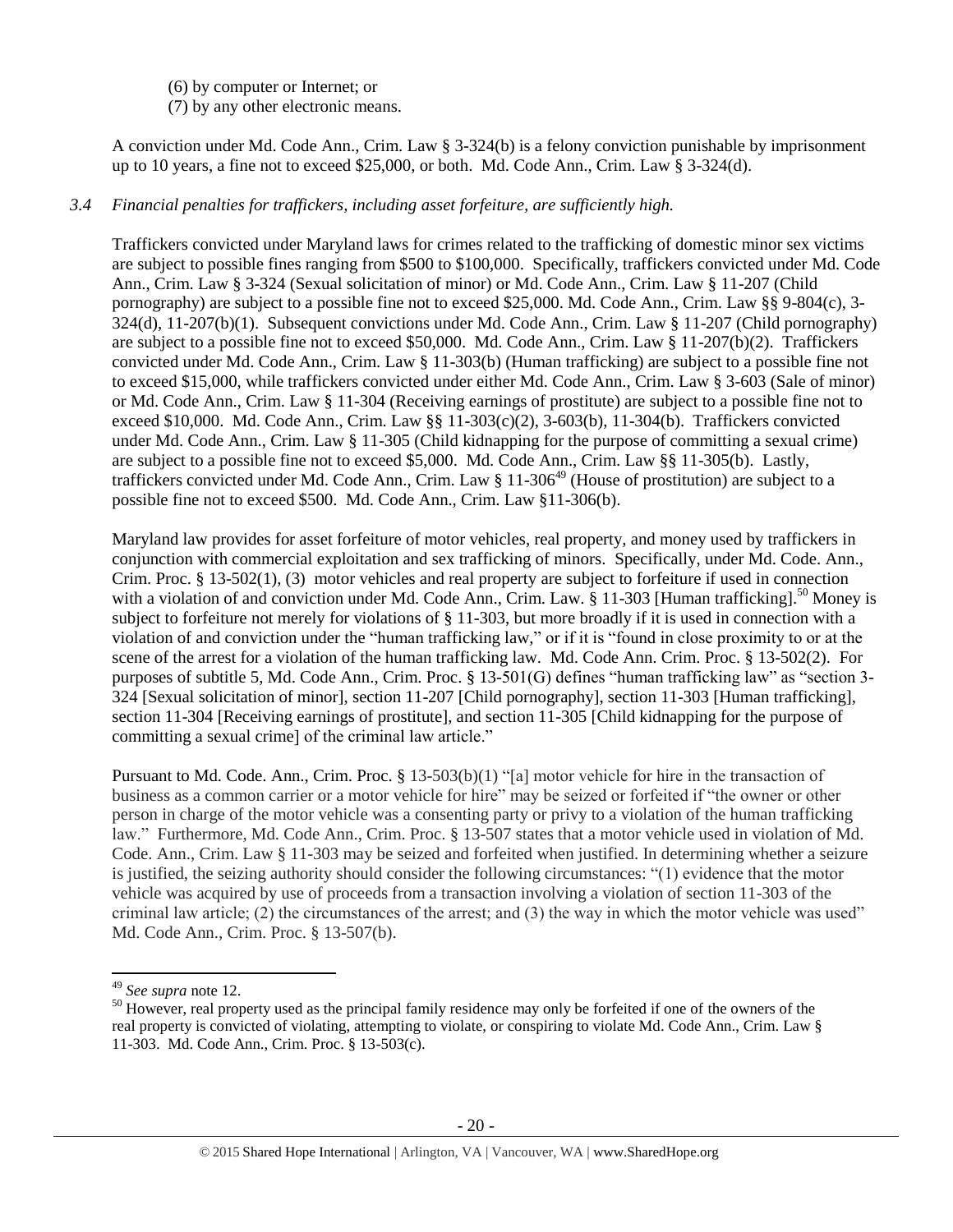Under Md. Code. Ann., Crim. Proc. §13-522 an owner's interest in real property may be forfeited if the owner is convicted of violating, attempting to violate, or conspiring to violate Md. Code. Ann., Crim. Law § 11-303 (Human trafficking). This provision does not require that the real property have been used to commit human trafficking. If the real property is held by the husband and wife as tenants by the entirety and is used as the primary residence, it may only be forfeited if both the husband and wife are convicted of Md. Code. Ann. Crim. Law § 11-303 and the property was used in connection with attempting to violate, or conspiring to violate Md. Code. Ann. Crim. Law § 11-303. Md. Code. Ann., Crim. Proc. § 13-503(D).

Md. Code Ann., Crim. Proc. § 13-525(a) creates a rebuttable presumption that property or an owner's interest in property is subject to forfeiture if the state establishes by clear and convincing evidence that:

(i) the person was convicted of violating section 11-303 of the criminal law article or attempting or conspiring to violate section 11-303 of the criminal law article;

(ii) the property was acquired by the person during the violation or within a reasonable time after the violation; and

(iii) there was no other likely source for the property.

Pursuant to Md. Code. Ann., Crim. Pro. §13-514 forfeiture proceedings shall be filed promptly when there is probable cause to believe that the seized property is "directly or indirectly dangerous to health or safety and that the property was or will be used to violate section 11-303 of the criminal law article."

Md. Code Ann., Crim. Proc. § 11-603(a) (Restitution determination) may, however, require a trafficker to make restitution if any of the following circumstances exist:

(1) as a direct result of the crime or delinquent act, property of the victim was stolen, damaged, destroyed, converted, or unlawfully obtained, or its value substantially decreased;

(2) as a direct result of the crime or delinquent act, the victim suffered:

- (i) actual medical, dental, hospital, counseling, funeral, or burial expenses or losses;
- (ii) direct out-of-pocket loss;
- (iii) loss of earnings; or
- (iv) expenses incurred with rehabilitation;

(3) the victim incurred medical expenses that were paid by the Department of Health and Mental Hygiene or any other governmental unit;

(4) a governmental unit incurred expenses in removing, towing, transporting, preserving, storing, selling, or destroying an abandoned vehicle as defined in § 25-201 of the Transportation Article; (5) the Criminal Injuries Compensation Board paid benefits to a victim; or

(6) the Department of Health and Mental Hygiene or other governmental unit paid expenses incurred under Subtitle 1, Part II of this title.

If the court orders the trafficker to make restitution, the court also may enter "an immediate and continuing earnings withholding order" and specify an amount the trafficker's employer must withhold and pay to the appropriate governmental entity. Md. Code. Ann., Crim. Proc.  $\S 11-617(a)(1)$ , (d)(1).

# *3.5 Convicted traffickers are required to register as sex offenders.*

Pursuant to Md. Code Ann., Crim. Proc. § 11-704(a) (Registration required), sex offender registration is required for tier I, II, and III sex offenders, and "a sex offender who is required to register by another jurisdiction" who moves to Maryland to live, work, attend school, or be a transient.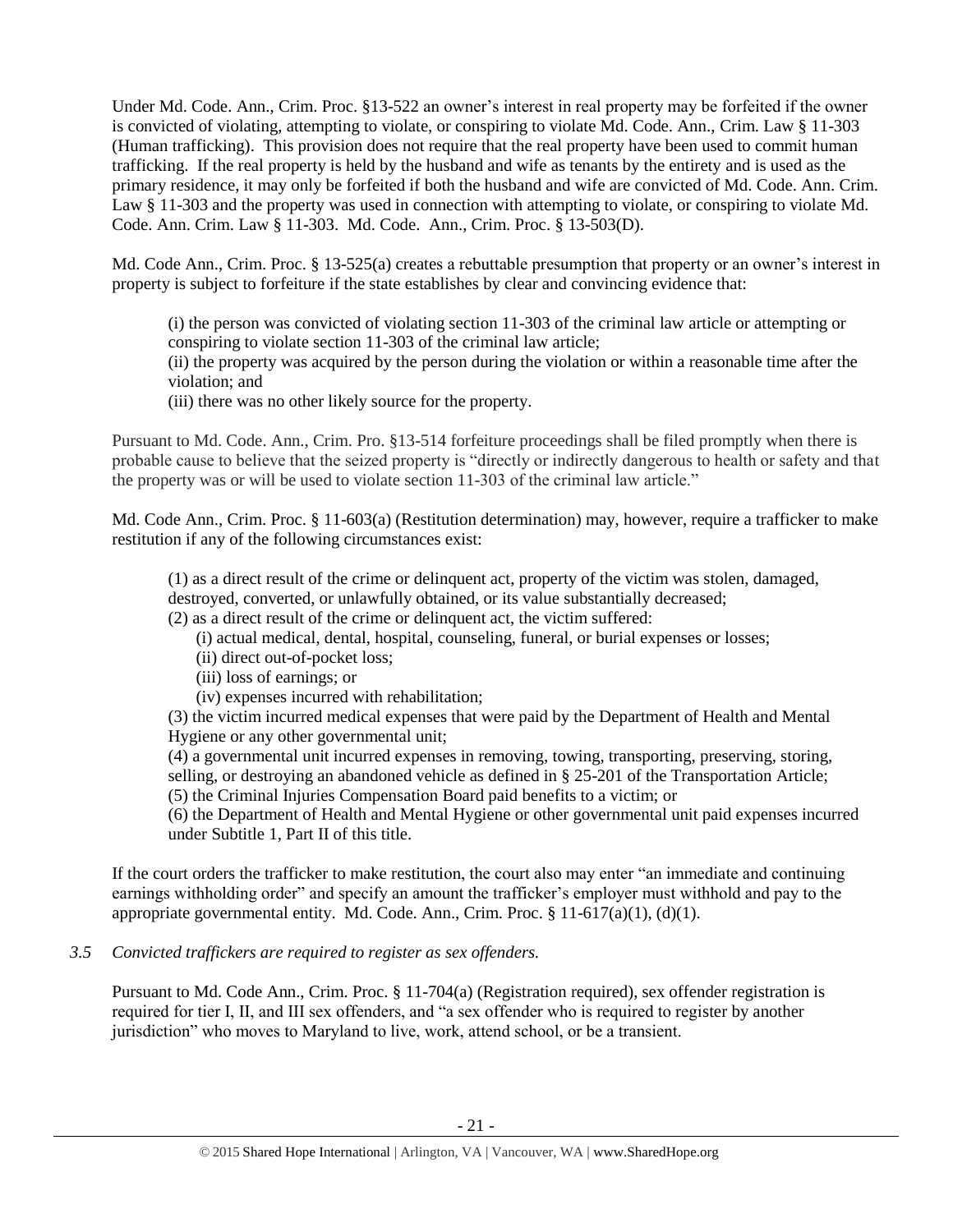According to Md. Code Ann., Crim. Proc. § 11-701(o), a "tier I sex offender" includes a person convicted of any the following:

(4) any of the following federal offenses:

(vi) sex trafficking by force, fraud, or coercion under 18 U.S.C. § 1591; or

(vii) travel with intent to engage in illicit conduct under 18 U.S.C. § 2423(b);

. . . .

. . .

A "tier II sex offender," according to Md. Code Ann., Crim. Proc. § 11-701(p), includes a person convicted of

(1) conspiring to commit, attempting to commit, or committing a violation of  $\S 3-307(a)(4)$  or (5) [Sexual offense in the third degree where the victim is 14 or 15 years old and the defendant is at least 21], § 3-324 [Sexual solicitation of minor], [or] § 11-207 [Child pornography]  $\dots$ ; (2) conspiring to commit, attempting to commit, or committing a violation of § 11-303 [Human trafficking], § 11-305 [Child kidnapping for the purpose of committing a sexual crime], or § 11-306 [House of prostitution]  $\dots$ , if the intended prostitute or victim is a minor; (3) conspiring to commit, attempting to commit, or committing a violation of . . . § 3-603 [Sale of Minor] . . . , if the victim is a minor who is at least 14 years old; (4) conspiring to commit, attempting to commit, or committing an offense that would require the person to register as a tier I sex offender after the person was already registered as a tier I sex offender; (5) a crime that was committed in a federal, military, tribal, or other jurisdiction that, if committed in this State, would constitute one of the crimes listed in items (1) through (3) of this subsection . . .

. . . .

Similarly, Md. Code Ann., Crim. Proc. § 11-701(q) defines "tier III sex offender" as including persons convicted of any of following:

(1) conspiring to commit, attempting to commit, or committing a violation of:

. . . (ii) § 3-303 [Rape in the first degree], § 3-304 [Rape in the second degree], § 3-305 [Sexual offense in the first degree], § 3-306 [Sexual offense in the second degree] . . . § 3-315 [Continuing course of conduct with child  $\ldots$  or § 3-602 [Sexual abuse of minor]...

(2) conspiring to commit, attempting to commit, or committing a violation of  $\S 3-307(a)(3)$  [Sexual offense in the third degree where the victim is under 14 and the defendant is at least 4 years older than the victim]  $\ldots$  if the victim is under the age of 14 years;

(4) conspiring to commit, attempting to commit, or committing an offense that would require the person to register as a tier I or tier II sex offender after the person was already registered as a tier II sex offender;

(5) a crime committed in a federal, military, tribal, or other jurisdiction that, if committed in this State, would constitute one of the crimes listed in items (1) through (3) of this subsection . . .

. . . .

. . .

. . .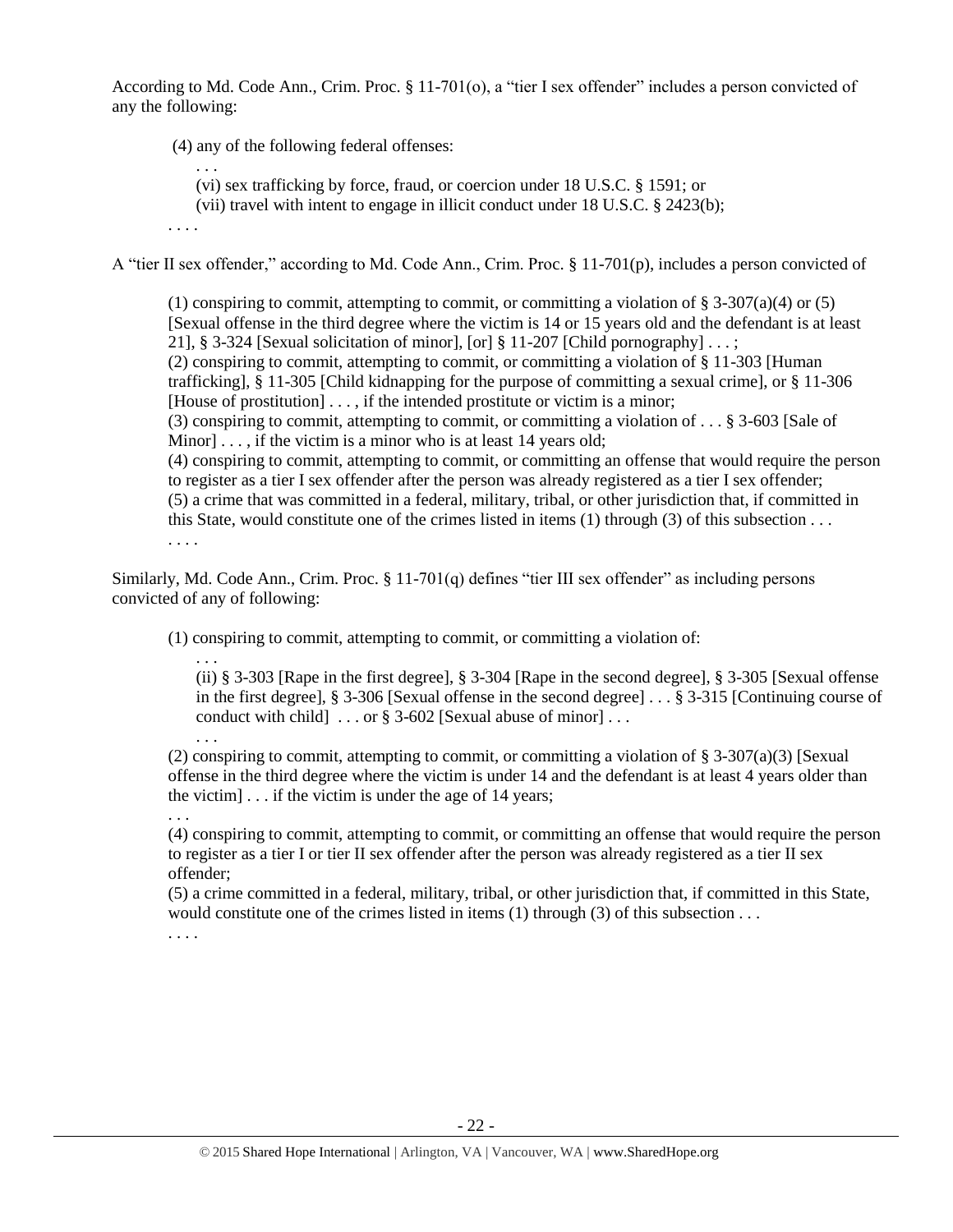*3.6 Laws relating to termination of parental rights for certain offenses include sex trafficking or commercial sexual exploitation of children (CSEC) offenses in order to remove the children of traffickers from their control and potential exploitation.* 

Under Md. Code Ann., Fam. Law § 5-323(b) (Grant of guardianship—Nonconsensual), the court has the authority to terminate parental rights if, after considering a number of factors (discussed below), it "finds by clear and convincing evidence that a parent is unfit to remain in a parental relationship with the child or that exceptional circumstances exist that would make a continuation of the parental relationship detrimental to the best interests of the child . . . ."

In determining whether to terminate parental rights, pursuant to Md. Code Ann., Fam. Law § 5-323(d),

a juvenile court shall give primary consideration to the health and safety of the child and consideration to all other factors needed to determine whether terminating a parent's rights is in the child's best interests, including:

(3) whether:

. . .

(i) the parent has abused or neglected the child or a minor and the seriousness of the abuse or neglect;

. . .

- (iii) the parent subjected the child to:
	- 1. chronic abuse;
	- 2. chronic and life-threatening neglect;
	- 3. sexual abuse; or
	- 4. torture;
- (iv) the parent has been convicted, in any state or any court of the United States, of:
	- 1. a crime of violence<sup>51</sup> against:

(3) kidnapping;

. . . (8) rape;

l

- . . .
- (12) sexual offense in the first degree;
- (13) sexual offense in the second degree;
- (14) use of a handgun in the commission of a felony or other crime of violence;
- (15) child abuse in the first degree under § 3-601 of this article;
- (16) sexual abuse of a minor under § 3-602 of this article if:

(i) the victim is under the age of 13 years and the offender is an adult at the time of the offense; and (ii) the offense involved:

1. vaginal intercourse, as defined in § 3-301 of this article;

2. a sexual act, as defined in § 3-301 of this article;

3. an act in which a part of the offender's body penetrates, however slightly, into the victim's genital opening or anus; or

4. the intentional touching, not through the clothing, of the victim's or the offender's genital, anal, or other intimate area for sexual arousal, gratification, or abuse;

- (17) an attempt to commit any of the crimes described in items (1) through (16) of this subsection;
- (18) continuing course of conduct with a child under § 3-315 of this article;

. . . .

 $51$  Pursuant to Md. Code Ann., Crim. Law § 14-101(a) (Mandatory sentences for crimes of violence), a "crime of violence" includes the following: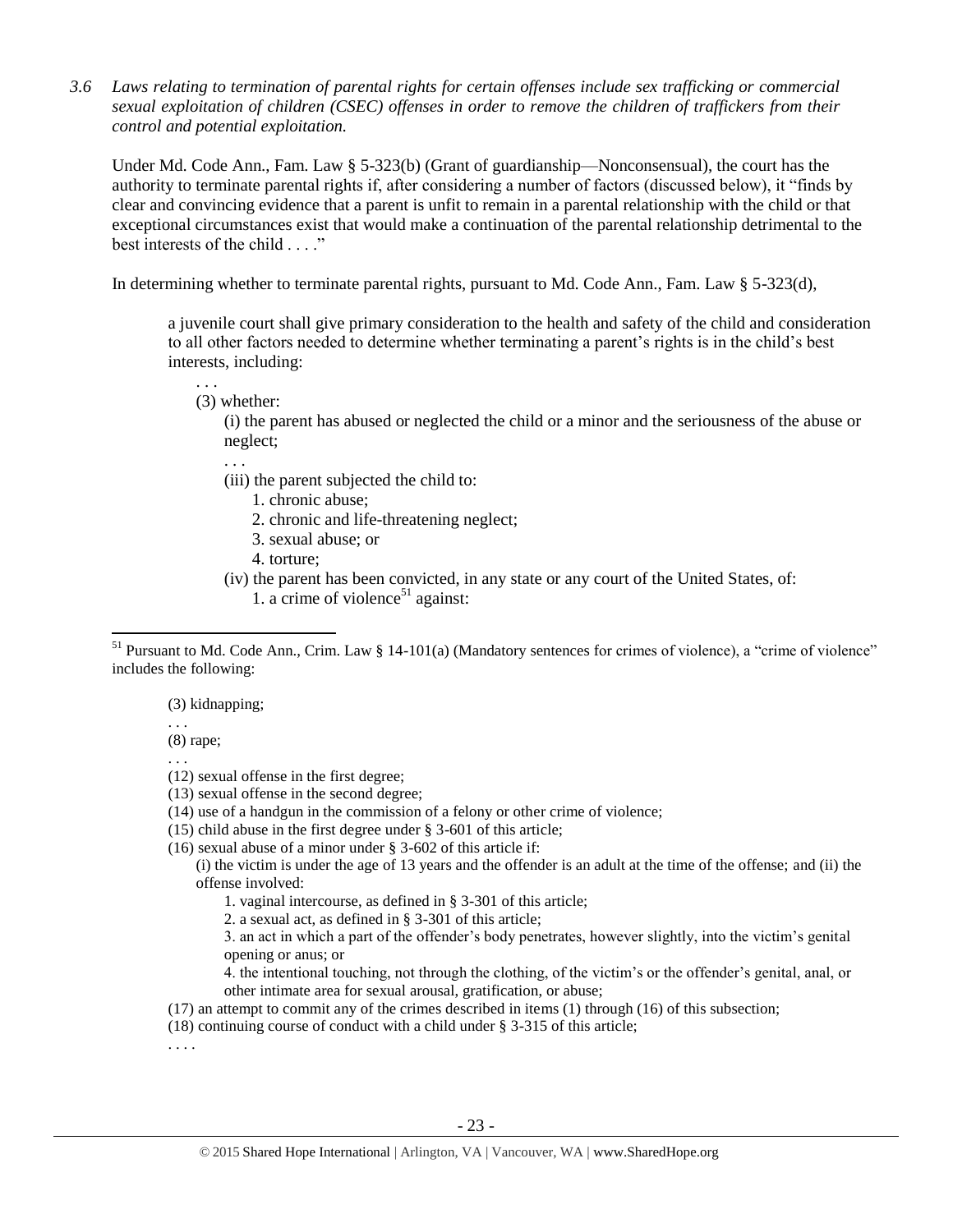- A. a minor offspring of the parent;
- B. the child; or
- C. another parent of the child; or
- 2. aiding or abetting, conspiring, or soliciting to commit a crime described in item 1 of this item; and
- (v) the parent has involuntarily lost parental rights to a sibling of the child;
- . . . .

The court may terminate parental rights without considering any of these factors, however, if the child's parent has not come forward within 60 days of the "child's adjudication as a child in need of assistance," and "the identities of the child's parents are unknown." Md. Code Ann., Fam. Law § 5-323(c). "Child in need of assistance," or "CINA," is defined as a person under 18 "who requires court intervention because: (1) The child has been abused, has been neglected, has a developmental disability, or has a mental disorder; and (2) The child's parents, guardian, or custodian are unable or unwilling to give proper care and attention to the child and the child's needs." Md. Code Ann., Cts. & Jud. Proc. § 3-801(e)–(g). "Abuse" is defined to include "[s]exual abuse of a child, whether a physical injury is sustained or not," as well as "[p]hysical or mental injury of a child under circumstances that indicate that the child's health or welfare is harmed or is at substantial risk of being harmed by: (i) A parent or other individual who has permanent or temporary care or custody or responsibility for supervision of the child; or (ii) A household or family member." Md. Code Ann., Cts. & Jud. Proc. § 3- 801(b).

3.6.1 Recommendation: Amend Md. Code. Ann., Fam. Law § 5-323(d) (Grant of guardianship— Nonconsensual) to expressly provide that a court may terminate the parental rights of a parent convicted under Md. Code Ann., Crim. Law § 11-303(b) (Human trafficking), § 11-305 (Child kidnapping for the purpose of committing a sexual crime),  $\S$  3-603(a) (Sale of minor),  $\S$  11-304 (Receiving earnings of prostitute), § 9-802(a) (Criminal gang activity), § 9-804(a) (Participation in criminal gang prohibited), § 3-324(b) (Sexual solicitation of minor), or § 11-207(a) (Child pornography) when the victim is a minor.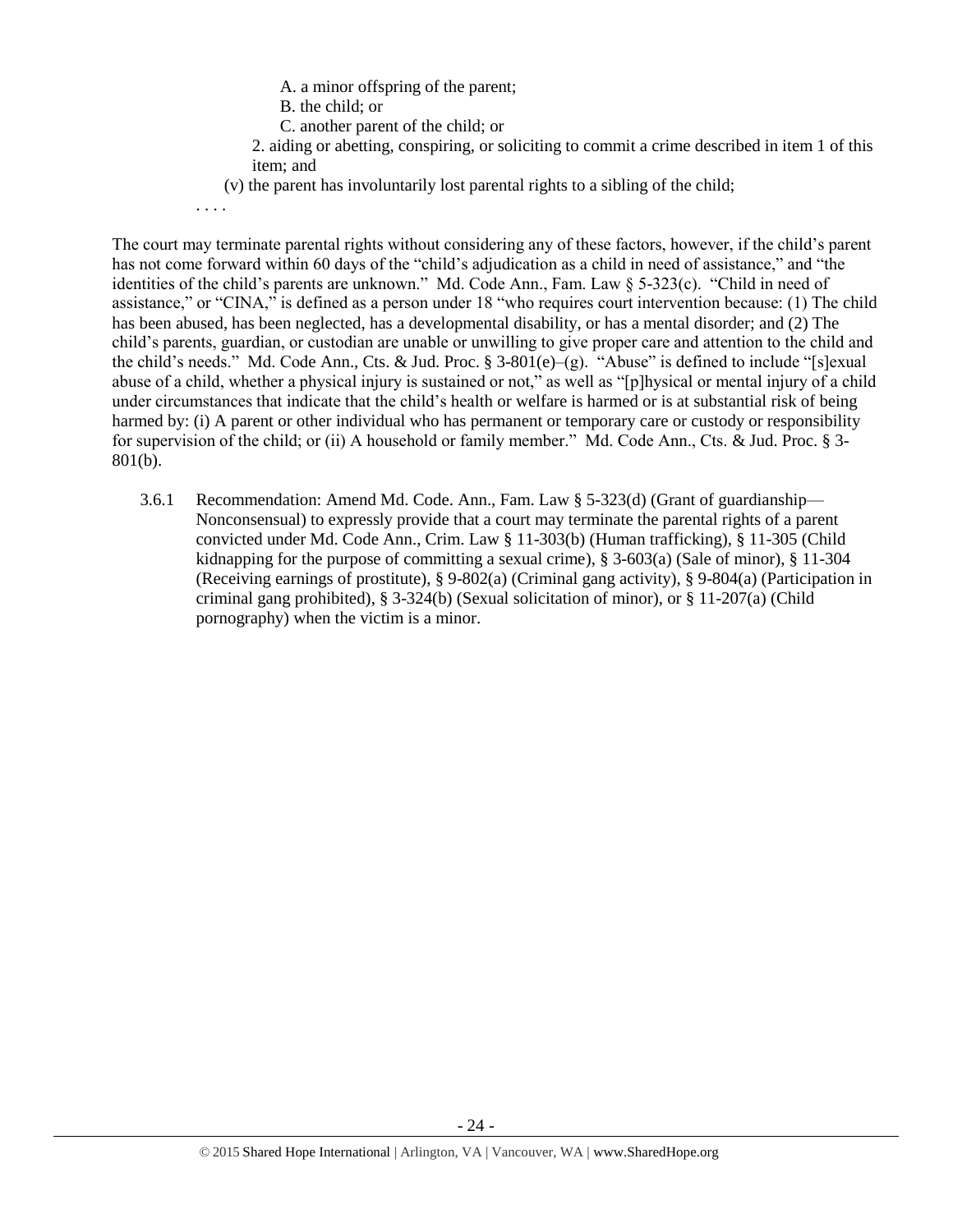#### **FRAMEWORK ISSUE 4: CRIMINAL PROVISIONS FOR FACILITATORS**

#### *Legal Components:*

- *4.1 The acts of assisting, enabling, or financially benefitting from child sex trafficking are included as criminal offenses in the state sex trafficking statute.*
- *4.2 Financial penalties, including asset forfeiture laws, are in place for those who benefit financially from or aid and assist in committing domestic minor sex trafficking.*

*\_\_\_\_\_\_\_\_\_\_\_\_\_\_\_\_\_\_\_\_\_\_\_\_\_\_\_\_\_\_\_\_\_\_\_\_\_\_\_\_\_\_\_\_\_\_\_\_\_\_\_\_\_\_\_\_\_\_\_\_\_\_\_\_\_\_\_\_\_\_\_\_\_\_\_\_\_\_\_\_\_\_\_\_\_\_\_\_\_\_\_\_\_\_*

- *4.3 Promoting and selling child sex tourism is illegal.*
- *4.4 Promoting and selling child pornography is illegal.*

#### *Legal Analysis:*

*4.1 The acts of assisting, enabling, or financially benefitting from child sex trafficking are included as criminal offenses in the state sex trafficking statute.*

Md. Code Ann., Crim. Law § 11-303(e) (Human trafficking) provides that "[a] person who knowingly benefits financially or by receiving anything of value from participation in a venture that includes an act described in [Md. Code Ann., Crim. Law § 11-303(a) or (b)]<sup>52</sup>  $\ldots$  is subject to the same penalties that would apply if the person had violated that subsection." Thus, if the victim of the conduct described in Md. Code Ann., Crim. Law  $\hat{\S}$  11-303(a)(1) is a minor,<sup>53</sup> a facilitator convicted under Md. Code Ann., Crim. Law  $\S$  11-303(e) is guilty of a felony punishable by imprisonment up to 25 years, a fine not to exceed \$15,000, or both . Md. Code Ann., Crim. Law § 11-303(c)(2).

The conduct of some facilitators may fall under Md. Code Ann., Crim. Law § 11-304(a) (Receiving earnings of prostitute),<sup>54</sup> which is a misdemeanor punishable by imprisonment up to 10 years, a fine not to exceed \$10,000, or both. Also, facilitators convicted under Md. Code Ann., Crim. Law § 11-306(a)<sup>55</sup> (House of prostitution)<sup>56</sup> are guilty of a misdemeanor punishable by imprisonment up to 1 year, a fine not to exceed \$500, or both. Md. Code Ann., Crim. Law § 11-306(b).

Facilitators may also be prosecuted under Md. Code Ann., Crim. Law § 11-207(a)(5) (Child pornography) if they "use a computer to knowingly . . . transmit, . . . sell, . . . exchange, or disseminate any notice, statement, advertisement, or minor's name, telephone number, place of residence, physical characteristics, or other descriptive or identifying information for the purpose of . . . facilitating [or] encouraging . . . unlawful sadomasochistic abuse or sexual conduct of or with a minor." A conviction under this statute is a felony conviction punishable by imprisonment up to 10 years, a fine not to exceed \$25,000, or both. Md. Code Ann., Crim. Law  $\S 11-207(b)(1)$ . Subsequent convictions are punishable by imprisonment up to 20 years, a fine not to exceed \$50,000, or both. Md. Code Ann., Crim. Law § 11-207(b)(2).

Facilitators who are corporate entities or individuals responsible for managing corporations may have their corporate charters or their corporation's charters terminated pursuant to Md. Code Ann., Corps. & Assocs. § 1- 405(b) (Forfeiture of charter, revocation of permit, or injunction against business other than corporation for

 $\overline{\phantom{a}}$ 

<sup>52</sup> *See* discussion of relevant provisions *supra* Section 1.1.

<sup>53</sup> *See supra* note [5.](#page-1-1)

<sup>54</sup> *See* discussion of relevant provisions *supra* Section 3.1.

<sup>55</sup> *See supra* note [12.](#page-5-0)

<sup>56</sup> *See* discussion of relevant provisions *supra* Section 1.2.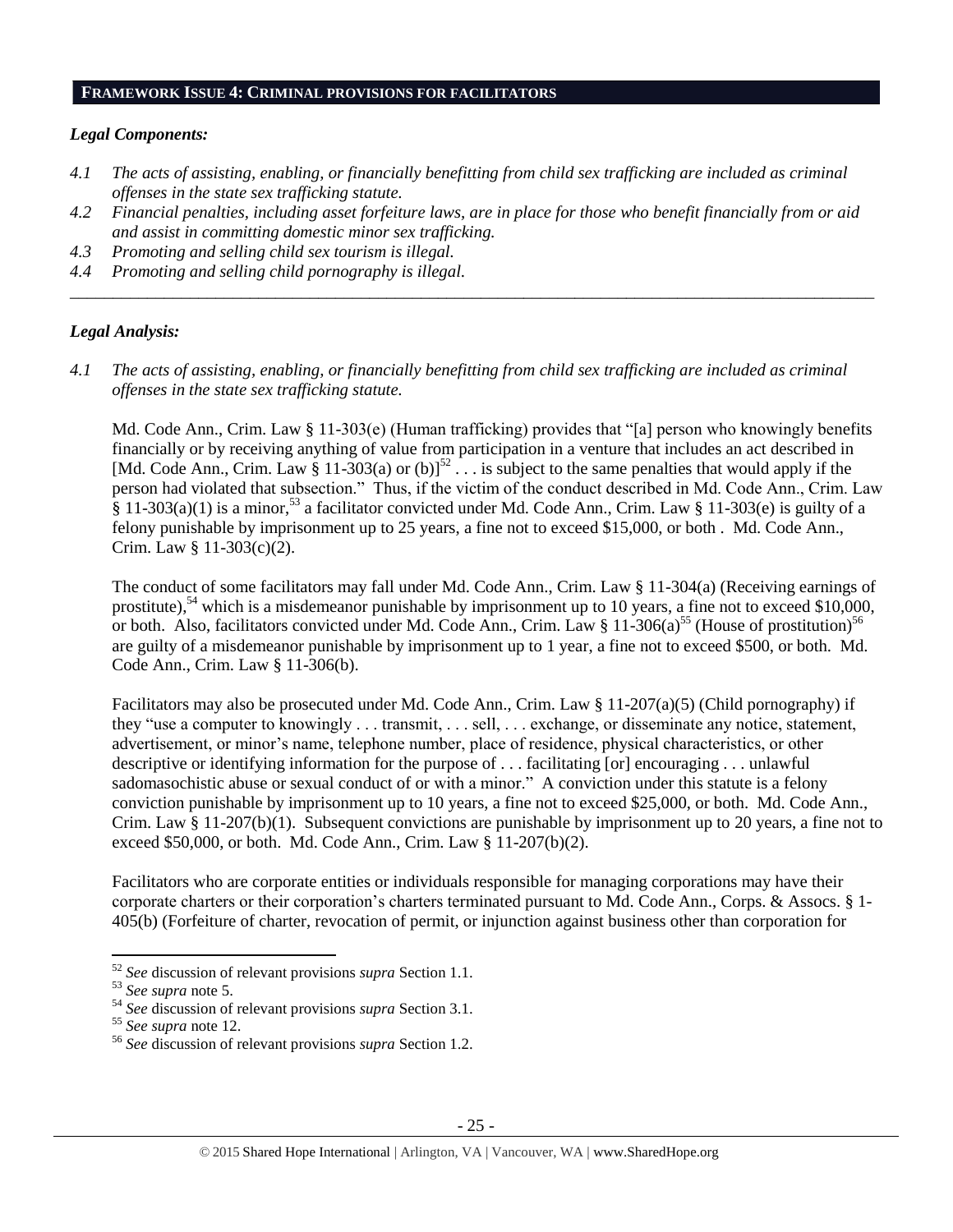illegal conduct connected with organized crime). Specifically, Md. Code Ann., Corps. & Assocs. § 1-405(b) states,

The Attorney General may institute a civil proceeding in the courts to forfeit the charter of any Maryland corporation and to revoke the authority of any foreign corporation to do business in this State, if:

(1) (i) A corporate officer or any person controlling the management or operation of the corporation, with the knowledge of the president and a majority of the board of directors or under circumstances where the president and a majority of the directors should have knowledge, is a person engaged in organized crime or connected directly or indirectly with an organization or criminal society engaged in organized crime; or

(ii) A director, officer, employee, agent, or stockholder acting for, through, or on behalf of a corporation in conducting its affairs purposely engages in a persistent course of organized crime or other criminal conduct with the knowledge of the president and a majority of the board of directors or under circumstances where the president and a majority of the directors should have knowledge, with the intent to compel or induce any person to deal with the corporation or to engage in organized crime; and

(2) For the prevention of future illegal conduct of the same character, the public interest requires the charter of the corporation to be forfeited and the corporation to be dissolved or the authorization to be revoked.

As used in Md. Corps. & Assocs. Code Ann. § 1-405, "organized crime" includes "any combination or conspiracy  $\dots$  to violate, aid or abet the violation of criminal laws related to prostitution  $\dots$ ." Md. Corps. & Assocs. Code Ann. § 1-405(a)(2).

Additionally, if a facilitator engages in some other business that is not a corporation, Md. Corps. & Assocs. Code Ann. § 1-405(c) provides,

The Attorney General may institute a civil proceeding in the courts to enjoin the operation of any business other than a corporation, including a partnership, limited partnership, unincorporated association, joint venture, or sole proprietorship, if:

(1) Any person in control of the business, who may be a partner in a partnership, a participant in a joint venture, the owner of a sole proprietorship, an employee or agent of any of these businesses, or a person who, in fact, exercises control over the operations of the business in conducting its business affairs, purposely engages in a persistent course of organized crime or other illegal conduct with the intent to compel or induce any person to deal with the business or engage in organized crime; and

(2) For the prevention of future illegal conduct of the same character, the public interest requires the operation of the business to be enjoined.

*4.2 Financial penalties, including asset forfeiture laws, are in place for those who benefit financially from or aid and assist in committing domestic minor sex trafficking.*

Facilitators convicted under Maryland laws for crimes related to the trafficking of domestic minor sex victims are subject to possible fines ranging from \$500 to \$100,000. Specifically, facilitators convicted under Md. Code Ann., Crim. Law § 9-804(a), (b) (Participation in criminal gang prohibited) are subject to a possible fine not to exceed \$100,000, and facilitators convicted under Md. Code Ann., Crim. Law § 11-207 (Child pornography) are subject to a possible fine not to exceed \$25,000. Md. Code Ann., Crim. Law §§ 9-804(c), 11- 207(b)(1). Subsequent convictions under Md. Code Ann., Crim. Law § 11-207 (Child pornography) are subject to a possible fine not to exceed \$50,000. Md. Code Ann., Crim. Law § 11-207(b)(2). Facilitators convicted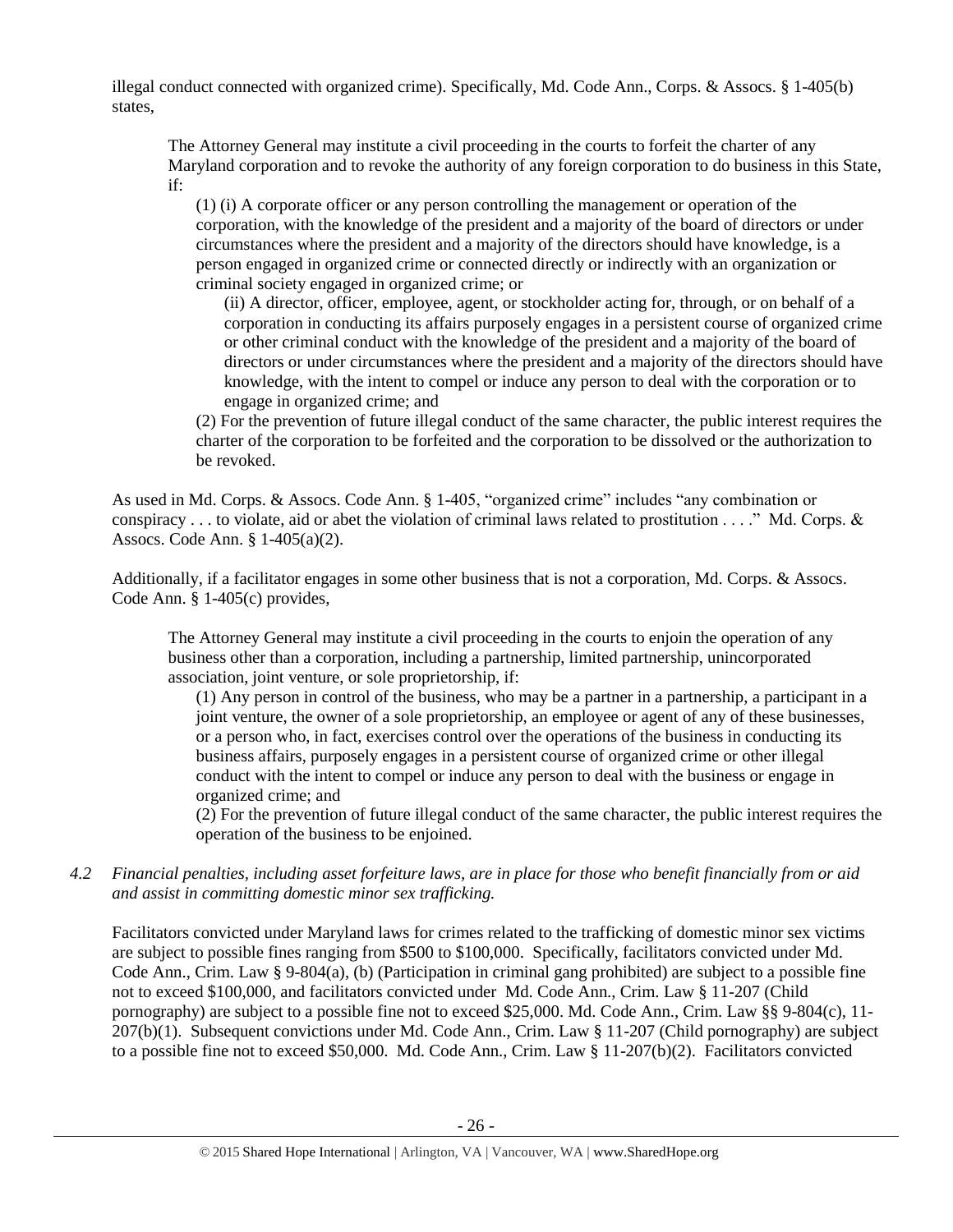under Md. Code Ann., Crim. Law § 11-303(b) (Human trafficking) are subject to a possible fine not to exceed \$15,000, while facilitators convicted under Md. Code Ann., Crim. Law § 11-304 (Receiving earnings of prostitute) are subject to a possible fine not to exceed \$10,000. Md. Code Ann., Crim. Law  $\S$  11-303(c)(2), 11-304(b). Facilitators convicted under Md. Code Ann., Crim. Law § 9-802 (Criminal gang activity) are subject to a possible fine not to exceed \$1,000. Md. Code Ann., Crim. Law §9-802(b). Lastly, facilitators convicted under Md. Code Ann., Crim. Law § 11-306 (House of prostitution) are subject to a possible fine not to exceed \$500. Md. Code Ann., Crim. Law §11-306(b).

Maryland law provides for asset forfeiture of motor vehicles, real property, and money used by facilitators in conjunction with commercial exploitation and sex trafficking of minors. Specifically, under Md. Code. Ann., Crim. Proc. § 13-502(1), (3), motor vehicles and real property are subject to forfeiture if used in connection with a violation of and conviction under Md. Code. Ann., Crim. Law. § 11-303.<sup>57</sup> Money is more broadly subject to forfeiture if it is used in connection with a violation of and conviction under "the human trafficking law," or if it is "found in close proximity to or at the scene of the arrest for a violation of the human trafficking law." Md. Code. Ann., Crim. Proc. § 13-502(2). For purposes of subtitle 5, Md. Code. Ann., Crim. Proc. § 13- 501(G) defines "human trafficking law" as "section 3-324 [Sexual solicitation of minor], section 11-207 [Child pornography], section 11-303 [Human trafficking], section 11-304 [Receiving earnings of prostitute], and section 11-305 [Child kidnapping for the purpose of committing a sexual crime] of the criminal law article."

Pursuant to Md. Code. Ann., Crim. Proc. § 13-503(b)(1) "[a] motor vehicle for hire in the transaction of business as a common carrier or a motor vehicle for hire" may be seized or forfeited if "the owner or other person in charge of the motor vehicle was a consenting party or privy to a violation of the human trafficking law." Md. Code. Ann., Crim. Proc. § 13-501(G) defines "human trafficking law" for purposes of the subtitle 5 as "section 3-324 [Sexual solicitation of minor], section 11-207 [Child pornography], section 11-303 [Human trafficking], section 11-304 [Receiving earnings of prostitute], and section 11-305 [Child kidnapping for the purpose of committing a sexual crime] of the criminal law article." Furthermore, Md. Code Ann., Crim. Proc. § 13-507 states that a motor vehicle used in violation of Md. Code. Ann., Crim. Law § 11-303 may be seized and forfeited when justified. In determining whether a seizure is justified, the seizing authority should consider the following circumstances: "(1) evidence that the motor vehicle was acquired by use of proceeds from a transaction involving a violation of section 11-303 of the criminal law article; (2) the circumstances of the arrest; and (3) the way in which the motor vehicle was used"

Under Md. Code. Ann., Crim. Proc. § 13-522 an owner's interest in real property may be forfeited if the owner is convicted of violating, attempting to violate, or conspiring to violate Md. Code. Ann., Crim. Law § 11-303. This provision does not require that the real property have been used to commit human trafficking. If the real property is held by the husband and wife as tenants by the entirety and is used as the primary residence, it may only be forfeited if both the husband and wife are convicted of Md. Code. Ann. Crim. Law § 11-303 and the property was used in connection with attempting to violate, or conspiring to violate Md. Code. Ann. Crim. Law § 11-303. Md. Code. Ann., Crim. Proc. § 13-503(D).

Md. Code Ann., Crim. Proc. § 13-525(a) creates a rebuttable presumption that property or an owner's interest in property is subject to forfeiture "if the state establishes by clear and convincing evidence that:

(i) the person was convicted of violating section 11-303 of the criminal law article or attempting or conspiring to violate section 11-303 of the criminal law article; (ii) the property was acquired by the person during the violation or within a reasonable time after the violation; and

 $\overline{a}$ <sup>57</sup> *See supra* note [50](#page-19-0) for further discussion on forfeiture of principal family residence.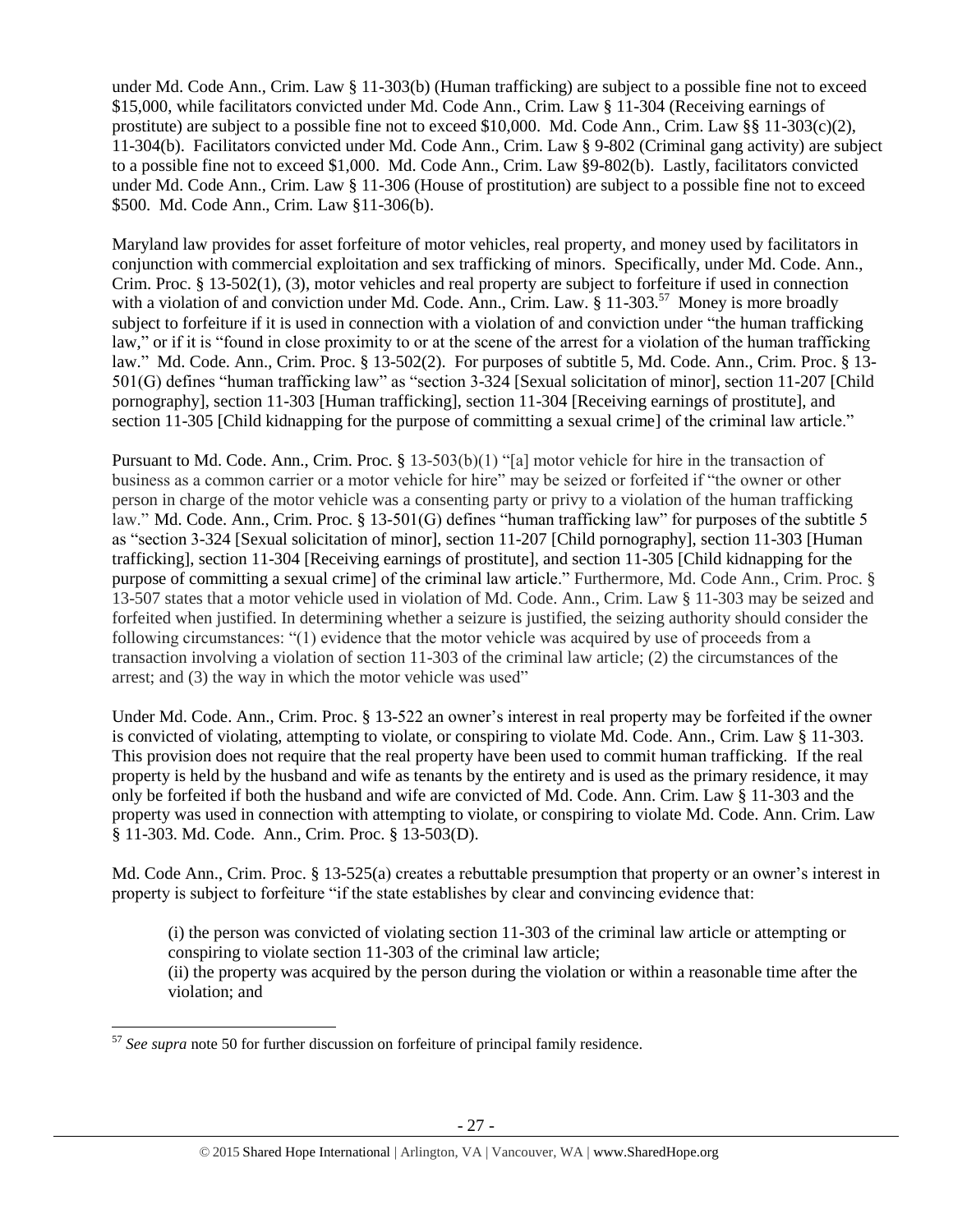(iii) there was no other likely source for the property.

Pursuant to Md. Code. Ann., Crim. Pro. §13-514 forfeiture proceedings shall be filed promptly when there is probable cause to believe that the seized property is "directly or indirectly dangerous to health or safety and that the property was or will be used to violate section 11-303 of the criminal law article."

Md. Code Ann., Crim. Proc. § 11-603(a) (Restitution determination) may, however, require a facilitator to make restitution if any of the following circumstances exist:

(1) as a direct result of the crime or delinquent act, property of the victim was stolen, damaged, destroyed, converted, or unlawfully obtained, or its value substantially decreased;

(2) as a direct result of the crime or delinquent act, the victim suffered:

- (i) actual medical, dental, hospital, counseling, funeral, or burial expenses or losses;
- (ii) direct out-of-pocket loss;
- (iii) loss of earnings; or
- (iv) expenses incurred with rehabilitation;

(3) the victim incurred medical expenses that were paid by the Department of Health and Mental Hygiene or any other governmental unit;

(4) a governmental unit incurred expenses in removing, towing, transporting, preserving, storing, selling, or destroying an abandoned vehicle as defined in § 25-201 of the Transportation Article; (5) the Criminal Injuries Compensation Board paid benefits to a victim; or

(6) the Department of Health and Mental Hygiene or other governmental unit paid expenses incurred under Subtitle 1, Part II of this title.

If the court orders the facilitator to make restitution, the court also may enter "an immediate and continuing earnings withholding order" and specify an amount the facilitator's employer must withhold and pay to the appropriate governmental entity. Md. Code. Ann., Crim. Proc.  $\S 11-617(a)(1)$ , (d)(1).

- 4.2.1 Recommendation: Amend existing asset forfeiture laws or enact an asset forfeiture law to include forfeiture of tangible and intangible personal property for violations by facilitators of human trafficking and CSEC offenses.
- 4.2.2 Recommendation: Amend Md. Code Ann., Crim. Proc. § 11-603 to provide mandatory minimum fines for human trafficking and CSEC offenses.
- *4.3 Promoting and selling child sex tourism is illegal*.

Maryland has no specific provision prohibiting promoting or selling child sex tourism in Maryland.

- 4.3.1 Recommendation: Enact a law that prohibits selling or offering to sell travel services that include or facilitate travel for the purpose of engaging in commercial sexual exploitation of a minor.
- *4.4 Promoting and selling child pornography is illegal.*

Md. Code Ann., Crim. Law § 11-207 (Child pornography) prohibits promoting and selling child pornography. Specifically, Md. Code Ann., Crim. Law § 11-207(a)(4) makes it a crime for a person to

(4) knowingly promote, advertise, solicit, distribute, or possess with the intent to distribute any matter, visual representation, or performance: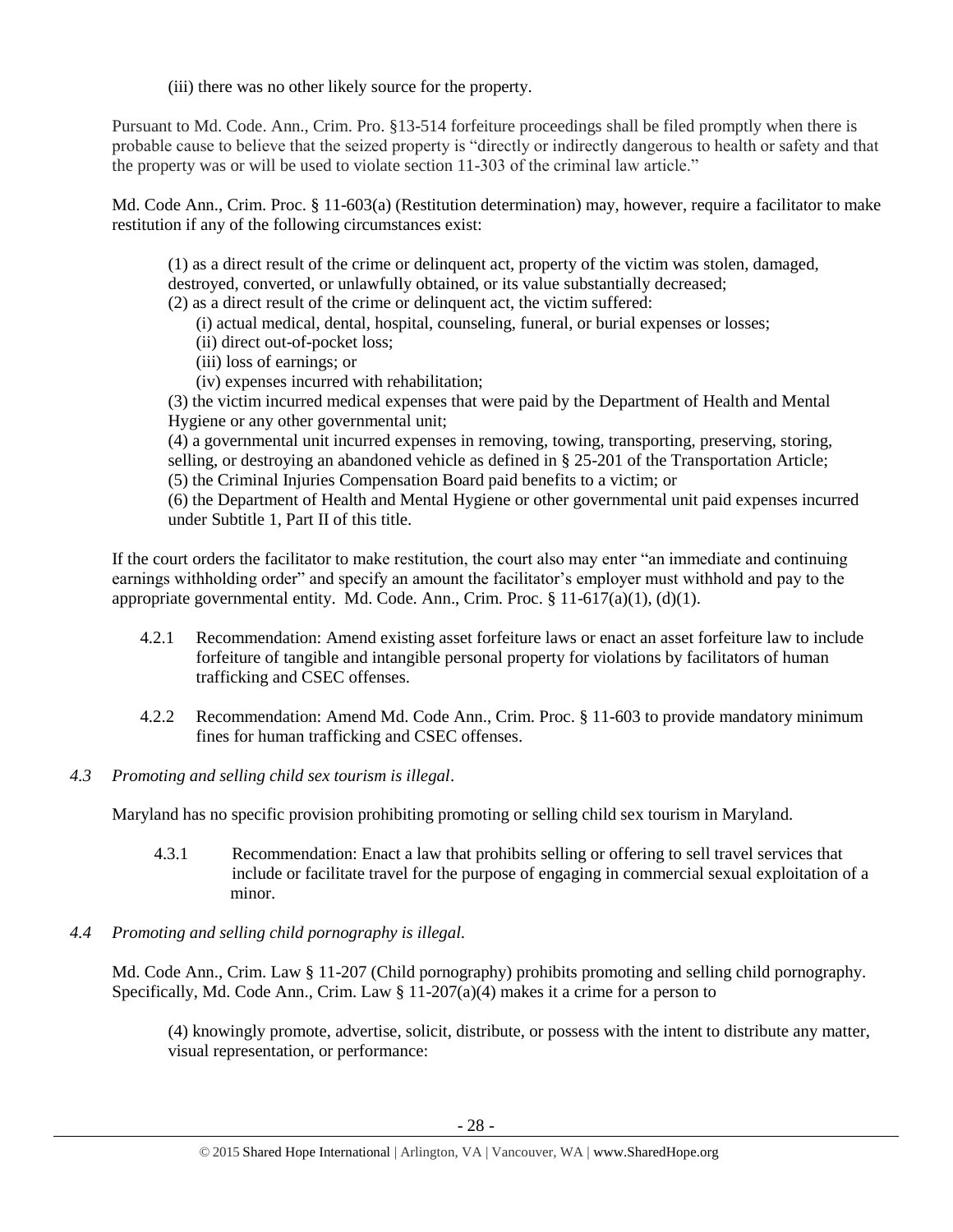(i) that depicts a minor engaged as a subject in sadomasochistic abuse or sexual conduct; or (ii) in a manner that reflects the belief, or that is intended to cause another to believe, that the matter, visual representation, or performance depicts a minor engaged as a subject of sadomasochistic abuse or sexual conduct.

A conviction under Md. Code Ann., Crim. Law § 11-207(a) is a felony conviction punishable by imprisonment up to 10 years, a fine not to exceed \$25,000, or both. Md. Code Ann., Crim. Law § 11-207(b)(1). Subsequent convictions are punishable by imprisonment up to 20 years, a fine not to exceed \$50,000, or both. Md. Code Ann., Crim. Law § 11-207(b)(2).

Md. Code Ann., Crim. Law § 11-208.1 (Removal of child pornography from Internet) may also be used to prosecute a facilitator who "provides a service that provides or enables computer access via the Internet by multiple users to a computer server or similar device used for the storage of graphics, video, or images" and does not remove an "item of child pornography that is the subject of [a court] order within 5 business days after receiving the court order." Md. Code Ann., Crim. Law § 11-208.1(a)(4), (f). Pursuant to subsection (h), such facilitators must also

report the location of an item of child pornography to the State Police if the item of child pornography:

1. resides on a server or storage device that is:

. . . .

 $\overline{a}$ 

A. controlled or owned by the interactive computer service provider; and B. located in the State; or

2. based on information apparent to the provider at the time of the report or discovery of an item of child pornography, pertains to a subscriber or user of the interactive computer service who resides in the State. $58$ 

A facilitator who willfully refuses to remove the item of child pornography pursuant to Md. Code Ann., Crim. Law § 11-208.1(f) or who knowingly and willfully refuses to make reports as required under Md. Code Ann., Crim. Law § 11-208.1(h) is, upon conviction, guilty of a misdemeanor punishable by a fine not to exceed \$5,000 for a first conviction, \$20,000 for a second conviction, or \$30,000 for each subsequent conviction. Md. Code Ann., Crim. Law § 11-208.1(i), (h)(2).

<sup>&</sup>lt;sup>58</sup> Interactive computer service providers do not have to report the location of an item of child pornography to the State Police if "1. federal law expressly provides for or permits the referral of a report of an item of child pornography to a State or local law enforcement agency; and 2. the interactive computer service provider complies with the federal law." Md. Crim. Law  $§$  11-208.1(h)(1)(ii).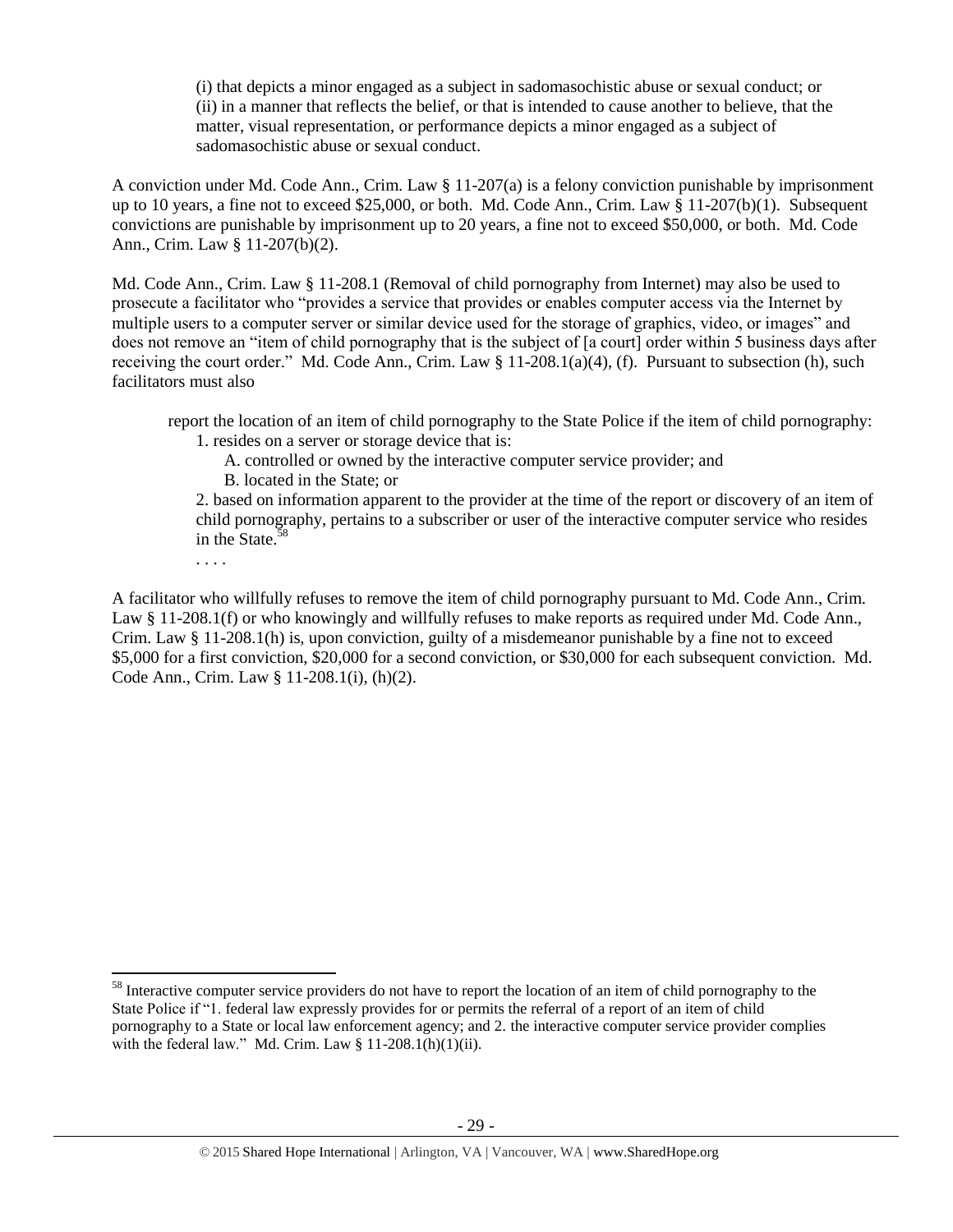#### **FRAMEWORK ISSUE 5: PROTECTIVE PROVISIONS FOR THE CHILD VICTIMS**

#### *Legal Components:*

- *5.1 Statutorily-mandated victim services define "victim" to specifically include victims of domestic minor sex trafficking or commercial sexual exploitation of children (CSEC) to ensure prompt identification and access to victims' rights and services.*
- *5.2 The state sex trafficking statute expressly prohibits a defendant from raising consent of the minor to the commercial sex acts as a defense.*
- *5.3 Prostitution laws apply only to adults, preventing criminalization of minors under 18 for prostitution offenses..*
- *5.4 State law provides a non-punitive avenue to specialized services through one or more points of entry.*
- *5.5 Commercial sexual exploitation or sex trafficking is identified as a type of abuse and neglect within child protection statutes.*
- *5.6 The definition of "caregiver" or another related term in the child welfare statutes is not a barrier to a sex trafficked child accessing the protection of child welfare.*
- *5.7 Crime victims' compensation is specifically available to a child victim of sex trafficking or commercial sexual exploitation of children (CSEC) without regard to ineligibility factors.*
- *5.8 Victim-friendly procedures and protections are provided in the trial process for minors under 18.*
- *5.9 Expungement or sealing of juvenile delinquency records resulting from arrests or adjudications for prostitutionrelated offenses committed as a result of, or in the course of, the commercial sexual exploitation of a minor is available within a reasonable time after turning 18.*
- *5.10 Victim restitution and civil remedies for victims of domestic minor sex trafficking or commercial sexual exploitation of children (CSEC) are authorized by law.*
- *5.11 Statutes of limitations for civil and criminal actions for child sex trafficking or commercial sexual exploitation of children (CSEC) offenses are eliminated or lengthened sufficiently to allow prosecutors and victims a realistic opportunity to pursue criminal action and legal remedies.*

*\_\_\_\_\_\_\_\_\_\_\_\_\_\_\_\_\_\_\_\_\_\_\_\_\_\_\_\_\_\_\_\_\_\_\_\_\_\_\_\_\_\_\_\_\_\_\_\_\_\_\_\_\_\_\_\_\_\_\_\_\_\_\_\_\_\_\_\_\_\_\_\_\_\_\_\_\_\_\_\_\_\_\_\_\_\_\_\_\_\_\_\_\_*

# *Legal Analysis:*

 $\overline{a}$ 

*5.1 Statutorily-mandated victim services define "victim" to specifically include victims of domestic minor sex trafficking or commercial sexual exploitation of children (CSEC) to ensure prompt identification and access to victims' rights and services.*

For purposes of Maryland's Criminal Injuries Compensation Board in Md. Code Ann., Crim. Proc. § 11-801(f), "victim" is defined as a person:

(1) who suffers physical injury or death as a result of a crime<sup>59</sup> or delinquent act;

- (i) except as provided in paragraph (2) of this subsection, a criminal offense under state, federal, or common law that is committed in:
	- 1. this State; or
	- 2. another state against a resident of this State; or
- (ii) an act of international terrorism as defined in Title 18, § 2331 of the United States Code that is committed outside of the United States against a resident of this State.
- (2) "Crime" does not include an act involving the operation of a vessel or motor vehicle unless the act is:

Md. Code Ann., Crim. Proc. Law § 11-801(d) states,

<sup>(1)</sup> "Crime" means: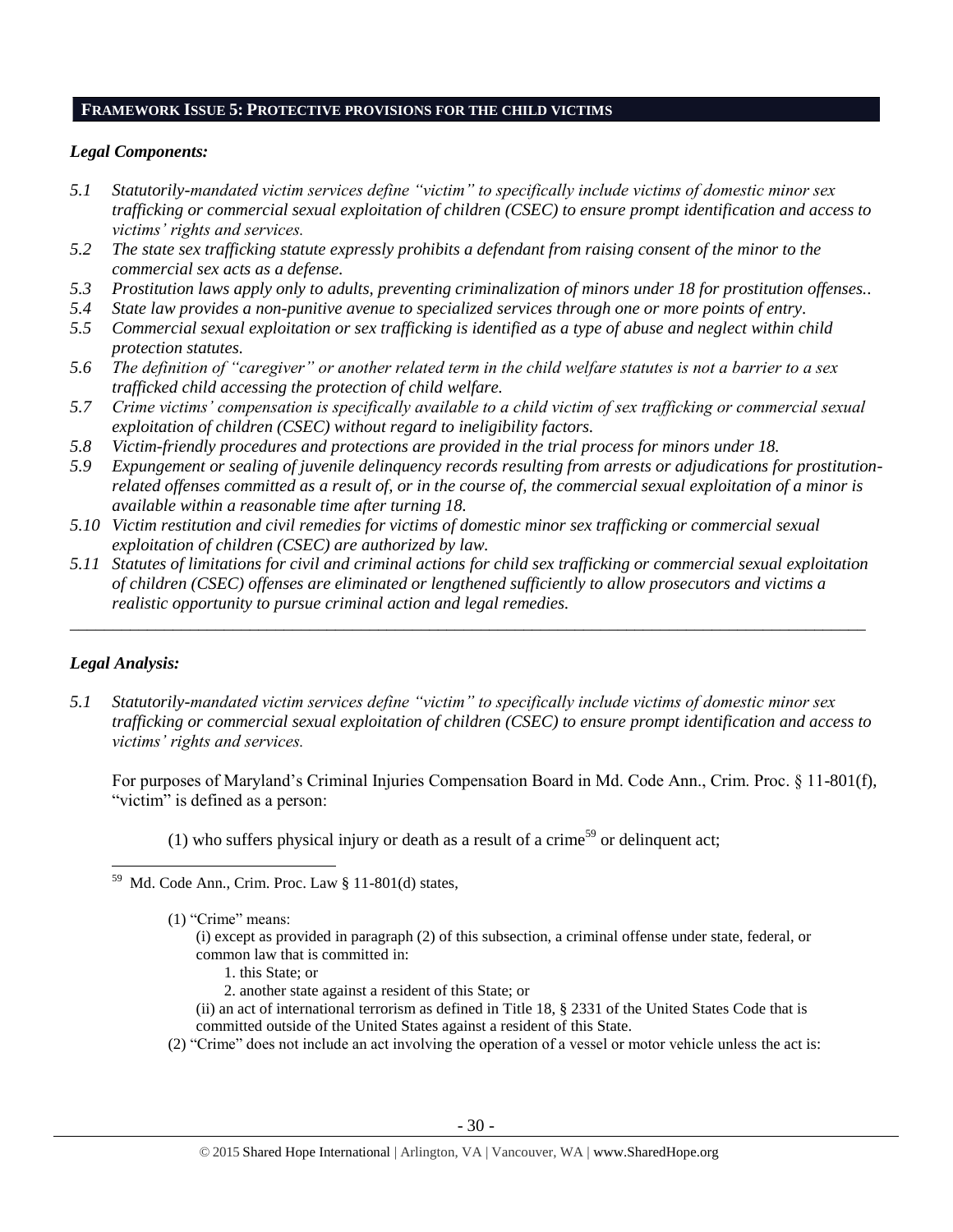(2) who suffers psychological injury as a direct result of:

(i) a fourth degree sexual offense or a delinquent act that would be a fourth degree sexual offense if committed by an adult;

- (ii) a felony or a delinquent act that would be a felony if committed by an adult; or
- (iii) physical injury or death directly resulting from a crime or delinquent act; or
- (3) who suffers physical injury or death as a direct result of:

(i) trying to prevent a crime or delinquent act or an attempted crime or delinquent act from occurring in the person's presence;

(ii) trying to apprehend an offender who had committed a crime or delinquent act in the person's presence or had committed a felony or a delinquent act that would be a felony if committed by an adult; or

(iii) helping a law enforcement officer in the performance of the officer's duties or helping a member of a fire department who is being obstructed from performing the member's duties.

Under this definition, a sexually exploited child who suffers physical injury or death as the result of a crime under Maryland laws or suffers psychological injury as a result of a fourth degree sexual offense or a felony committed by an adult, is a victim.

- 5.1.1 Recommendation: Enact a law defining "victim" for purposes of victim services as a person who is a victim of Md. Code Ann., Crim. Law § 3-324 (Sexual solicitation of minor), § 11-207 (Child pornography), § 11-303 (Human trafficking), and § 11-305 (Child kidnapping for the purpose of committing a sexual crime).
- *5.2 The state sex trafficking statute expressly prohibits a defendant from raising consent of the minor to the commercial sex acts as a defense.*

Md. Code Ann., Crim. Law § 3-324 (Sexual solicitation of minor), § 11-207 (Child pornography), § 11-303 (Human trafficking), or § 11-305 (Child kidnapping for the purpose of committing a sexual crime) do not expressly bar a defense based on the minor's consent to a commercial sex act.<sup>60</sup>

- 5.2.1 Recommendation: Amend Md. Code Ann., Crim. Law § 3-324, § 11-207, § 11-303, and § 11-305 to expressly provide that the minor's consent to a commercial sex act is not a defense to the crime.
- *5.3 Prostitution laws apply only to adults, preventing criminalization of minors under 18 for prostitution offenses.*

Md. Code Ann., Crim. Law  $\S 11-306(a)(1)$  (House of prostitution) states, "A person may not knowingly . . . engage in prostitution or assignation by any means," making it possible for a minor to be convicted of a misdemeanor punishable by imprisonment up to 1 year, a fine not to exceed \$500, or both. Md. Code Ann., Crim. Law § 11-306(b). Md. Code Ann., Crim. Law § 11-306(c)(1)<sup>61</sup> provides an affirmative defense of duress if the victim can show that the prostitution-related offense under  $\S 11{\text -}306(a)$  was committed as a result of being a victim of "an act of another who was charged with violating the prohibition against human trafficking" as

<sup>61</sup> *See supra* note 13.

 $\overline{a}$ 

<sup>(</sup>i) a violation of § 20-102, § 20-104, § 21-902, or § 21-904 of the Transportation Article; or (ii) operating a motor vehicle or vessel that results in an intentional injury.

<sup>&</sup>lt;sup>60</sup> Other crimes under Maryland law, however, do expressly provide that the alleged victim's consent to an act is not a defense to the crime. For example, Md. Code Ann., Crim. Law § 3-607 (c) (Hazing) states, "The implied or express consent of a student to hazing is not a defense under this section." In contrast, a consent is an element of the offense under Md. Code Ann., Crim. Law § 3-303 (Rape in the first degree) and Md. Code Ann., Crim. Law § 3-305 (Sexual offense in the first degree).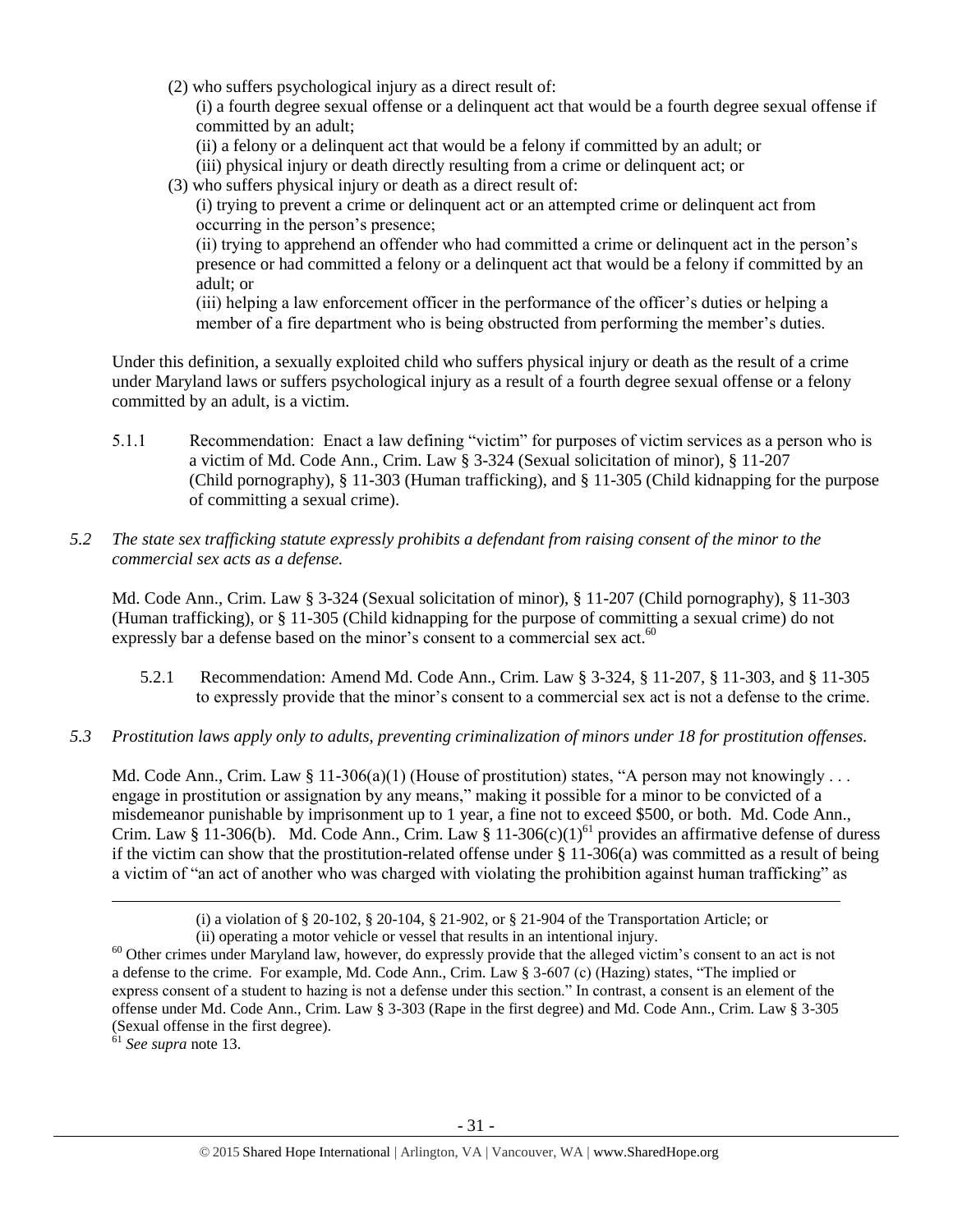defined by Md. Code Ann., Crim. Law § 11-303. This defense is only available to the defendant if it is brought to the prosecutor at least ten days before trial. Md. Code Ann., Crim. Law  $\S 11-306(c)(2)$ .

- 5.3.1 Recommendation: Amend Md. Code Ann., Crim. Law § 11-306(a)(1) (House of prostitution) to eliminate liability for prostitution offenses for all minors under 18.
- *5.4 State law provides a non-punitive avenue to specialized services through one or more points of entry.*

# **Child Identified as CINA**

In Maryland a child that is found to be abused or neglected may be designated a "child in need of assistance"<sup>62</sup> (CINA). Md. Code Ann., Cts. & Jud. Proc. § 3-801(f) (Definitions),

(f) . . . . "Child in need of assistance" means a child who requires court intervention because: (1) The child has been abused, has been neglected, has a developmental disability, or has a mental disorder; and (2) The child's parents, guardian, or custodian are unable or unwilling to give proper care and

attention to the child and the child's needs.

As used within Maryland's provisions regarding CINA, "abuse" is defined in Md. Code Ann., Cts. & Jud3- 801(b) as the following:

(1) Sexual abuse of a child<sup>63</sup>, whether a physical injury is sustained or not; or (2) Physical or mental injury of a child under circumstances that indicate that the child's health or welfare is harmed or is at substantial risk of being harmed by: A parent or other individual who has permanent or temporary care or custody or responsibility for supervision of the child; or (ii) A household or family member.

"Neglect" is defined in Md. Code Ann., Cts. & Jud. Proc. § 3-801(s) as:

[T]he leaving of a child unattended or other failure to give proper care and attention to a child by any parent or individual who has permanent or temporary care or custody or responsibility for supervision of the child under circumstances that indicate:

- (1) That the child's health or welfare is harmed or placed at substantial risk of harm; or
- (2) That the child has suffered mental injury or been placed at substantial risk of mental injury.
- *I. Initial Custody*
	- a. Authority for Initial Custody

Md. Code Ann., Cts. & Jud. Proc. § 3-814(a) (Taking child into custody), a child may be taken into custody as a possible CINA by a court order, under the provisions of Md. Code Ann., Fam. Law 5-709 (Temporary removal of child from home without court approval), or by a law enforcement officer who "has reasonable grounds to

 $\overline{\phantom{a}}$  $62$  Pursuant to Md. Code Ann., Cts. & Jud. Proc. § 3-801, a sexually exploited child is likely to be identified as CINA. If identified as CINA under Md. Code Ann., Cts. & Jud. Proc. § 3-801(b)(2)(i), the definition of caregiver as an, "individual who has permanent or temporary care or custody or responsibility for supervision of the child" is sufficiently broad to involve Child Protective Services in investigations where the child is in the custody or control of a non-family trafficker.

 $63$  Sexual abuse includes human trafficking. Md. Code Ann., Cts. & Jud. Proc. § 3-801(x)(2)(ii).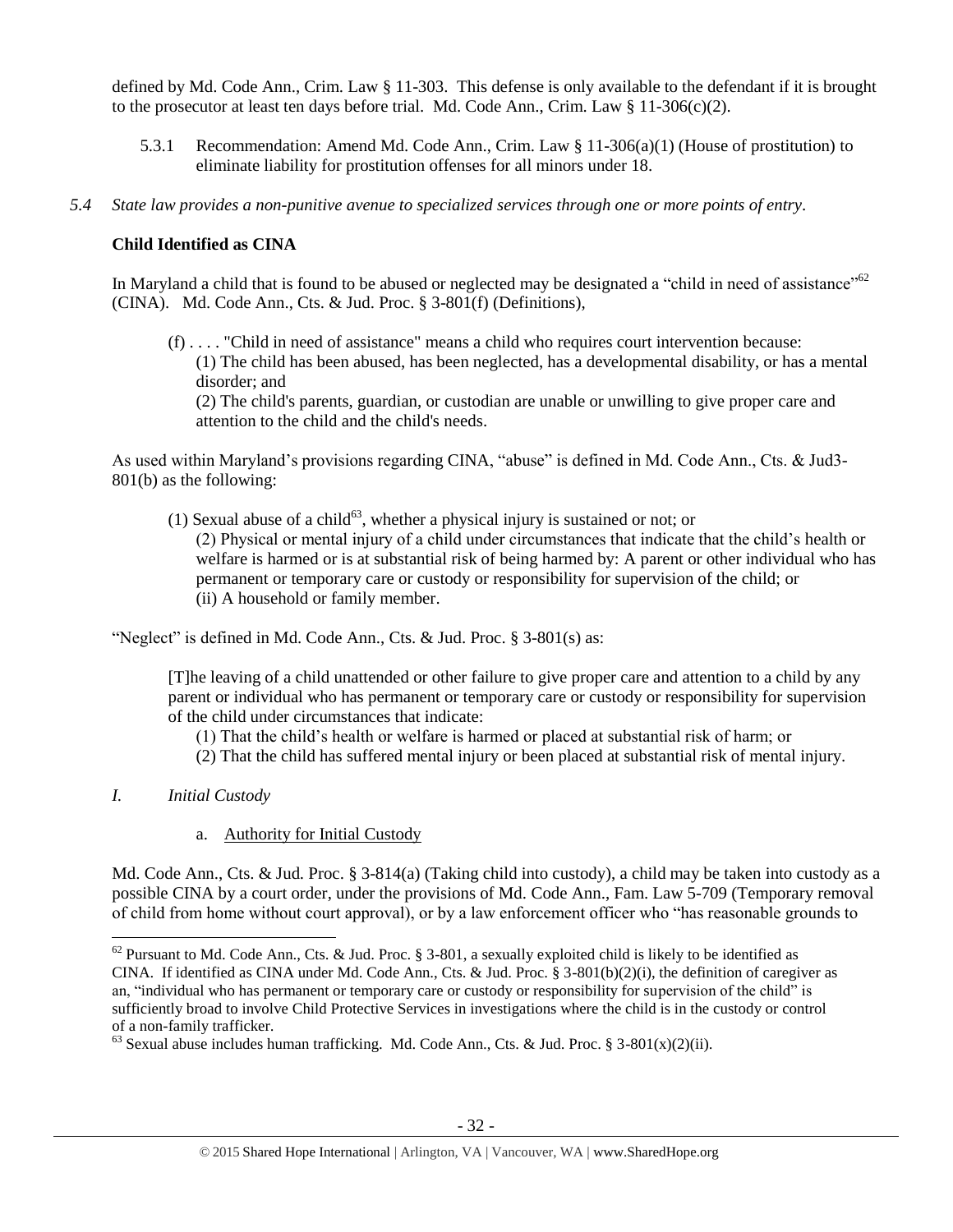believe that the child is in immediate danger from the child's surroundings and that the child's removal is necessary for the child's protection." Under Md. Code Ann., Fam. Law § 5-709(c), a representative of a local department "may remove the child [from a household] temporarily, without prior approval by the juvenile court, if the representative believes that the child is in serious, immediate danger."

Md. Code Ann., Cts. & Jud. Proc. § 3-814 (Taking child into custody), if a child is taken into custody as a potential CINA, law enforcement officers are mandated to keep the child in custody, "unless the officer determines it is safe to return the child to the child's parent, custodian or guardian."

b. Placement

In emergency situations when the child is in custody, Md. Code Ann., Cts. & Jud. Proc. § 3-815(b) (Shelter care for child alleged to be in need of assistance) provides that

A local department may place a child in emergency shelter care before a hearing if:

(1) Placement is required to protect the child from serious immediate danger;

(2) There is no parent, guardian, custodian, relative, or other person able to provide supervision; and

(3) (i) 1. The child's continued placement in the child's home is contrary to the welfare of the child; and

2. Because of an alleged emergency situation, removal from the home is reasonable under the circumstances to provide for the safety of the child; or

- (ii) 1. Reasonable efforts have been made but have been unsuccessful in preventing or eliminating the need for removal from the child's home; and
	- 2. As appropriate, reasonable efforts are being made to return the child to the child's home.

# *II. Process following initial custody:*

After a child is placed in emergency shelter care, the local department must immediately file a petition to continue shelter care, and the court must hold a hearing on the petition. Md. Code Ann., Cts. & Jud. Proc. § 3-  $815(c)(1)$ ,  $(c)(2)$  (Shelter care for child alleged to be in need of assistance).

# *III. Placement process pending adjudication/ investigation*

The court may not order that shelter care be continued more than 30 days unless the court finds that continued shelter care is necessary for the child's safety. In that case, the court may extend shelter care for an additional 30 days. Md. Code Ann., Cts. & Jud. Proc. § 3-815(c)(4) (Shelter care for child alleged to be in need of assistance). A child alleged to be a CINA may not be placed in detention or a mental health facility, unless the child has been involuntarily committed, but a child alleged to be a CINA due to a mental disorder or developmental disability may be placed "in a shelter care facility maintained or licensed by the Department of Health and Mental Hygiene or, if no such facility is available, in a private home or shelter care facility approved by the court." Md. Code Ann., Cts. & Jud. Proc. § 3-815(f)(1), (2).

# *IV. Adjudication or referral to alternate process*

Md. Code Ann., Cts. & Jud. Proc. § 3-817(a) (Adjudicatory hearing), "After a CINA petition is filed under this subtitle, the court shall hold an adjudicatory hearing." A petition must be filed to begin the adjudication process. Specifically, Md. Code Ann., Cts. & Jud. Proc. § 3-809(a) (Filing of petition; notice for decision not to file; request for review) provides that

On receipt of a complaint from a person or agency having knowledge of facts which may cause a child to be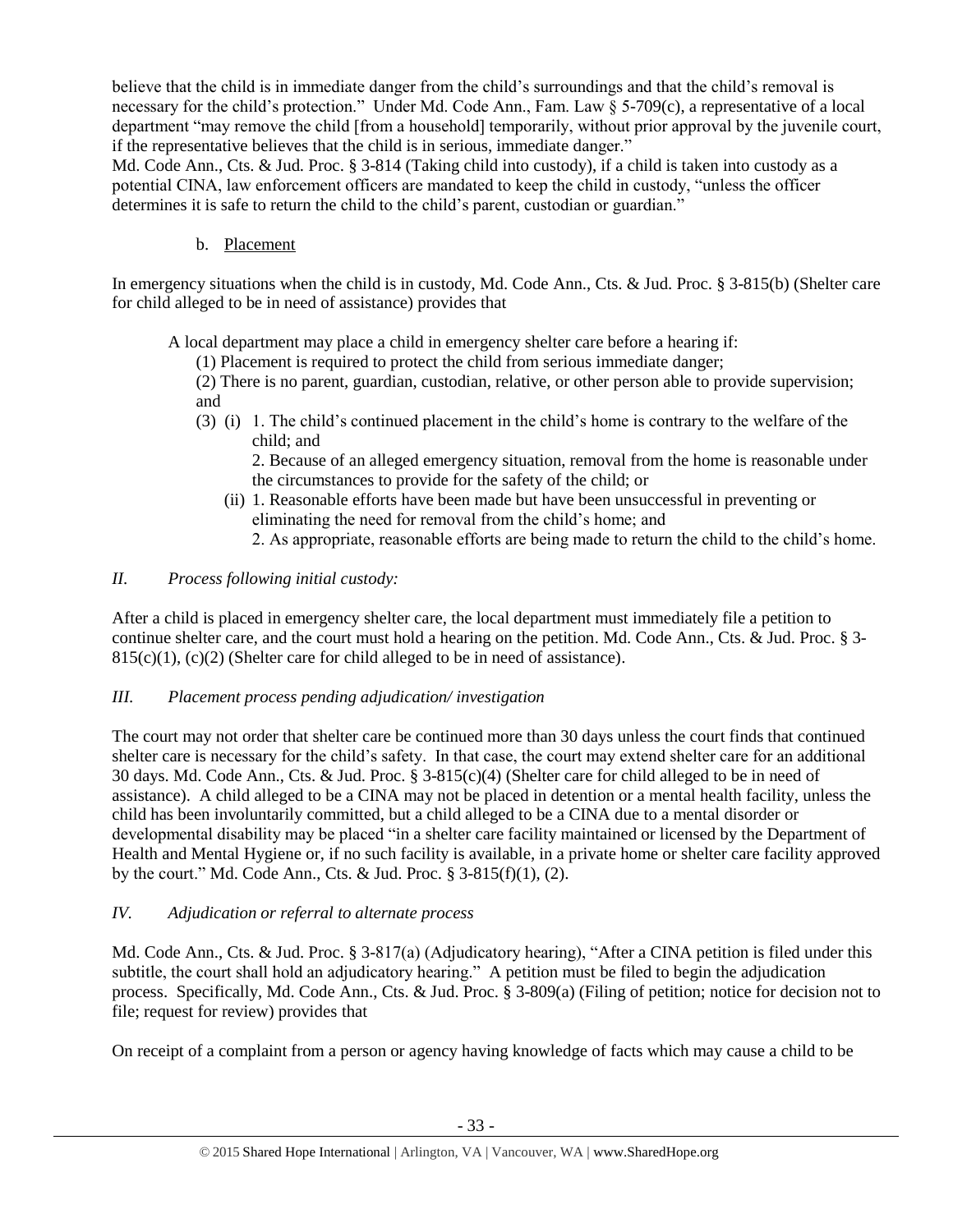subject to the jurisdiction of the court under this subtitle [Children in Need of Assistance], the local department shall file a petition under this subtitle if it concludes that the court has jurisdiction<sup>64</sup> over the matter and that the filing of a petition is in the best interests of the child. Md. Rule 11-112 (Detention or shelter care), if a child is detained or sheltered pending adjudication, the detention cannot last more than thirty days. If a child is not detained pending the proceeding, the hearing may be scheduled within sixty days of the filing of the petition pursuant to Md. Rule 11-114 (Adjudicatory hearing).

Unless the petition is dismissed, "the court shall hold a separate disposition hearing after an adjudicatory hearing to determine whether the child is a CINA." Md. Code Ann., Cts. & Jud. Proc. § 3-819(a) (Disposition hearing). Md. Code Ann., Cts. & Jud. Proc. § 3-819(b)(1)(iii)(2), if the court determines that the child is a CINA it may decide not to change the child's custody status or it may:

Commit the child on terms the court considers appropriate to the custody of: A. A parent; B. Subject to § 3-819.2 [Custody and guardianship to individual] of this subtitle, a relative, or other individual; or C. A local department, the Department of Health and Mental Hygiene, or both, including designation of the type of facility where the child is to be placed.

However, a CINA may not be committed to a correctional facility or one used to confine delinquent children, and must be "placed in accommodations that are separate from adults who are confined to that facility or institution." Md. Code Ann., Cts. & Jud. Proc. § 3-825(a)-(c)(1) (Limitations regarding commitment facilities).

*V. Outcomes* 

When a DMST victim found to be a CINA, the court has options regarding long-term and on-going services. Within 11 months "after a child committed under § 3-819 (Disposition hearing) of this subtitle or continued in a voluntary placement under § 3-819.1(b) (Voluntary placement hearing) of this subtitle enters an out-of-home placement; or . . . [w]ithin 30 days after the court finds that reasonable efforts to reunify a child with the child's parent or guardian are not required based on a finding that a circumstance enumerated in § 3-812 of this subtitle has occurred" the court must hold a permanency planning hearing for the child, at which the court must determine whether to reunite the child with the parent, place the child with a relative for adoption or custody, place the child for adoption or custody by a nonrelative, or place the child in another "planned permanent living

(1) Voluntary placement hearings;

 $\overline{\phantom{a}}$  $64$  Md. Code Ann., Cts. & Jud. Proc. § 3-803(a), (b) (Jurisdiction of the court) states,

<sup>(</sup>a) Exclusive original jurisdiction.—In addition to the jurisdiction specified in Subtitle 8A of this title, the court has exclusive original jurisdiction over:

<sup>(2)</sup> Proceedings arising from a petition alleging that a child is a CINA;

<sup>(3)</sup> Proceedings arising under the Interstate Compact on the Placement of Children;

<sup>(4)</sup> Proceedings to terminate parental rights after a CINA proceeding;

<sup>(5)</sup> Guardianship review proceedings after a TPR proceeding; and

<sup>(6)</sup> Adoption proceedings, if any, after a TPR proceeding.

<sup>(</sup>b) Concurrent jurisdiction.—

<sup>(1)</sup> The court has concurrent jurisdiction over:

<sup>(</sup>i) Custody, visitation, support, and paternity of a child whom the court finds to be a CINA; and (ii) Custody of a child alleged to be a CINA under the circumstances described in  $\S 3-819(d)$  of this subtitle.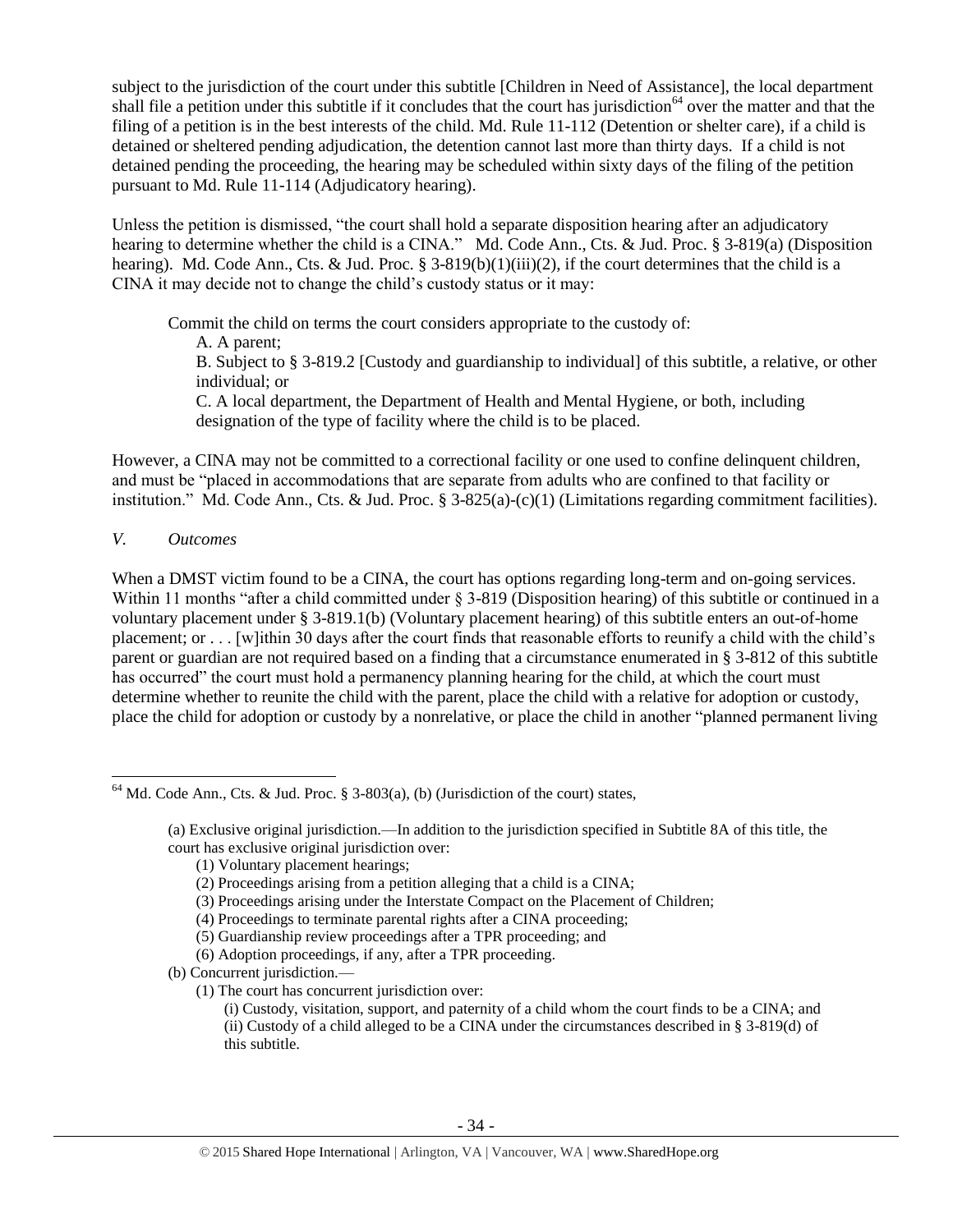arrangement that . . . [a]ddresses the individualized needs of the child . . . ." Md. Code Ann., Cts. & Jud. Proc. § 3-823(b)(1), (e) (Permanency plan for out-of-state placement).

Furthermore, Md. Code Ann., Educ. Law § 16-310(b)(5)<sup>65</sup> [Community Colleges – Victims of Human Trafficking – Exemption From Out–of–County and Out–of–Region Fees] gives DMST victims greater access to affordable, out-of-county community college education by granting "[e]ach board of community college trustees [the authority to] waive the out-of-county fee or out-of-region fee . . . for a student who attends the community college[,] . . . [i]s not a resident of the county[, and] . . . [i]s a victim of human trafficking."

# **Child Identified as in Need of Supervision / Delinquent**

The provisions of subtitle 8A of Md. Code Ann., Cts. & Jud. Proc. tit. 3, apply to both delinquent children and children in need of supervision. Md. Code Ann., Cts. & Jud. Proc.§ 3-8A-03(a)(1) (Jurisdiction of the court). Md. Code Ann., Cts. & Jud. Proc. § 3-8A-01(e) (Definitions), a "child in need of supervision" is one who,

[R]equires guidance, treatment, or rehabilitation and:

(1) Is required by law to attend school and is habitually truant;

(2) Is habitually disobedient, ungovernable, and beyond the control of the person having custody of him;

(3) Deports himself so as to injure or endanger himself or others; or

 $(4)$  Has committed an offense applicable only to children.<sup>66</sup>

Under Md. Code Ann., Cts. & Jud. Proc. § 3-8A-01(m), a "delinquent child" is one "who has committed a delinquent act and requires guidance, treatment, or rehabilitation." Under subsection (l), a "delinquent act" is "an act which would be a crime if committed by an adult." A child charged with Md. Code Ann., Crim. Law § 11-306(a)(1)<sup>67</sup> (House of prostitution), a criminal act when committed by an adult, could be considered a delinquent child unless an affirmative defense under Md. Code Ann., Crim. Law § 11-306(c) is successfully asserted.

- 5.4.1 Recommendation: Enact a mandatory protective response for juvenile sex trafficking victims that provides an avenue to specialized services outside detention.
- *5.5 Commercial sexual exploitation or sex trafficking is identified as a type of abuse and neglect within child protection statutes.*

<span id="page-34-0"></span>For purposes of Maryland's child abuse and neglect laws, "abuse" is defined in Md. Code Ann., Fam. Law § 5-  $701(b)^{68}$  (Definitions) as the following:

 $\overline{a}$ 

 $65$  The text of Md. Code Ann., Crim. Law § 16-310 included here and elsewhere in this report includes amendments made by the enactment of House Bill 847 during the 2015 Regular session of the Maryland legislature. (MD 2015) (effective July 1, 2015).

<sup>&</sup>lt;sup>66</sup> Md. Code Ann., Cts. & Jud. Proc. § 3-8A-10.1 (Child in Need of Services Pilot Program) establishes a Pilot Program for providing services to children in need of supervision; however, the Pilot Program currently is limited to Baltimore County, Cecil County, Montgomery County, and Prince George's County.

<sup>67</sup> *See supra* note [12.](#page-5-0)

<sup>&</sup>lt;sup>68</sup> The text of Md. Code Ann., Fam. Law § 5-701(b) included here and elsewhere in this report includes amendments made by the enactment of Senate Bill 386 during the 2015 Regular session of the Maryland legislature. (MD 2015) (approved October 1, 2015).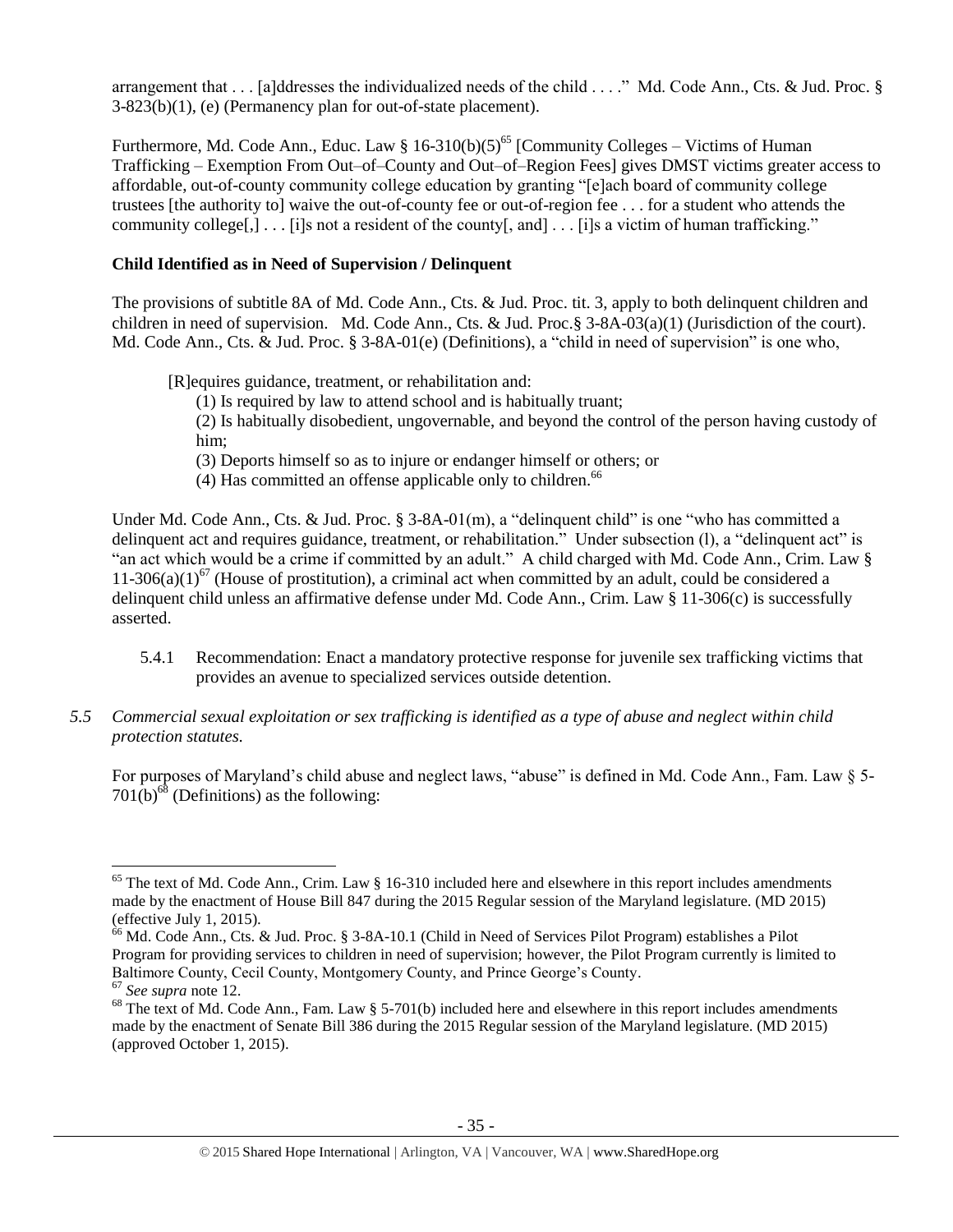(1) the physical or mental injury of a child by any parent or other person who has permanent or temporary care or custody or responsibility for supervision of a child, or by any household or family member, under circumstances that indicate that the child's health or welfare is harmed or at substantial risk of being harmed; or

(2) sexual abuse of a child, whether physical injuries are sustained or not.

Pursuant to Md. Code Ann., Fam. Law  $\S$  5-701(x),

(1) "Sexual abuse" means any act that involves sexual molestation or exploitation of a child by a parent or other person who has permanent or temporary care or custody or responsibility for supervision of a child, or by any household or family member.

(2) "Sexual abuse" includes:

(i) Allowing or encouraging a child to engage in:

(1) Obscene photography, films, poses, or similar activity;

- (2) Pornographic photography, films, poses, or similar activity; or
- (3) Prostitution
- (ii) Human trafficking;

(iii) Incest;

(iv) Rape;

 $\overline{a}$ 

(v) Sexual offense in any degree;

(vi) Sodomy; and

(vii) Unnatural or perverted sexual practices."

"Neglect" is defined in Md. Code Ann., Fam. Law § 5-701(s) as the following:

[T]he leaving of a child unattended or other failure to give proper care and attention to a child by any parent or other person who has permanent or temporary care or custody or responsibility for supervision of the child under circumstances that indicate:

- (1) that the child's health or welfare is harmed or placed at substantial risk of harm; or
- (2) mental injury to the child or a substantial risk of mental injury.

As used within Maryland's provisions regarding Children in Need of Assistance,<sup>69</sup> "abuse" is defined in Md. Code Ann., Cts. & Jud. Proc. § 3-801(b) as the following:

(1) Sexual abuse of a child, whether a physical injury is sustained or not; or

(2) Physical or mental injury of a child under circumstances that indicate that the child's health or welfare is harmed or is at substantial risk of being harmed by:

(i) A parent or other individual who has permanent or temporary care or custody or responsibility for supervision of the child; or

(ii) A household or family member.

Pursuant to Md. Code Ann., Cts. & Jud. Proc. § 3-801(x) (Definitions),

(1) "Sexual abuse" means an act that involves sexual molestation or sexual exploitation of a child by:

 $^{69}$ As used within Md. Code Ann., Cts. & Jud. Proc. § 3-801(b), a "child in need of assistance" is defined as "a child who requires court intervention because: (1) The child has been abused, has been neglected, has a developmental disability, or has a mental disorder; and (2) The child's parents, guardian, or custodian are unable or unwilling to give proper care and attention to the child and the child's needs." Md. Code Ann., Cts. & Jud. Proc. § 3-801(f).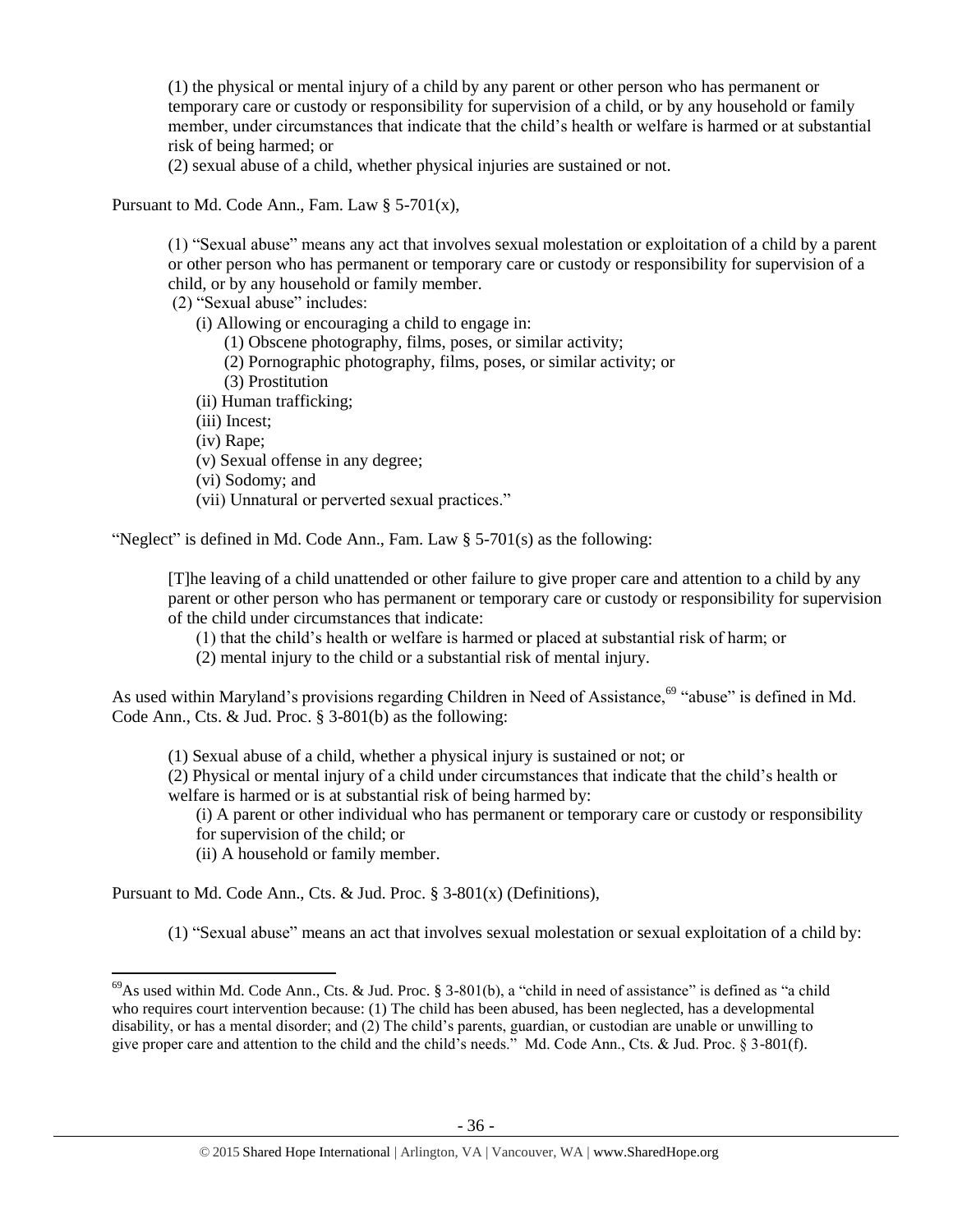(i) A parent or other individual who has permanent or temporary care or custody or responsibility for supervision of the child; or

(ii) A household or family member."

(2) "Sexual abuse" includes:

(I) Allowing or encouraging a child to engage in:

- (1) Obscene photography, films, poses, or similar activity;
- (2) Pornographic photography, films, poses, or similar activity; or
- (3) Prostitution
- (II) Human trafficking;
- (III) Incest;
- (IV) Rape;
- (V) Sexual offense in any degree;

(VI) Sodomy; and

(VII) Unnatural or perverted sexual practices."

"Neglect" is defined in Md. Code Ann., Cts. & Jud. Proc.  $\S$  3-801(s) as the following:

[T]he leaving of a child unattended or other failure to give proper care and attention to a child by any parent or individual who has permanent or temporary care or custody or responsibility for supervision of the child under circumstances that indicate:

- (1) That the child's health or welfare is harmed or placed at substantial risk of harm; or
- (2) That the child has suffered mental injury or been placed at substantial risk of mental injury.

The definitions of "abuse" and "neglect" under Md. Code Ann., Fam. Law § 5-701 (Definitions) and Md. Code Ann., Cts. & Jud. Proc. § 3-801 (Definitions), cover substantially the same conduct. Most notably, both definitions of "sexual abuse" expressly include human trafficking and "[a]llowing a child to engage in . . . [p]rostitution."

*5.6 The definition of "caregiver" or another related term in the child welfare statutes is not a barrier to a sex trafficked child accessing the protection of child welfare.*

For purposes of Maryland's child abuse and neglect provisions, Md. Code Ann., Fam. Law  $\S 5-701(b)^{70}$  defines "abuse" as "(1) the physical or mental injury of a child by any parent or other person who has permanent or temporary care or custody or responsibility for supervision of a child, or by any household or family member, under circumstances that indicate that the child's health or welfare is harmed or at substantial risk of being harmed; or (2) sexual abuse of a child, whether physical injuries are sustained or not." Md. Code Ann., Fam. Law § 5-701(k) (Definitions) defines a "household member" broadly as "a person who lives with, or is a regular presence in, a home of a child at the time of the alleged abuse or neglect." Additionally, "household' is defined as "the location: (1) in which the child resides; (2) where the abuse or neglect is alleged to have taken place; or (3) where the person suspected of abuse or neglect resides." Pursuant to Md. Code Ann., Fam. Law § 5-709(c) (Temporary removal of child from home without court approval), child protection personnel investigating child abuse and neglect "may remove the child temporarily [from the household], without prior approval by the juvenile court, if the representative believes that the child is in serious, immediate danger."

However, for purposes of Maryland's provisions regarding "Children in Need of Assistance," a "custodian" is more narrowly defined as "a person or governmental agency to whom custody of a child has been given by order of court, including a court other than the juvenile court," and "custody" is defined as "the right and

 $\overline{a}$ 

<sup>70</sup> *See supra* note [68.](#page-34-0)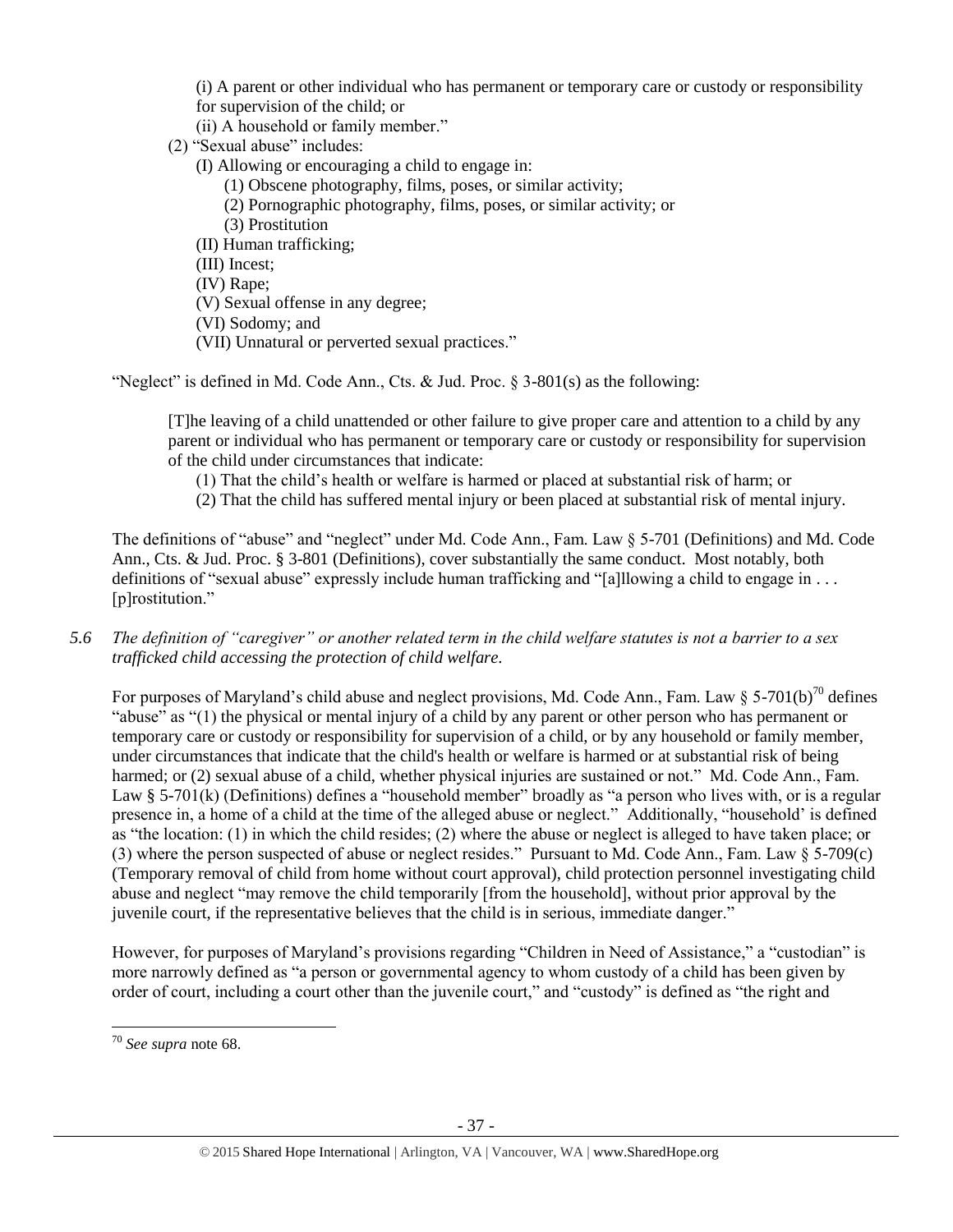obligation, unless otherwise determined by the court, to provide ordinary care for a child and determine placement." Md. Code Ann., Cts. & Jud. Proc. § 3-801(j), (k).

*5.7 Crime victims' compensation is specifically available to a child victim of sex trafficking or commercial sexual exploitation of children (CSEC) without regard to ineligibility factors.*

Generally, victims<sup>71</sup> are eligible to receive an award from the Criminal Injuries Compensation Board. Md. Code Ann., Crim. Proc. § 11-808(a)(1)(i). Several additional requirements for compensation may, however, present difficulties for victims of domestic minor sex trafficking. Specifically, "A person who commits the crime or delinquent act that is the basis of a claim, or an accomplice of the person, is not eligible to receive an award with respect to the claim." Md. Code Ann., Crim. Proc. § 11-808(a)(2). Additionally, the Criminal Injuries Compensation Board will not award compensation to a victim unless it finds that "the crime or delinquent act or the discovery of child abuse was reported to the proper authorities within 48 hours after the occurrence of the crime or delinquent act or the discovery of the child abuse; and . . . the victim has cooperated fully with all law enforcement units," unless "good cause" is shown for the victim's failure to meet those requirements. Md. Code Ann., Crim. Proc.  $\S 11-810(a)(1)(iii)-(iv)$ , (2). Claims for compensation must be filed within 3 years of the crime's occurrence, except "[i]n a case of child abuse, a claimant may file a claim up to 3 years after the claimant knew or should have known of the child abuse." Md. Code Ann., Crim. Proc. § 11- 809(a).

Additionally, Md. Code Ann., Crim. Proc.  $\S 11-810(d)(1)(i)$  states in part that "the Board shall determine" whether the victim's conduct contributed to the infliction of the victim's injury, and, if so, reduce the amount of the award or reject the claim." Pursuant to Md. Code Ann., Crim. Proc. § 11-810(d)(1)(ii), however, the Criminal Injuries Compensation Board may

disregard the responsibility of the victim for the victim's own injury if that responsibility is attributable to efforts by the victim:

1. to prevent a crime or delinquent act or an attempted crime or delinquent act from occurring in the victim's presence; or

2. to apprehend an offender who had committed a crime or delinquent act in the victim's presence or had committed a felony or delinquent act that would be a felony if committed by an adult.

Nothing expressly exempts domestic minor sex trafficking victims from these requirements or award reduction factors, or explains what constitutes good cause for the failure to report the crime or cooperate with law enforcement.

5.7.1 Recommendation: Amend Md. Code Ann., Crim. Proc. § 11-808(a) (Eligibility for Awards), Md. Code Ann., Crim. Proc. § 11-809(a) (Filing of claims), and Md. Code Ann., Crim. Proc. § 11- 810(a), (d) (Conditions for awards on claims) to expressly provide that victims of domestic minor sex trafficking are exempt from all ineligibility and award reduction factors, and that victims of commercial sexual exploitation and sex trafficking are eligible for a good cause exception under Md. Code Ann., Crim. Proc. § 11-810(a)(1)(iv).

 $\overline{\phantom{a}}$ 

<sup>&</sup>lt;sup>71</sup> See supra Section 5.1 for the relevant definition of "victim." "Crime" is defined in Md. Code Ann., Crim. Proc. §  $11-801(d)(1)(i)$  as including, "except as provided in paragraph (2) of this subsection, a criminal offense under state, federal, or common law that is committed in: 1. this State; or 2. another state against a resident of this State." Subsection (2) states, "'Crime' does not include an act involving the operation of a vessel or motor vehicle unless the act is: (i) a violation of § 20-102, § 20-104, § 21-902, or § 21-904 of the Transportation Article; or (ii) operating a motor vehicle or vessel that results in an intentional injury."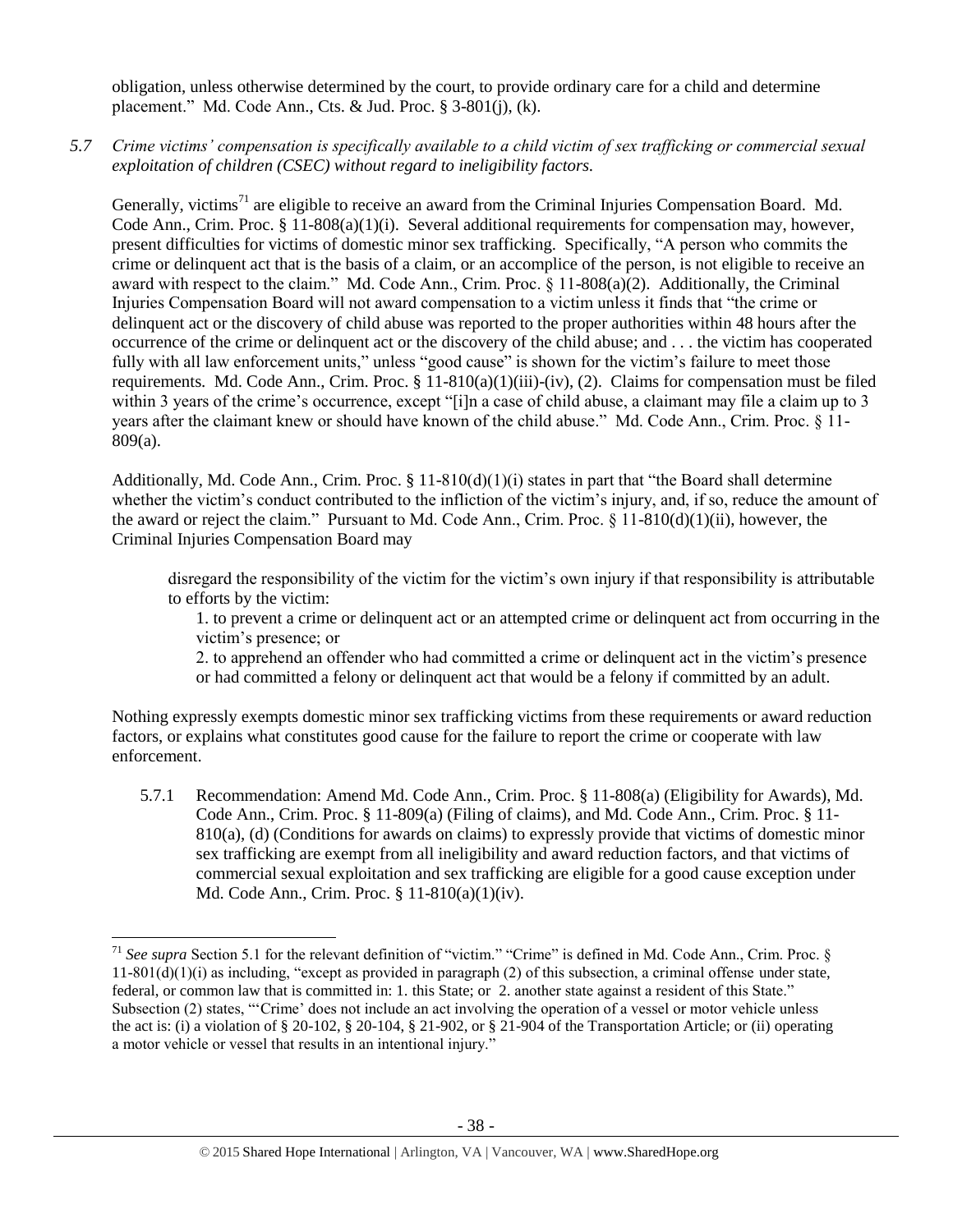# *5.8 Victim-friendly procedures and protections are provided in the trial process for minors under 18.*

Maryland law provides special protections for children who are victims of abuse as defined and outlined under Md. Code Ann., Fam. Law §  $5-701(b)^{72}$ , Md. Code Ann., Crim. Law § 3-601 (Child abuse), or Md. Code Ann., Crim. Law § 3-602 (Sexual abuse of minor). Md. Code Ann., Crim. Proc. § 11-303(a). Specifically, Md. Code Ann., Crim. Proc. § 11-303(b) (Testimony of child victim by closed circuit television) provides that such a child victim may give testimony outside the courtroom via closed circuit television in the following circumstances:

(1) the court determines that testimony by the child victim in the presence of a defendant or a child respondent will result in the child victim's suffering serious emotional distress such that the child victim cannot reasonably communicate; and

(2) the testimony is taken during the proceeding.

When the court determines that the child may provide testimony via closed circuit television, only certain people may be in the room, including "subject to the Maryland Rules, any person whose presence, in the opinion of the court, contributes to the well-being of the child victim, including a person who has dealt with the child victim in a therapeutic setting concerning the abuse." Md. Code Ann., Crim. Proc. § 11-303(d)(v).

The out of court statements of a child under 13 years old who is the victim of Md. Code Ann., Crim. Law § 3- 601, Md. Code Ann., Crim. Law § 3-602, Md. Code Ann., Crim. Law §§ 3-303–3-307 (first or second degree rape or first, second, or third degree sexual offense), Md. Code Ann., Crim. Law §§ 3-309–3-312 (attempted first or second degree rape or attempted first, second, or third degree sexual offense), or who has been abused or neglected as defined under Md. Code Ann., Fam. Law § 5-701, may be admitted in court "only if the statement was made to and is offered by a person acting lawfully in the course of the person's profession when the statement was made [to a person] who is: (1) a physician; (2) a psychologist; (3) a nurse; (4) a social worker;" a specified school employee, therapist, or counselor. Md. Code Ann., Crim. Proc. § 11-304(a)–(c).

Regardless of the victim's age, pursuant to Md. Code Ann., Crim. Law  $\S$  3-319(a) (Rape and sexual offense— Admissibility of evidence),

Evidence relating to a victim's reputation for chastity or abstinence and opinion evidence relating to a victim's chastity or abstinence may not be admitted in a prosecution for:

(1) a crime specified under this subtitle or a lesser included crime;

(2) the sexual abuse of a minor under § 3-602 of this title or a lesser included crime; or

(3) the sexual abuse of a vulnerable adult under § 3-604 of this title or a lesser included crime.

Pursuant to Md. Code Ann., Crim. Law § 3-319(b),

Evidence of a specific instance of a victim's prior sexual conduct may be admitted in a prosecution described in subsection (a) of this section only if the judge finds that:

(1) the evidence is relevant;

(2) the evidence is material to a fact in issue in the case;

(3) the inflammatory or prejudicial nature of the evidence does not outweigh its probative value; and

(4) the evidence:

(i) is of the victim's past sexual conduct with the defendant;

 $\overline{a}$ <sup>72</sup> *See supra* note [68.](#page-34-0)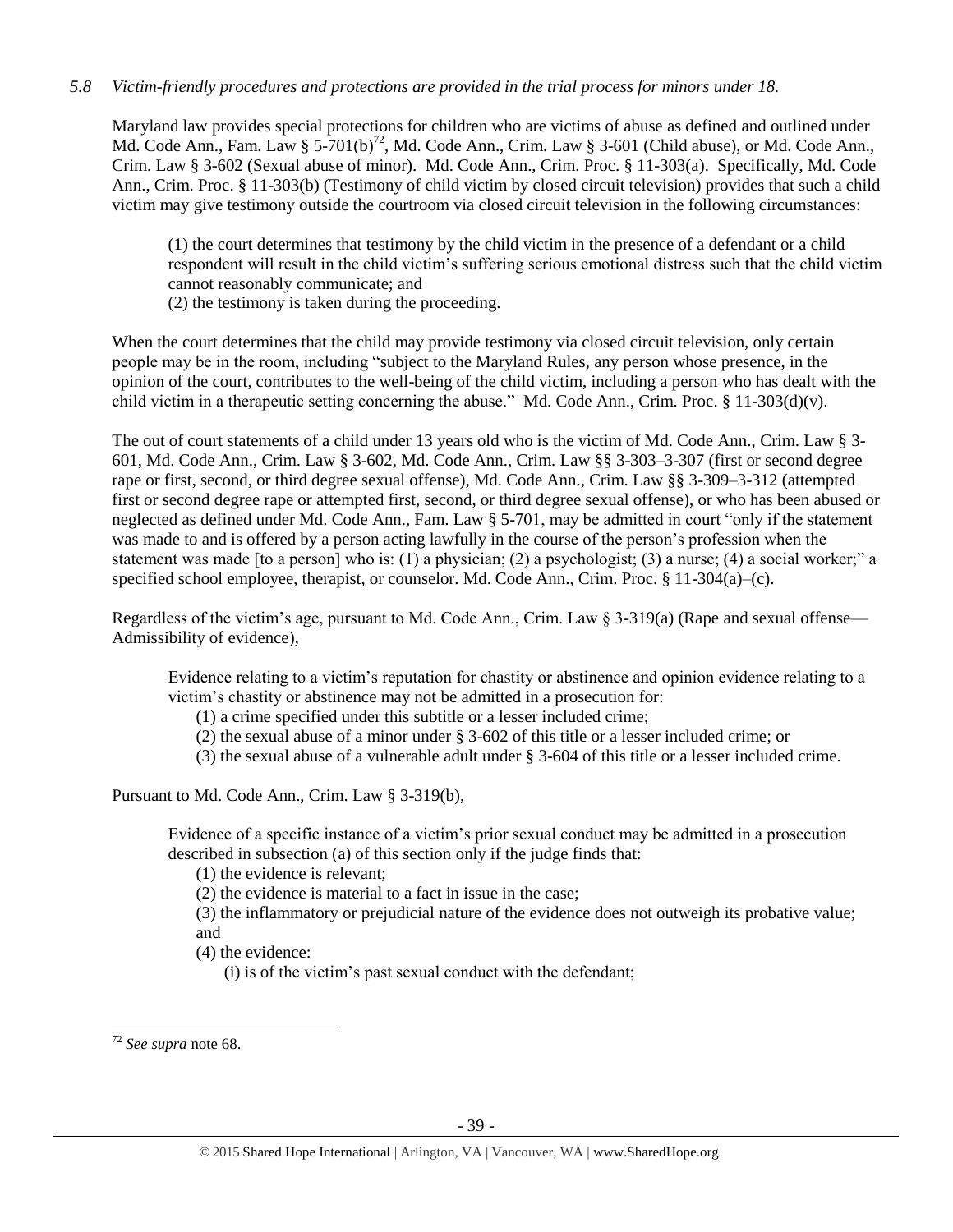(ii) is of a specific instance of sexual activity showing the source or origin of semen, pregnancy, disease, or trauma;

(iii) supports a claim that the victim has an ulterior motive to accuse the defendant of the crime; or

(iv) is offered for impeachment after the prosecutor has put the victim's prior sexual conduct in issue.

Human trafficking victims who testify in a prosecution under Md. Code Ann., Crim. Law § 11-303 (Human trafficking) are not provided the protection of Md. Code Ann., Crim. Law § 3-319(a) as it is not within subtitle 3 (Sexual crimes) of title 3 (Other crimes against the person). Also, Md. Code Ann., Crim. Law § 3-602 (Sexual abuse of minor) does not refer to Md. Code Ann., Crim. Law § 11-303.

Pursuant to Md. Code Ann., St. Govt. §§ 7-301 through 7-312, regardless of the age of the victim and upon application, the State Department of the state will allow a victim of trafficking to substitute their actual address with that of the State Department for all state and local government agencies.

- 5.8.1 Recommendation: Amend Md. Code Ann., Crim. Law § 3-319(a) (Rape and sexual offense— Admissibility of evidence) to allow the rape shield law to apply to testimony by minor victims of sex trafficking in a prosecution under Md. Code Ann., Crim. Law § 11-303 (Human trafficking).
- *5.9 Expungement or sealing of juvenile delinquency records resulting from arrests or adjudications for prostitution-related offenses committed as a result of, or in the course of, the commercial sexual exploitation of a minor is available within a reasonable time after turning 18.*

Pursuant to Md. Code Ann., Cts. & Jud.Proc. § 3-8A-27(c),

 $\overline{\phantom{a}}$ 

The court on its own motion or on petition, and for good cause shown, may order the court records of a child sealed, and, upon petition or on its own motion, shall order them sealed after the child has reached 21 years of age. If sealed, the court records of a child may not be opened, for any purpose, except by order of the court upon good cause shown.

Also, under Md. Code Ann., Crim. Proc. § 10-106(b) (Expungement of criminal charge transferred to juvenile court), "A person may file, and a court shall grant, a petition for expungement of a criminal charge transferred to the juvenile court under § 4-202 [Transfer of criminal cases to juvenile court] or § 4-202.2 [Transfer of case involving detained child–at sentencing] of this article." Pursuant to Md. Code Ann., Crim. Proc. § 10-  $105(b)(2)(ii)^{73}$  [Petition for expungement], "If the proceeding began in one court and was transferred to the juvenile court under § 4-202 or § 4-202.2 of this article, the person shall file the petition in the court of original jurisdiction from which the order of transfer was entered."

Additionally, pursuant to Md. Code Ann., Cts. & Jud. Proc. § 3-8A-27(a)(1) (Confidentiality of records (Abrogation of amendment effective September 30, 2011)), police records concerning children are "confidential and shall be maintained separate from those of adults. [Their] contents may not be divulged, by subpoena or otherwise, except by order of the court upon good cause shown or as otherwise provided in § 7-303 of the Education Article [Arrest for reportable offense]." Also, a child's court records "may not be divulged, by

 $^{73}$  The text of Md. Code Ann., Crim. Law § 10-105 included here and elsewhere in this report includes amendments made by the enactment of House Bill 131 during the 2015 Regular session of the Maryland legislature. (MD 2015) (effective October 1, 2015).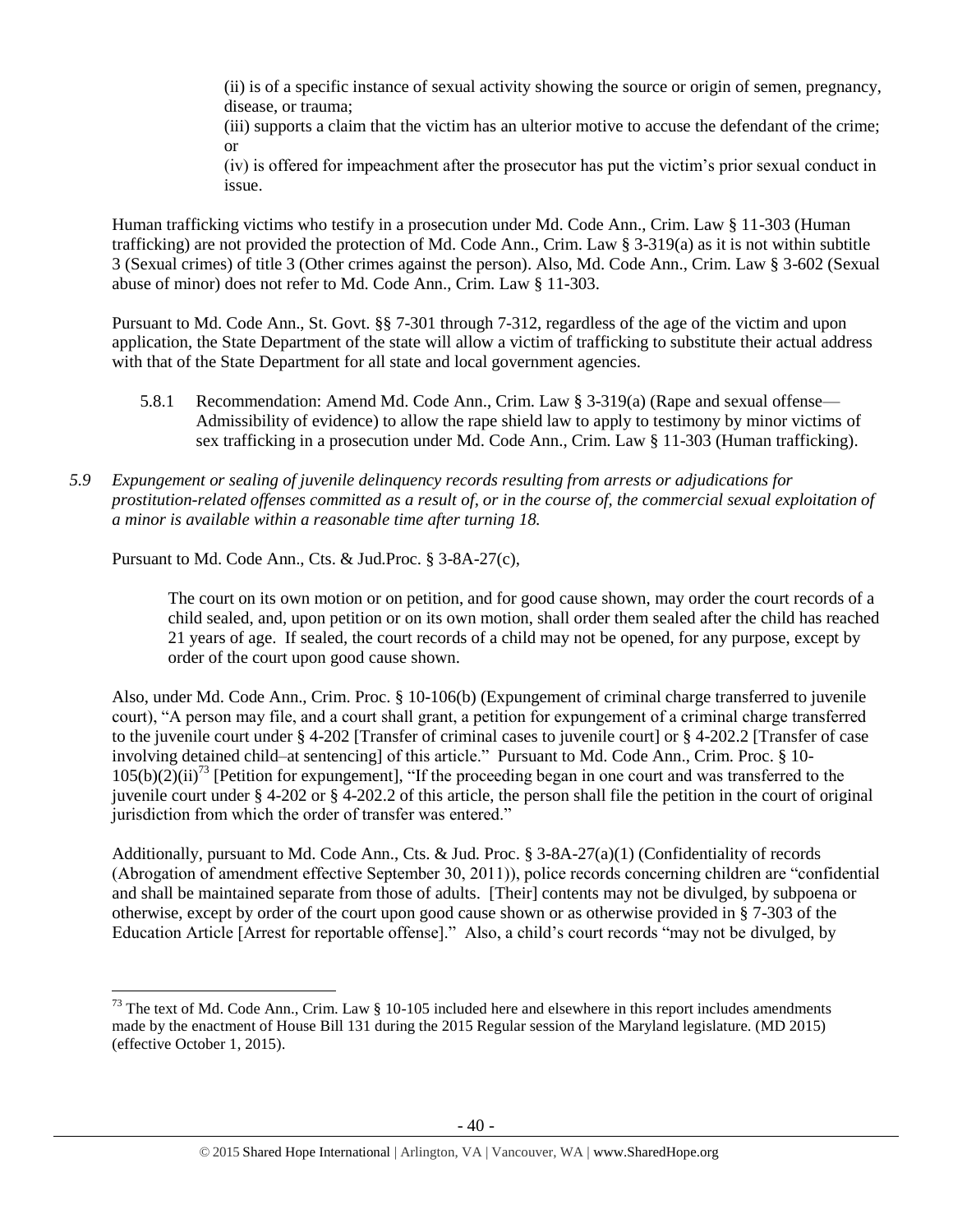subpoena or otherwise, except by order of the court upon good cause shown or as provided in Sections 7-303 and 22-309 [Cooperation] of the Education Article." Md. Code Ann., Cts. & Jud. Proc. § 3-8A-27(b)(1).

*5.10 Victim restitution and civil remedies for victims of domestic minor sex trafficking or commercial sexual exploitation of children (CSEC) are authorized by law.*

Pursuant to Md. Code Ann., Crim. Proc. § 11-603(b) (Restitution determination), "A victim is presumed to have a right to restitution under subsection (a) of this section if: (1) the victim or the State requests restitution; and (2) the court is presented with competent evidence of any item listed in subsection (a) of this section." However, a restitution order is not mandatory. Md. Code Ann., Crim. Proc. § 11-603(a) provides that a court *may* order restitution if any of the following circumstances exist:

(1) as a direct result of the crime or delinquent act, property of the victim was stolen, damaged, destroyed, converted, or unlawfully obtained, or its value substantially decreased;

- (2) as a direct result of the crime or delinquent act, the victim suffered:
	- (i) actual medical, dental, hospital, counseling, funeral, or burial expenses or losses;
	- (ii) direct out-of-pocket loss;
	- (iii) loss of earnings; or
	- (iv) expenses incurred with rehabilitation;
	- . . . .

l

If the court orders the defendant to pay restitution, the court may also enter "an immediate and continuing earnings withholding order" and specify an amount employers of the defendant must withhold and pay to the appropriate governmental entity. Md. Code. Ann., Crim. Proc. § 11-617(a)(1), (d).

- 5.10.1 Recommendation: Amend Md. Code Ann., Crim. Proc. § 11-603 to provide for mandatory restitution for victims of human trafficking or CSEC offenses.
- *5.11 Statutes of limitations for civil and criminal actions for child sex trafficking or commercial sexual exploitation of children (CSEC) offenses are eliminated or lengthened sufficiently to allow prosecutors and victims a realistic opportunity to pursue criminal action and legal remedies.*

Maryland law does not require prosecutions for felony offenses to be commenced within any designated time period.<sup>74</sup> Pursuant to Md. Code Ann., Cts. & Jud. Proc. § 5-106(a) (Prosecutions for misdemeanors; manslaughter by automobile, motorboat, etc.; homicide by motor vehicle), however, prosecutions for misdemeanors must be commenced within 1 year of the crime's occurrence, except, pursuant to subsection (b), "if a statute provides that a misdemeanor is punishable by imprisonment in the penitentiary or that a person is subject to this subsection [Md. Code Ann., Cts. & Jud. Proc. § 5-106(b)]... [t]he State may institute a prosecution for the misdemeanor at any time." Md. Code Ann., Cts. & Jud. Proc. § 5-106(b). Statutes subject to this exception include the following: Md. Code Ann., Crim. Law § 11-303(a) (Human trafficking), Md. Code Ann., Crim. Law § 11-304 (Receiving earnings of prostitute), Md. Code Ann., Crim. Law § 11-305 (Child kidnapping for the purpose of committing a sexual crime), and Md. Code Ann., Crim. Law § 3-603 (Sale of minor). Md. Code Ann., Crim. Law §§ 11-303(c)(1)(ii), 11-304(c), 11-305(c), 3-603(c). Prosecution under Md. Code Ann., Crim Law § 11-208 (Possession of visual representation of child under 16 engaged in certain sexual acts), however, must be brought within two years of the alleged crime. Md. Code Ann., Cts. & Jud. Proc. § 5-106(bb).

<sup>&</sup>lt;sup>74</sup> Clark v. State, 774 A.2d 1136, 1144 n.8 (Md. 2001) ("Maryland has no statute of limitations on felonies or penitentiary misdemeanors beyond that imposed by the life of the offender.").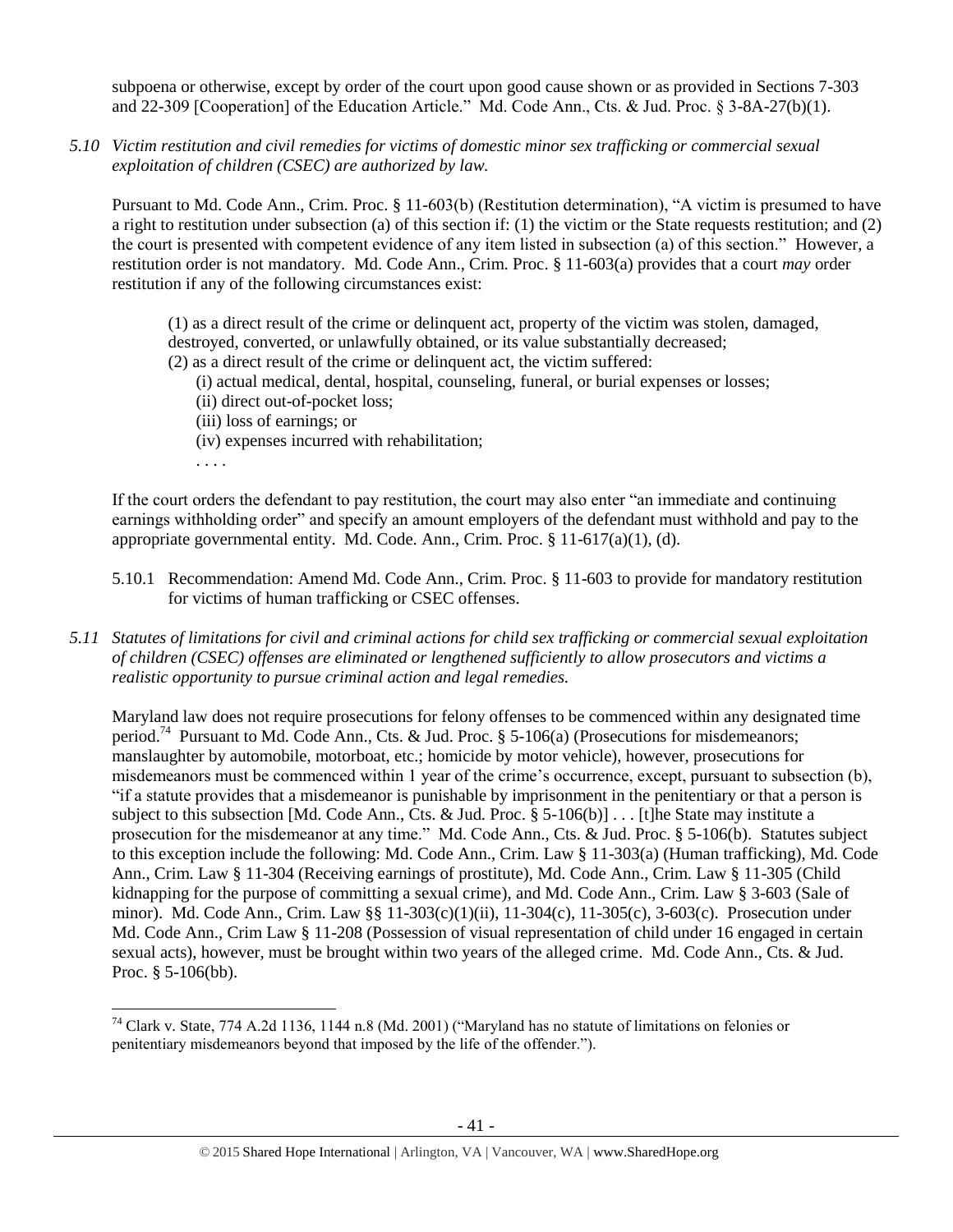Prosecutions or suits for a "fine, penalty, or forfeiture" must be commenced within 1 year of the commission of the crime. Md. Code Ann., Cts. & Jud. Proc. § 5-107.

Pursuant to Md. Code Ann., Cts. & Jud. Proc. § 5-117(b) (Actions arising from alleged sexual abuse), "[a]n action for damages arising out of an alleged incident . . . of sexual abuse that occurred while the victim was a minor" must be commenced within 7 years from "the date that the victim attains the age of majority." Other civil actions generally are subject to a 3 year statute of limitations. Md. Code Ann., Cts. & Jud. Proc. § 5-101.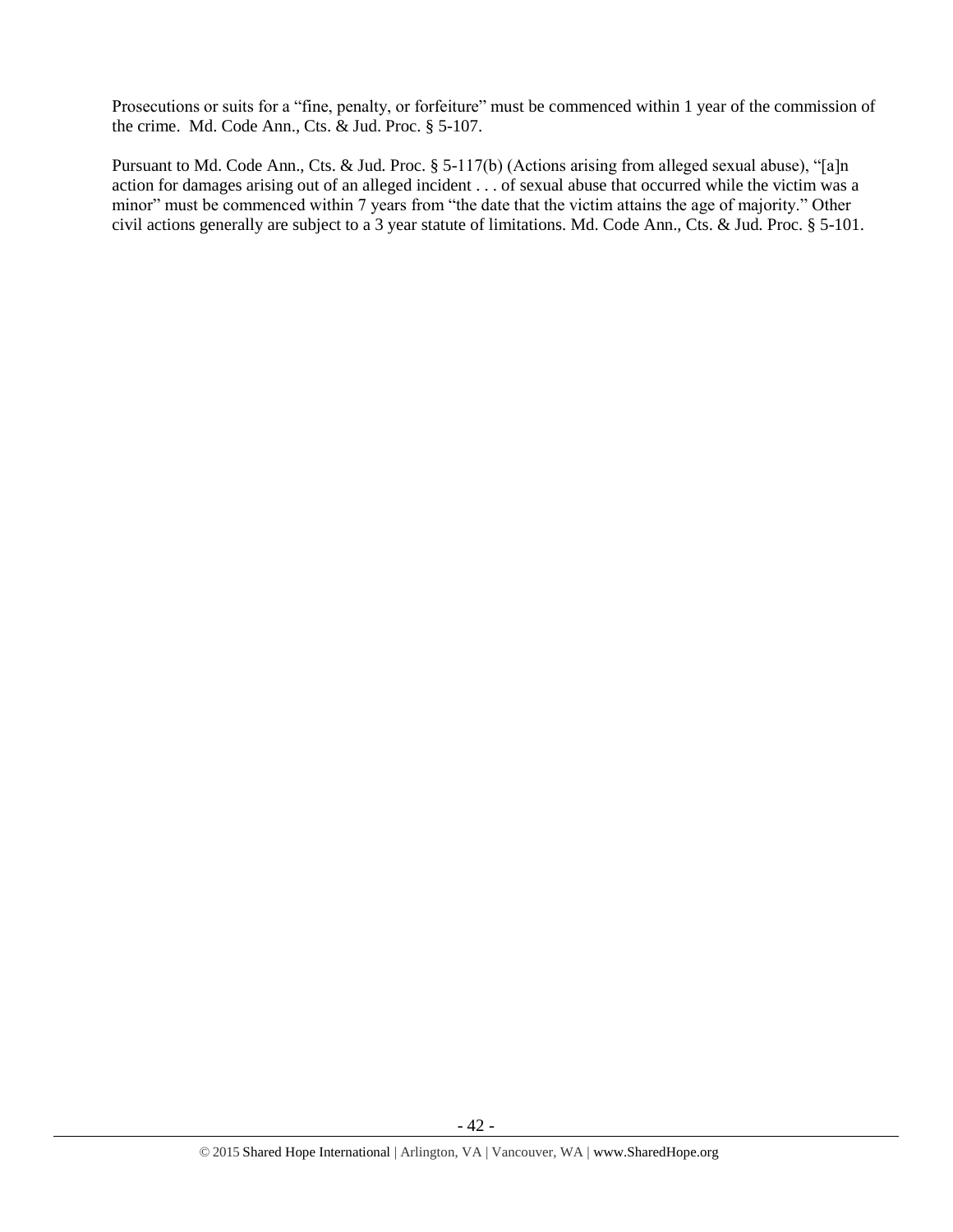#### **FRAMEWORK ISSUE 6: CRIMINAL JUSTICE TOOLS FOR INVESTIGATION AND PROSECUTIONS**

# *Legal Components:*

- *6.1 Training on human trafficking and domestic minor sex trafficking for law enforcement is statutorily mandated or authorized.*
- *6.2 Single party consent to audio-taping is permitted in law enforcement investigations.*
- *6.3 Wiretapping is an available tool to investigate domestic minor sex trafficking.*
- *6.4 Using a law enforcement posing as a minor to investigate buying or selling of commercial sex acts is not a defense to soliciting, purchasing, or selling sex with a minor.*
- *6.5 Using the Internet or electronic communications to investigate buyers and traffickers is a permissible investigative technique.*
- *6.6 Law enforcement and child welfare agencies are mandated to promptly report missing and recovered children. \_\_\_\_\_\_\_\_\_\_\_\_\_\_\_\_\_\_\_\_\_\_\_\_\_\_\_\_\_\_\_\_\_\_\_\_\_\_\_\_\_\_\_\_\_\_\_\_\_\_\_\_\_\_\_\_\_\_\_\_\_\_\_\_\_\_\_\_\_\_\_\_\_\_\_\_\_\_\_\_\_\_\_\_\_\_\_\_\_\_\_\_\_\_*

# *Legal Analysis:*

l

*6.1 Training on human trafficking and domestic minor sex trafficking for law enforcement is statutorily mandated or authorized.*

Maryland has established a Police Training Commission. Md. Code Ann., Pub. Safety § 3-202. Under Md. Code Ann., Pub. Safety § 3-207(5), the Police Training Commission has the authority

- (5) to establish the following for police training schools:
	- (i) curriculum;
	- (ii) minimum courses of study;
	- (iii) attendance requirements;
	- (iv) eligibility requirements;
	- (v) equipment and facilities;
	- (vi) standards of operation; and
	- (vii) minimum qualifications for instructors.

While Maryland law does not specifically mandate training on human trafficking and domestic minor sex trafficking, Maryland's Department of Public Safety & Correctional Services have previously instituted training regarding domestic violence and victims' issues.<sup>75</sup> Furthermore, training regarding "the criminal laws concerning rape and sexual offenses, including the sexual abuse and exploitation of children and related evidentiary procedures" and the treatment of victims and victims' services is mandated pursuant to Md. Code Ann., Pub. Safety § 3-207(6)(i). Although Maryland law enforcement officers must complete minimum training requirements as specified in Md. Code Regs. 12.04.01.09(A) (Minimum Standards for Entrance-Level Training for Police Officers) to be certified as police officers, nothing in the entrance-level program mandates law enforcement to receive training regarding human trafficking, domestic minor sex trafficking, or the sexual abuse or exploitation of children. Md. Code Regs. 12.04.01.09(A), (C)(1).

<sup>75</sup> *See Victim Services*, DEPT. OF PUB. SAFETY & CORRECTIONAL SERVS.,

http://www.dpscs.state.md.us/initiatives/bhc/index\_BHC\_vs-new.shtml#one (last visited Aug. 11, 2011).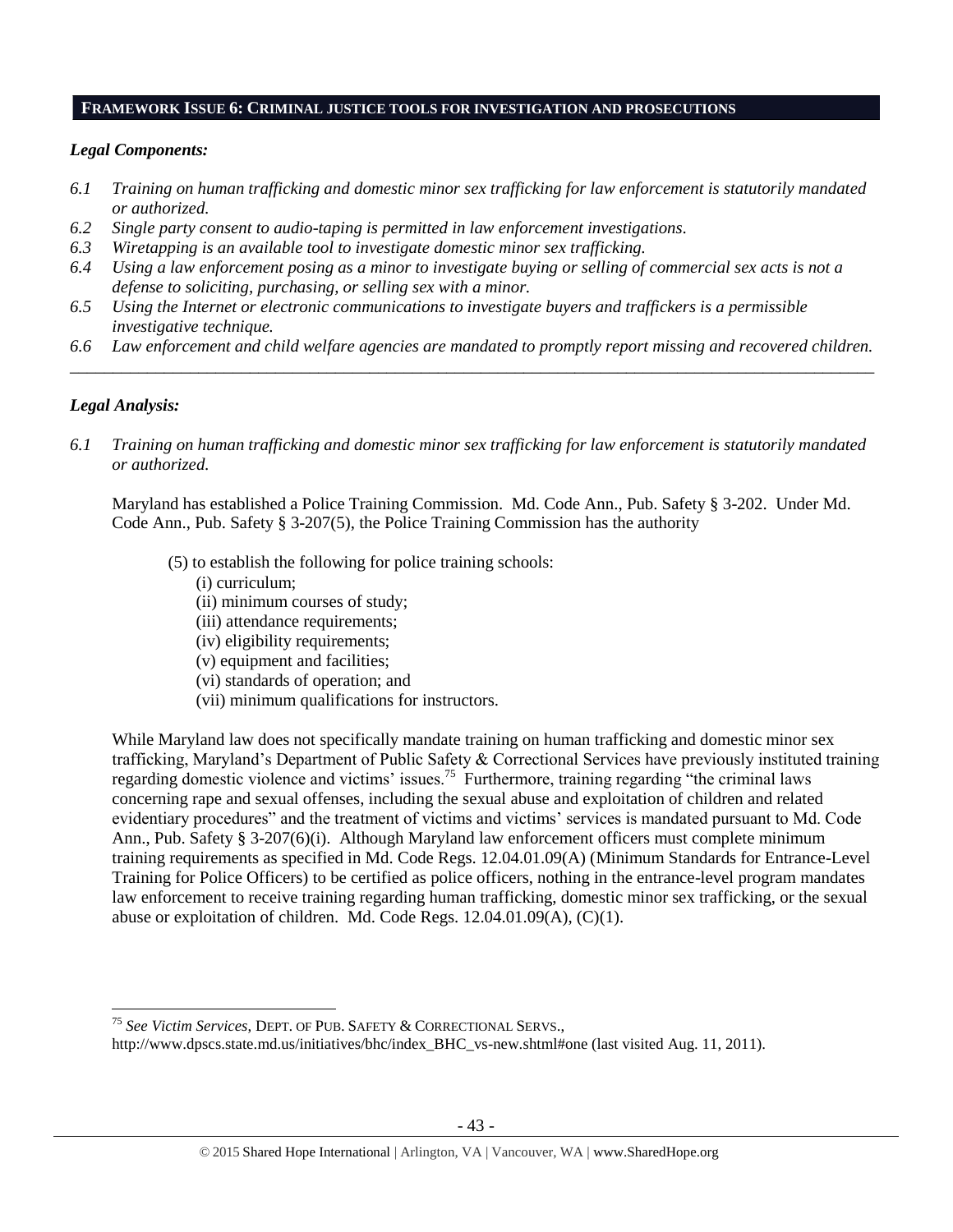# *6.2 Single party consent to audio-taping is permitted in law enforcement investigations.*

<span id="page-43-0"></span>Md. Code Ann., Cts. & Jud. Proc. § 10-402(a)(1)<sup>76</sup> (Interception of communications generally; divulging contents of communications; violations of subtitle) states that "[e]xcept as otherwise specifically provided in this subtitle it is unlawful for any person to: (1) Willfully intercept, endeavor to intercept, or procure any other person to intercept or endeavor to intercept, any wire, oral, or electronic communication." A conviction is a felony punishable by imprisonment up to 5 years, a fine not to exceed \$ 10,000, or both. Md. Code Ann., Cts. & Jud. Proc. § 10-402(b).

However, a law enforcement officer is allowed to use "body wires" to intercept an oral communication where "there is reasonable cause to believe that a law enforcement officer's safety may be in jeopardy;" however, such communications "may not be recorded, and may not be used against the defendant in a criminal proceeding." Md. Code Ann, Cts. & Jud. Proc. § 10-402(c)(6).

# *6.3 Wiretapping is an available tool to investigate domestic minor sex trafficking.*

Md. Code Ann., Cts. & Jud. Proc. § 10-402<sup>77</sup> (Interception of communications generally; divulging contents of communications; violations of subtitle) makes it unlawful, unless an exception is provided in the statute, for a person to "[w]illfully intercept, endeavor to intercept, or procure any other person to intercept or endeavor to intercept, any wire, oral, or electronic communication" without the consent of both parties. Md. Code Ann., Cts. & Jud. Proc. § 10-402(a)(1), (c)(3). A conviction under this statute is a felony punishable by imprisonment up to 5 years, a fine not to exceed \$10,000, or both. Md. Code Ann., Cts. & Jud. Proc. § 10-402(b).

However, Md. Code Ann., Cts. & Jud. Proc. § 10-406 (Attorney General, State Prosecutor or State's Attorney may apply for order authorizing interception) provides that a court may enter an order allowing law enforcement to intercept communications of non-consenting parties in investigating certain enumerated crimes. Specifically, Md. Code Ann., Cts. & Jud. Proc. § 10-406(a) states,

The Attorney General, State Prosecutor, or any State's Attorney may apply to a judge of competent jurisdiction, and the judge, in accordance with the provisions of Md. Code Ann., Cts. & Jud. Proc. § 10-408 of this subtitle, may grant an order authorizing the interception of wire, oral, or electronic communications by investigative or law enforcement officers when the interception may provide or has provided evidence of the commission of:

- (2) Kidnapping;
- (3) Rape;

. . .

(4) A sexual offense in the first or second degree;

(5) Child abuse in the first or second degree;

(6) Child pornography under  $\S 11-207$ ,  $\S 11-208$ , or  $\S 11-208$ . 1 of the Criminal Law Article; . . .

(15) A human trafficking offense under § 11-303 of the Criminal Law Article;

 $\overline{a}$ 

<sup>(16)</sup> Sexual solicitation of a minor under § 3-324 of the Criminal Law Article;

<sup>. . .</sup>

<sup>&</sup>lt;sup>76</sup> The text of Md. Code Ann., Cts. & Jud. Proc. § 10-402 included here and elsewhere in this report includes amendments made by the enactment of House Bill 533 during the 2015 Regular session of the Maryland legislature. (MD 2015) (approved May 12, 2015).

<sup>77</sup> *See supra* note [76.](#page-43-0)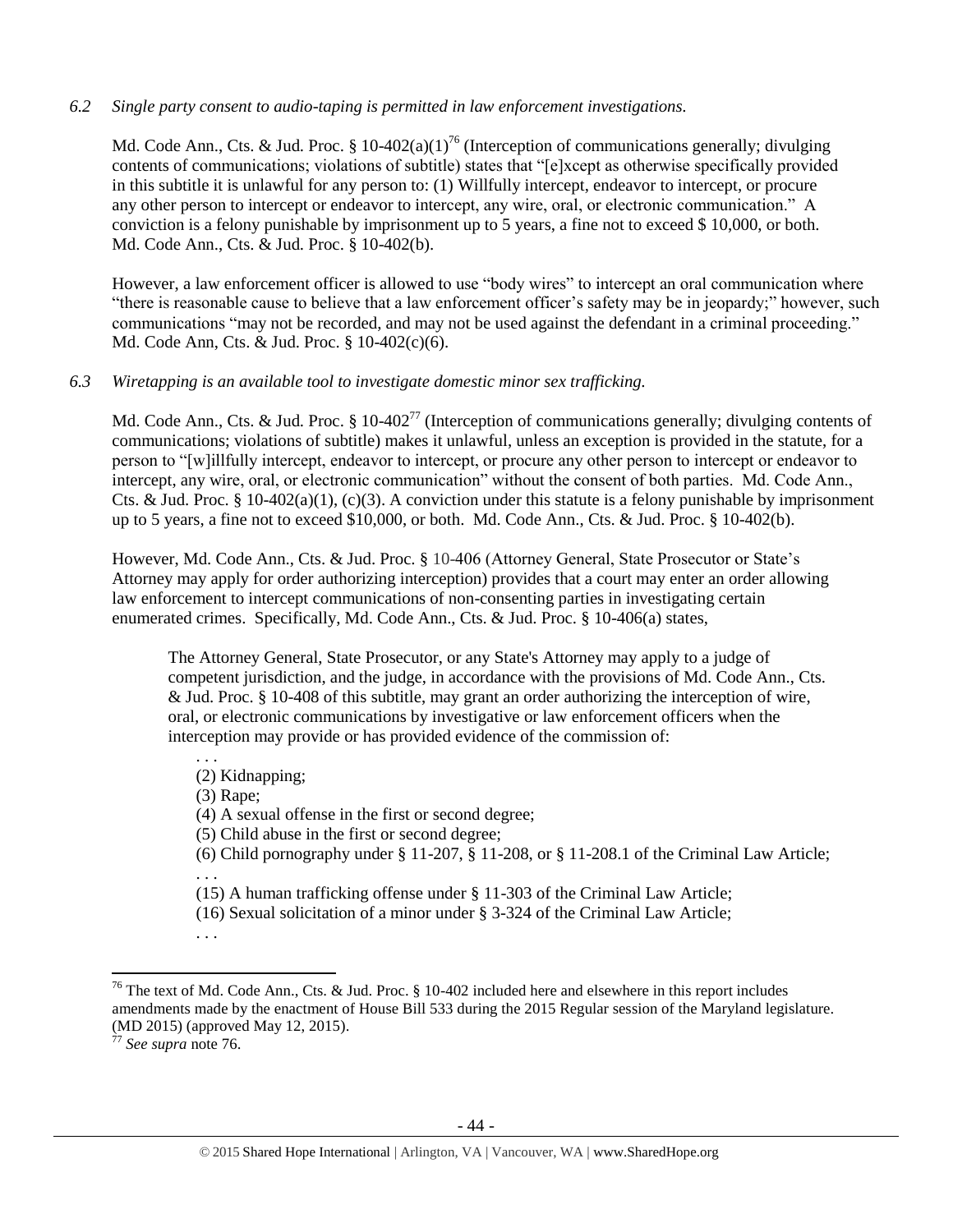(18) Sexual abuse of a minor under § 3-602 of the Criminal Law Article; [or]

. . . .

(20) A conspiracy or solicitation to commit an offense listed in items (1) through (19) of this subsection.

Md. Code Ann., Cts. & Jud. Proc. § 10-406(b) provides that "[n]o application or order shall be required if the interception is lawful under the provisions of Md. Code Ann., Cts. & Jud. Proc. § 10-402(c) of this subtitle." Md. Code Ann., Cts. & Jud. Proc.  $\S$  10-402(c)(2) permits interceptions when "[t]he investigative or law enforcement officer or other person is a party to the communication; or . . . [o]ne of the parties to the communication has given prior consent to the interception," and the officer is investigating certain criminal activity.

*6.4 Using a law enforcement posing as a minor to investigate buying or selling of commercial sex acts is not a defense to soliciting, purchasing, or selling sex with a minor.*

The use of a decoy by law enforcement in the investigating prostitution or sex trafficking is not a defense under Maryland law. Md. Code Ann., Crim. Law § 3-324(b) (Sexual solicitation of minor) states,

A person may not, with the intent to commit a violation of § 3-304 [Rape in the second degree], § 3-306 [Sexual offense in the second degree], or § 3-307 [Sexual offense in the third degree] of this subtitle or § 11-304 [Receiving earnings of prostitute], § 11-305 [Child kidnapping for the purpose of committing a sexual crime], or § 11-306 [House of prostitution] of this article, knowingly solicit<sup>78</sup> a minor, or a law enforcement officer posing as a minor, to engage in activities that would be unlawful for the person to engage in under § 3-304,

§ 3-306, or § 3-307 of this subtitle or § 11-304, § 11-305, or § 11-306 of this article.

*6.5 Using the Internet or electronic communications to investigate buyers and traffickers is a permissible investigative technique.*

Using of the Internet or electronic communications to investigate buyers and traffickers appears to be a permissible investigative technique under Maryland law. Md. Code Ann., Crim. Law § 3-324(b) (Sexual solicitation of minor) states,

A person may not, with the intent to commit a violation of § 3-304 [Rape in the second degree], § 3-306 [Sexual offense in the second degree], or § 3-307 [Sexual offense in the third degree] of this subtitle or § 11-304 [Receiving earnings of prostitute], § 11-305 [Child kidnapping for the purpose of committing a sexual crime], or § 11-306 [House of prostitution] of this article, knowingly solicit a . . . law enforcement officer posing as a minor, to engage in activities that would be unlawful for the person to engage in under § 3-304, § 3-306, or § 3-307 of this subtitle or § 11-304, § 11-305, or § 11-306 of this article.

The definition of "solicit" includes "to command, authorize, urge, entice, request, or advise a person by any means, including: . . . (6) by computer or Internet." Md. Code Ann., Crim. Law  $\S 3-324(a)(6)$ .

 $\overline{a}$ <sup>78</sup> *See supra* Section 1.2 for discussion of the definition of "solicit."